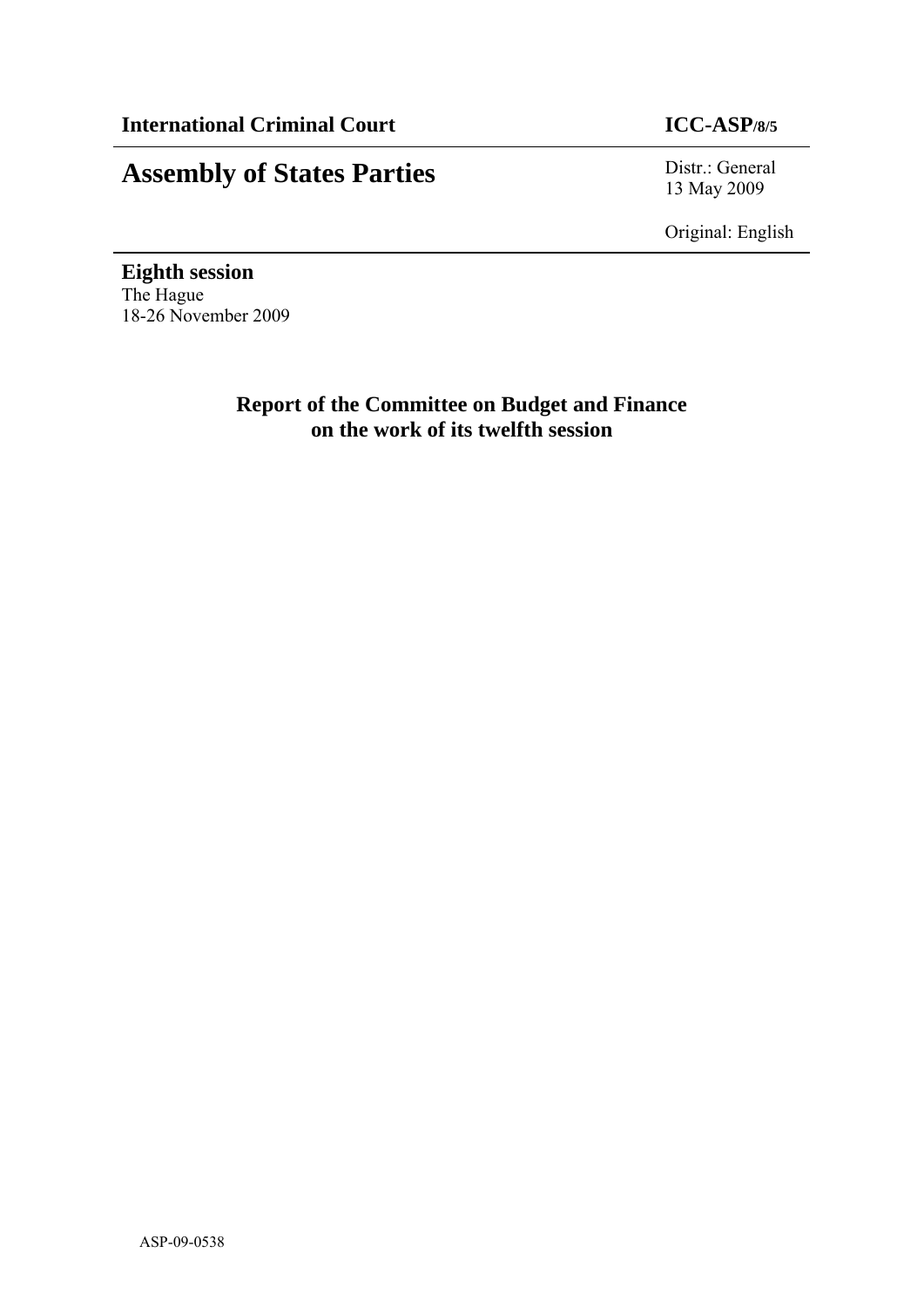# **Contents**

|           |                |                                                           | Paragraphs | Page |
|-----------|----------------|-----------------------------------------------------------|------------|------|
| Ι.        |                |                                                           | 1-8        | 3    |
|           | A.             | Opening of the session, election of officers and          | $1 - 7$    | 3    |
|           | B <sub>1</sub> |                                                           | 8          | 4    |
| П.        |                | Consideration of issues on the agenda of the Committee at | 9-117      | 4    |
|           | $\mathsf{A}$ . |                                                           | $9-10$     | 4    |
|           |                | 1.                                                        | 9          | 4    |
|           |                | 2.                                                        | 10         | 4    |
|           | <b>B.</b>      |                                                           | $11 - 15$  | 5    |
|           | C.             |                                                           | $16-31$    | 5    |
|           |                | Programme performance of the 2008 budget<br>1.            | $16 - 20$  | 5    |
|           |                | 2.<br>Performance of the 2009 budget (first quarter)      | $21 - 23$  | 6    |
|           |                | Budget assumptions for 2010 and beyond<br>3.              | $24 - 31$  | 6    |
|           | D.             |                                                           | $32 - 36$  | 7    |
|           | Ε.             |                                                           | 37-42      | 8    |
|           | $F_{\rm{L}}$   |                                                           | 43-47      | 9    |
|           | G.             |                                                           | 48-53      | 9    |
|           | Н.             |                                                           | 54-77      | 10   |
|           | I.             |                                                           | 78-85      | 14   |
|           | J.             |                                                           | 86-97      | 15   |
|           | Κ.             |                                                           | 98-106     | 17   |
|           | L.             |                                                           | 107-117    | 18   |
|           |                | 1.                                                        | 107-108    | 18   |
|           |                | 2.                                                        |            | 19   |
|           |                | 3.                                                        | 114        | 20   |
|           |                | 4.                                                        |            | 20   |
|           |                | 5.<br>for the thirteenth session of the<br>Dates          | 117        | 20   |
| Annex I   |                |                                                           |            | 21   |
| Annex II  |                |                                                           |            | 24   |
| Annex III |                |                                                           |            | 25   |
| Annex IV  |                |                                                           |            | 26   |
| Annex V   |                |                                                           |            | 43   |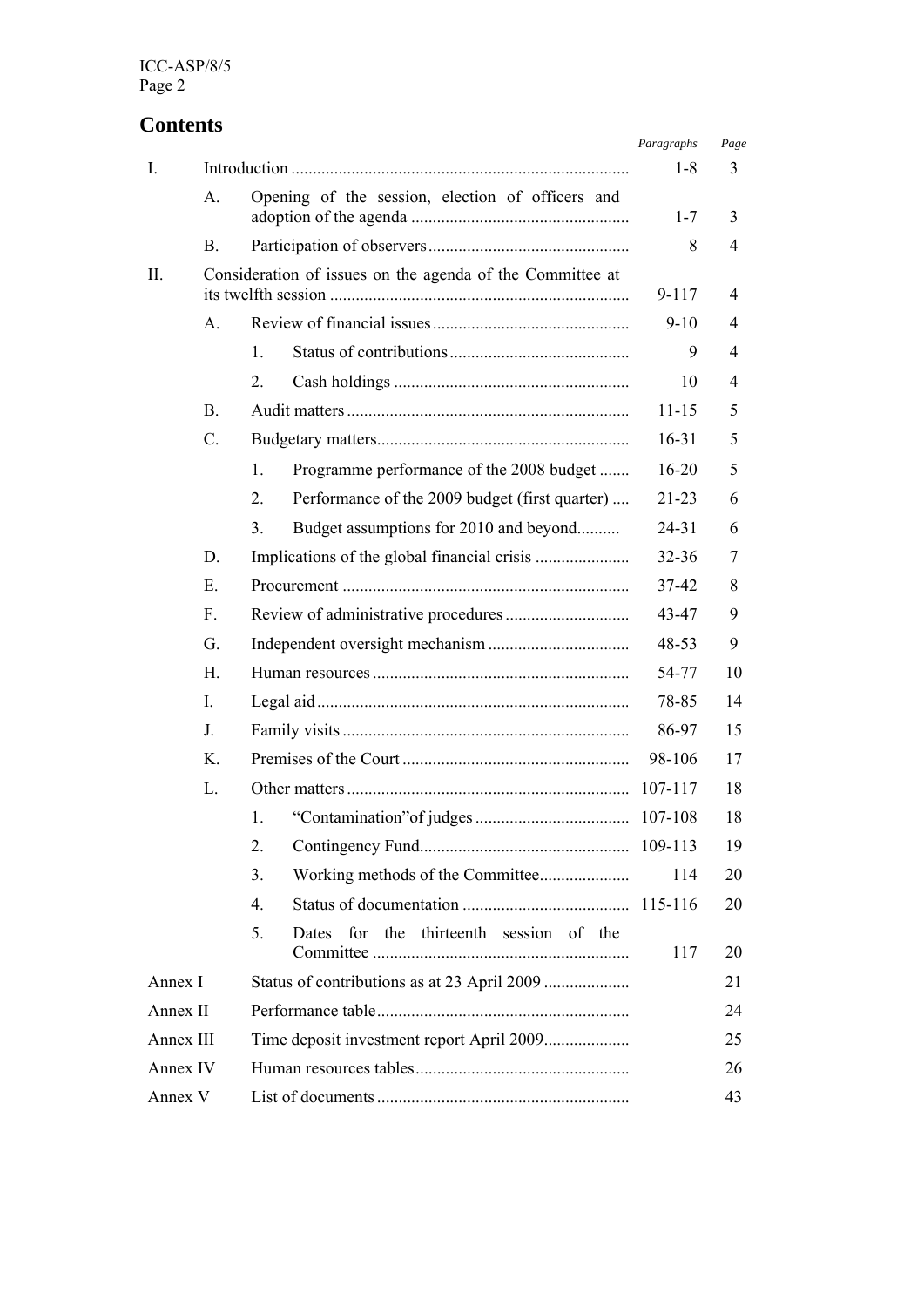# **I. Introduction**

#### **A. Opening of the session, election of officers and adoption of the agenda**

1. The twelfth session of the Committee on Budget and Finance ("the Committee") was convened in accordance with a decision of the Assembly of States Parties ("the Assembly") taken at the 7th plenary meeting of its seventh session on 21 November 2008. The Committee held its twelfth session, comprising nine meetings, at the seat of the Court in The Hague, from 20 to 24 April 2009. The President of the Court, Mr. Sang-hyun Song, delivered welcoming remarks at the opening of the session.

2. For the twelfth session, the Committee elected by consensus Mr. Santiago Wins (Uruguay) as Chairperson and Mr. Ugo Sessi (Italy) as Vice-Chairperson, in accordance with rule 10 of its Rules of Procedure. In accordance with rule 13, the Committee appointed Mr. Masud Husain (Canada) as Rapporteur.

3. The Committee on Budget and Finance recognized the former Chairperson, Mr. David Dutton (Australia), for his excellent work and contribution to the Committee.

4. The Secretariat of the Assembly of States Parties ("the Secretariat") provided the substantive servicing for the Committee, and its Director*,* Mr. Renan Villacis, acted as Secretary of the Committee.

5. At its 1st meeting, the Committee adopted the following agenda (ICC-ASP/8/CBF.1/L.1):

- 1. Opening of the session
- 2. Election of officers
- 3. Adoption of the agenda
- 4. Participation of observers
- 5. Organization of work
- 6. Programme performance of the 2008 budget
- 7. Programme performance of the 2009 budget: first quarter
- 8. Audit matters
- 9. Human resources
- 10. Implications of the global financial crisis
- 11. Review of administrative procedures
- 12. Independent oversight mechanism
- 13. Legal aid
- 14. Family visits
- 15. Premises of the Court
- 16. Procurement
- 17. Other matters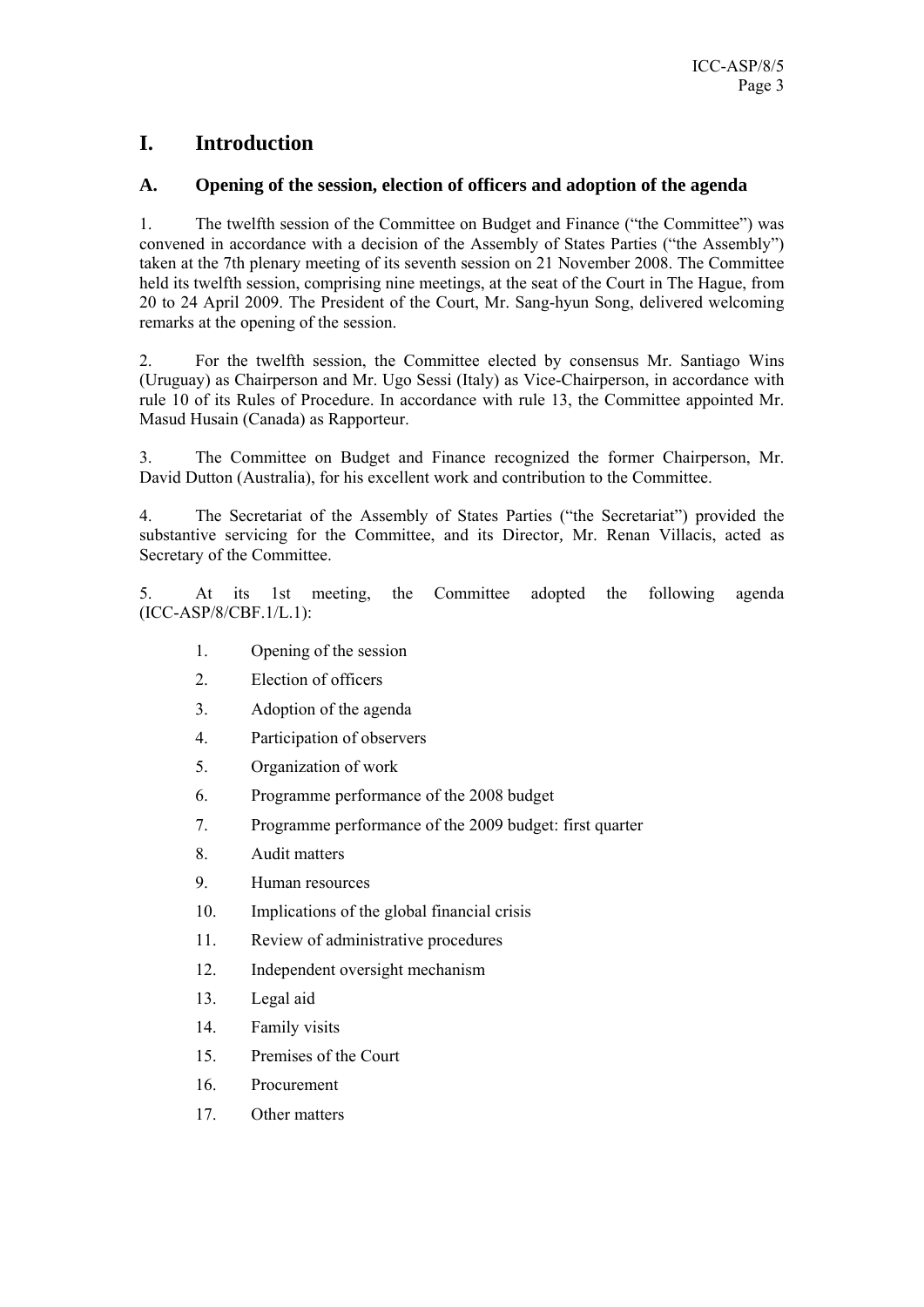- 6. The following members attended the twelfth session of the Committee:
	- 1. David Banyanka (Burundi)
	- 2. Carolina María Fernández Opazo (Mexico)
	- 3. Gilles Finkelstein (France)
	- 4. Masud Husain (Canada)
	- 5. Shinichi Iida (Japan)
	- 6. Juhani Lemmik (Estonia)
	- 7. Rossette Nyirinkindi Katungye (Uganda)
	- 8. Gerd Saupe (Germany)
	- 9. Ugo Sessi (Italy)
	- 10. Elena Sopková (Slovakia)
	- 11. Santiago Wins (Uruguay)

7. The following organs of the Court were invited to participate in the meetings of the Committee to introduce the reports: the Presidency, the Office of the Prosecutor and the Registry.

#### **B. Participation of observers**

8. The Committee accepted the request of the Coalition for the International Criminal Court to make a presentation to the Committee. The Committee invited the Coalition for the International Criminal Court to make a similar presentation at its next session.

# **II. Consideration of issues on the agenda of the Committee at its twelfth session**

### **A. Review of financial issues**

#### **1. Status of contributions**

9. The Committee reviewed the status of contributions as at 23 April 2009 (annex I). The Committee welcomed that the outstanding contributions from the previous financial periods had been reduced to a total of  $\epsilon$ 483,369 compared to  $\epsilon$ 2.56 million in April 2008. However, the Committee expressed concern that, as at 31 March 2009, only 55.8 per cent of the 2009 contributions had been paid, compared to 64.7 per cent in 2008, and that only 48 States had fully paid all their contributions. The Committee noted that, as the Court moves towards a 100 per cent implementation rate, the timely payment of assessments will be increasingly important for the Court's ability to implement its programmes. The Committee encouraged all States Parties to make best efforts to ensure that the Court has sufficient funds throughout the year, in accordance with regulation 5.6 of the Financial Regulations and Rules.

#### **2. Cash holdings**

10. The Committee was informed that, as at 21 April 2009, the Court held approximately  $E$ 74.2 million. This included cash for the Working Capital Fund ( $E$ 7.4 million) and the Contingency Fund  $(69.2 \text{ million})$ .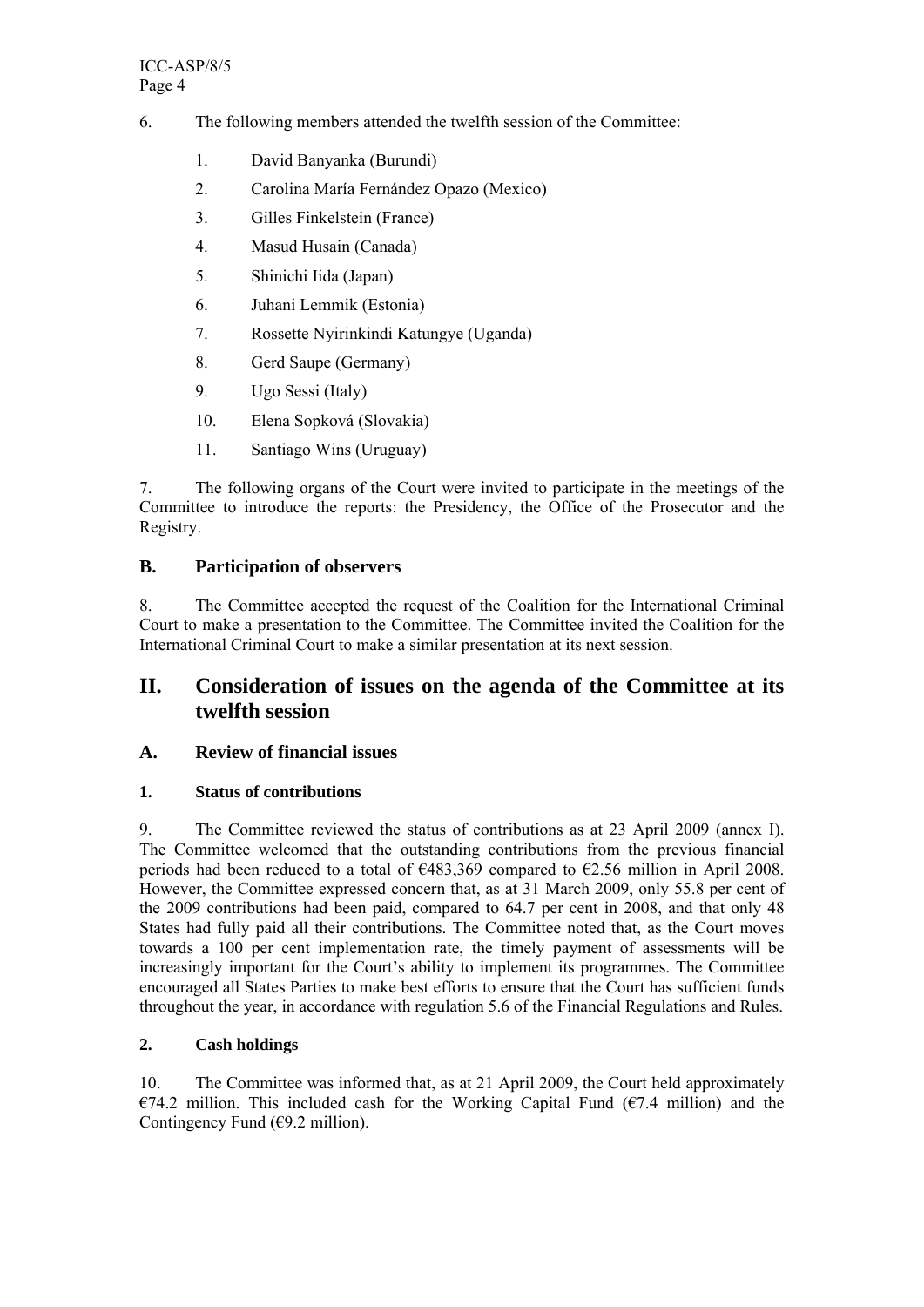#### **B. Audit matters**

11. The Committee welcomed the measures taken by the Court, pursuant to the request of the Assembly at its seventh session,<sup>1</sup> to revisit the Terms of Reference of the Audit Committee, with a view to aligning its composition more closely with the model recommended by the Committee and the External Auditor. In this regard, the Court informed the Committee that the Terms of Reference were being revised to provide, inter alia, that the Audit Committee would be comprised of a majority of external members and would play a purely advisory role, thereby obviating the need for a veto for the President and the Prosecutor. **The Committee noted that neither the Charter for Internal Audit nor the Presidential Directive ICC/PRESD/G/2008/001, dated 4 August 2008, relating to the Audit Committee yet reflected the proposed changes to the Audit Committee, and requested that they be updated.** 

12. As regards the appointment of external members, the Court informed the Committee that, while one external member, Mr. David Dutton (Australia), had been appointed, the Court continued to face challenges in attracting additional external members with the relevant expertise. The Committee encouraged the Court to continue its efforts to identify the other external members.

13. With regard to the costs associated with the participation of external members, the Committee recalled its previous discussion on the importance of attracting competent external members, which included a consideration of the rates paid to external consultants.<sup>2</sup> In this regard, the Committee noted that the Court covered the costs associated with external members' participation in meetings, i.e. travel and daily subsistence allowance (DSA), as well as the payment of  $\epsilon$ 1,000 per meeting, which related to the preparatory work of the members. The Court was considering the possibility of holding meetings via video-conferencing, in order to reduce the costs of the participation of the external members. The Committee queried whether the payment of  $\epsilon$ 1,000 per meeting would also apply in this case.

14. The Internal Auditor informed the Committee that she had presented to the Audit Committee the results of the audits which she had conducted on general procurements and on the Secretariat of the Trust Fund for Victims. Furthermore, she informed the Committee that she was currently conducting an audit of general temporary assistance (GTA).

15. Furthermore, the Internal Auditor informed the Committee about her audit plans for the coming three years. **The Committee requested the Internal Auditor to make available those work plans, in accordance with the relevant communication protocols of the Court and the Financial Regulations and Rules.** 

#### **C. Budgetary matters**

#### **1. Programme performance of the 2008 budget**

16. The Committee considered the report on programme performance of the International Criminal Court for the year 2008.<sup>3</sup> The Committee noted that the overall implementation rate had been 93.3 per cent.

 <sup>1</sup> *Official Records of the Assembly of States Parties to the Rome Statute of the International Criminal Court, Seventh session, The Hague, 14-22 November 2008* (International Criminal Court publication, ICC-ASP/7/20), vol. I, para. 6.

 $<sup>2</sup>$  Ibid., vol. II, part B.1, para. 19.</sup>

<sup>&</sup>lt;sup>3</sup> Report on programme performance of the International Criminal Court for the year 2008 (ICC-ASP/8/7).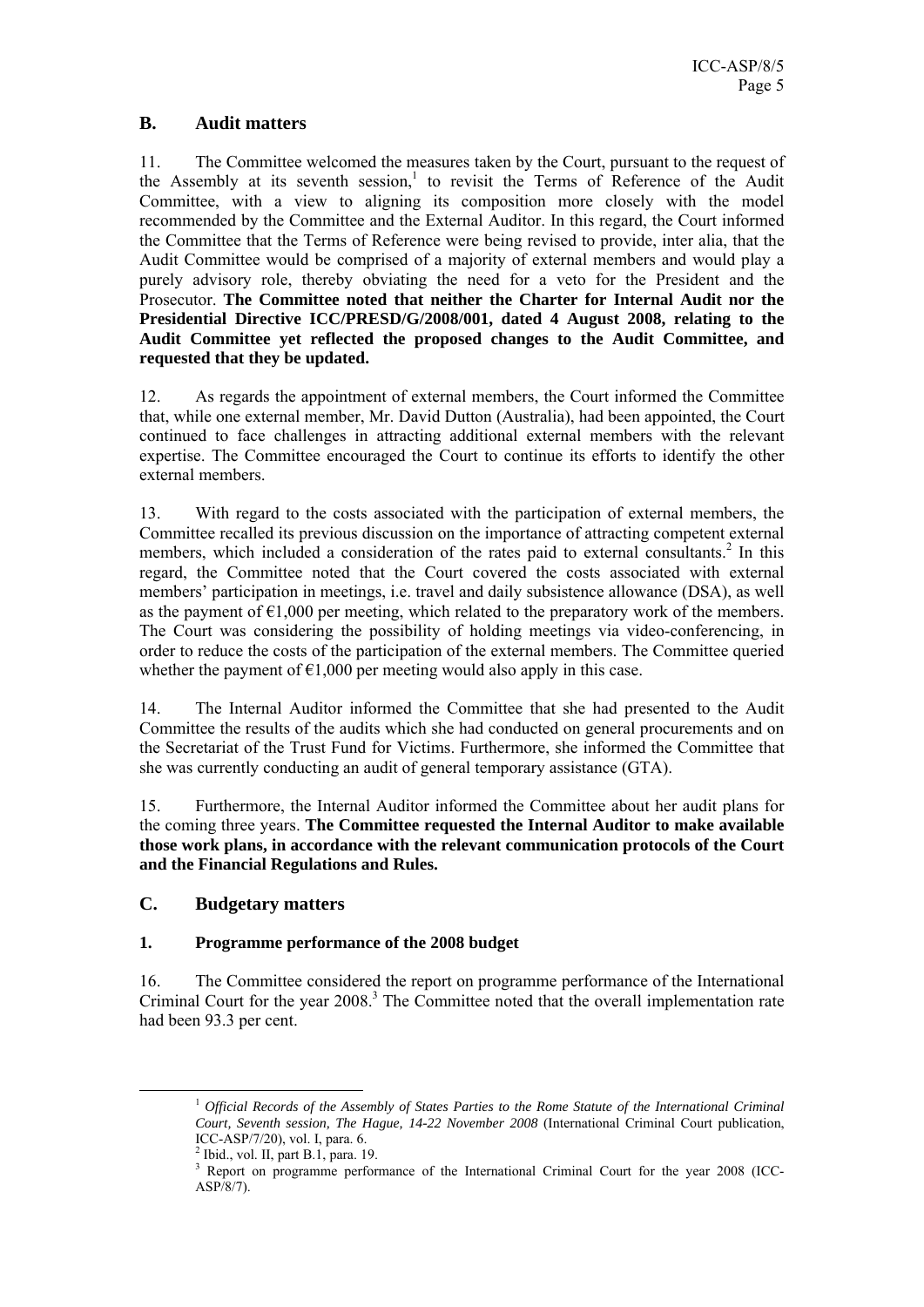17. The Committee welcomed the improved implementation rate of the 2008 programme budget as an indication of the increasing maturity of the institution. Nevertheless, the Committee observed that the implementation of the Court's budget did not always correspond to the realization of the underlying assumptions (see annex II). It noted for example, that overspending had occurred in a number of areas, including, inter alia, general temporary assistance and equipment.

18. The Court explained that some of the gap between assumptions and implementation resulted from factors related to judicial proceedings such as the stay in the Lubanga trial. For example, the infrastructure for the trial had to remain in place so that the trial could continue once the stay was lifted. The Committee accepted that the activities of the Court were, to a certain extent, contingent upon external factors. However the Committee noted that a risk of overspend may have resulted if the assumptions had been fully realized.

19. **The Committee recommended that, as the Court increased in experience and maturity, the link between assumptions and implementation should be reinforced. Hence, it recommended that the Court include in its annual programme performance report a segment on the realization of the assumptions set for that year and an indication of any additional activities that had not been initially foreseen.** 

20. In reviewing the inventories of the Court for 2008, the Committee observed that the Court had not established a procedure for monitoring the quantity, location and status of its inventories. **Consequently, the Committee requested the Court to include the outcome of its annual inventories in the programme performance report of the respective years.**

#### **2. Performance of the 2009 budget (first quarter)**

21. The Committee considered the report on budget performance of the International Criminal Court for the year 2009 (first quarter).<sup>4</sup> The Committee noted that the Assembly, while adopting the programme budget of  $\epsilon$ 101,229,900, had provided for assessments of only  $696,229,900$  with the mandate for the Registrar to seek efficiencies before accessing the Working Capital Fund for the remaining amount.

22. In this regard, the Committee raised concerns that the Court had spent 32.3 per cent of its 2009 programme budget by the end of the first quarter. The Court explained that a number of costs were now due at the beginning of the year, such as judges' pension and other contractual services. The Court also informed the Committee that it was undertaking measures to seek efficiencies and had implemented a system that would not allow the expenditure of more than 95 per cent of the budget without authorization.

#### 23. The Committee welcomed this measure, **encouraged the Court to continue seeking efficiencies and noted that it would return to this issue at its next session.**

### **3. Budget assumptions for 2010 and beyond**

24. The Committee received an oral presentation on the budget assumptions for 2010 and the main challenges regarding its preparation.

25. The Committee was informed that a number of issues could have an impact on the budget for 2010 and subsequent years. For example, the Court informed the Committee that, in 2008, the United Nations salary scale had increased the salaries of general service staff by 4.9 per cent and increased the post adjustment amount by 6.25 per cent for professional staff.

 $\frac{1}{4}$  Report on budget performance of the International Criminal Court as at 31 March 2009 (ICC-ASP/8/12).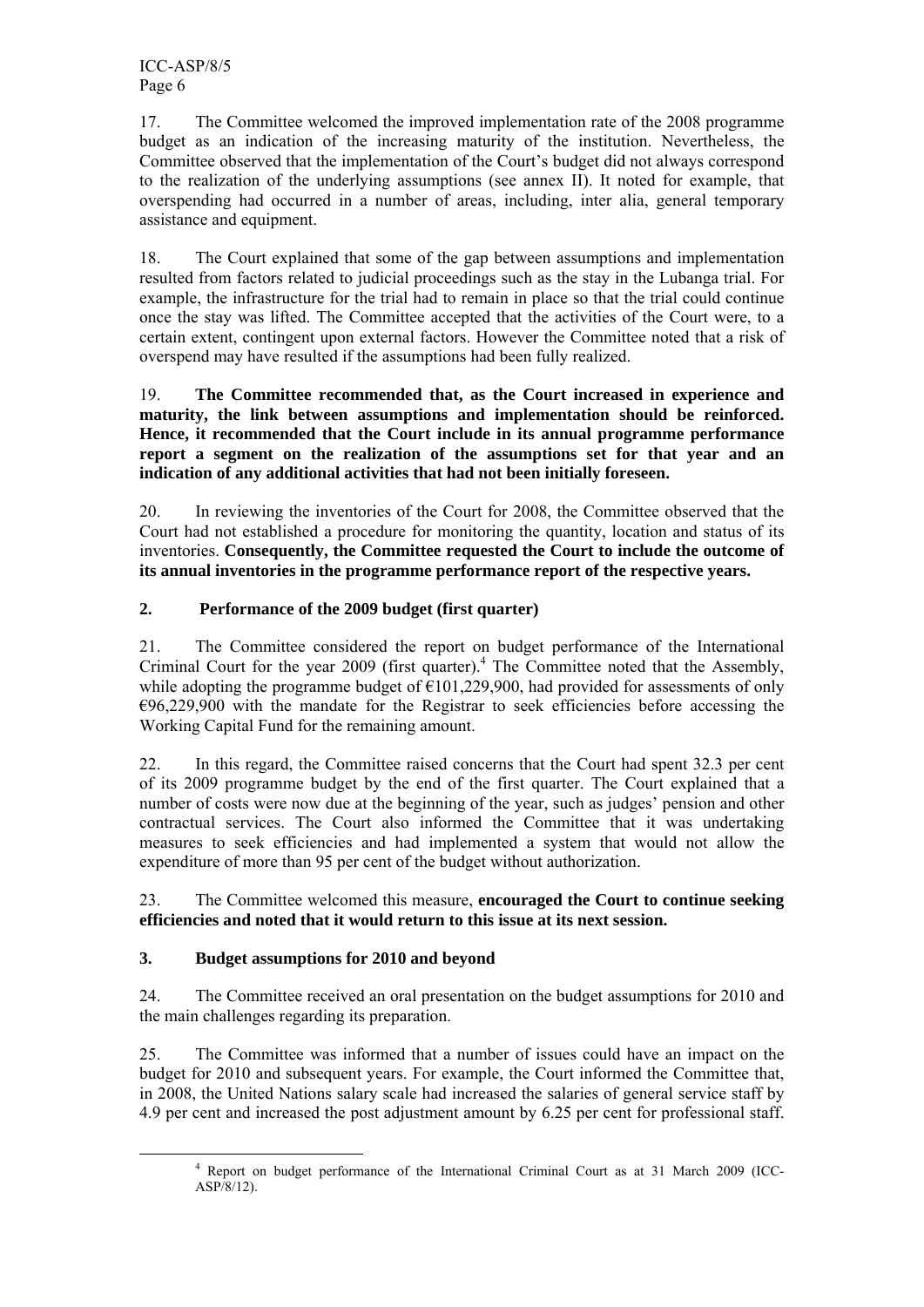Moreover, the Court informed the Committee that this increase was automatically processed into the Court's salaries and would represent an additional  $\epsilon$ 2.6 million in the 2010 budget.

26. The Court further noted that the improvements in recruiting would have an impact on the vacancy rate that should be applied to the budget. The Court also advised that it may not be able to absorb the total cost of training at  $\epsilon$ 750,000.

27. The Court stated that there were delays in cooperation from States Parties that could have negative implications for future programme budgets. For example, delays in responding to requests for assistance in relation to witness relocation and protection could add to the costs of the Court's protection system and might result in a prolongation of proceedings. **The Committee invited the Court to further analyze the financial impact of such delays and to report to the Committee at its next session.** 

28. In the mid-term, the Court noted that a number of significant extra-expenses would have to be addressed such as capital investment replacement for which no amortization had been provided, the costs associated with moving to new permanent premises, and the payment of rent for the interim premises starting in mid-2012. For the 2010 budget, the Court expected that zero growth in real terms, excluding inflation for non-staff costs, would amount to approximately  $€104.7$  million.

29. For the 2010 budget, the Committee received the explanations of the Court salary increases. In light of the current global financial crisis and the already good conditions of service within the Court**, the Committee recommended that the Court review the framework for providing such salary increases and report to the Committee at its next session. The Committee further reiterated its challenge to the Court to finance new activities from efficiency savings.**<sup>5</sup> 

30. The Committee recognized that potentially significant costs, such as interim rent and costs associated with the permanent premises and capital investment, needed to be considered at an early stage and **recommended that the Assembly be seized of the matter**. **The Committee recommended that the potential future budget impact of accruing amortizations should be made transparent in future budgets. The Committee invited the Court to analyze the budgetary impact and to report to the Committee at its thirteenth session.** 

31. As regards training, the Committee reiterated its full support for training activities which it considers as an investment in personnel. **However, due to the financial situation, the Committee recommended that the Court adopt a selective approach based on urgent priorities and inform the Committee at its next session.** 

#### **D. Implications of the global financial crisis**

32. The Committee had before it the report by the Court entitled "Banking risk at the International Criminal Court"<sup>6</sup>

33. The Committee observed that the funds of the Court, in a value of  $\epsilon$ 74.2 million, are currently deposited with four major financial institutions located in the Netherlands (see annex III). The Committee welcomed the fact that, despite the current financial crisis, the Court did not lose any funds and, in fact, registered earnings on its holdings. This demonstrated that the Court was concentrating its efforts on preservation of investment capital

 <sup>5</sup> *Official Records of the Assembly of States Parties to the Rome Statute of the International Criminal Court, Seventh session, The Hague, 14-22 November 2008* (International Criminal Court publication, ICC-ASP/7/20), vol. II, part B.2, para. 56.

<sup>6</sup> ICC-ASP/8/CBF.1/1.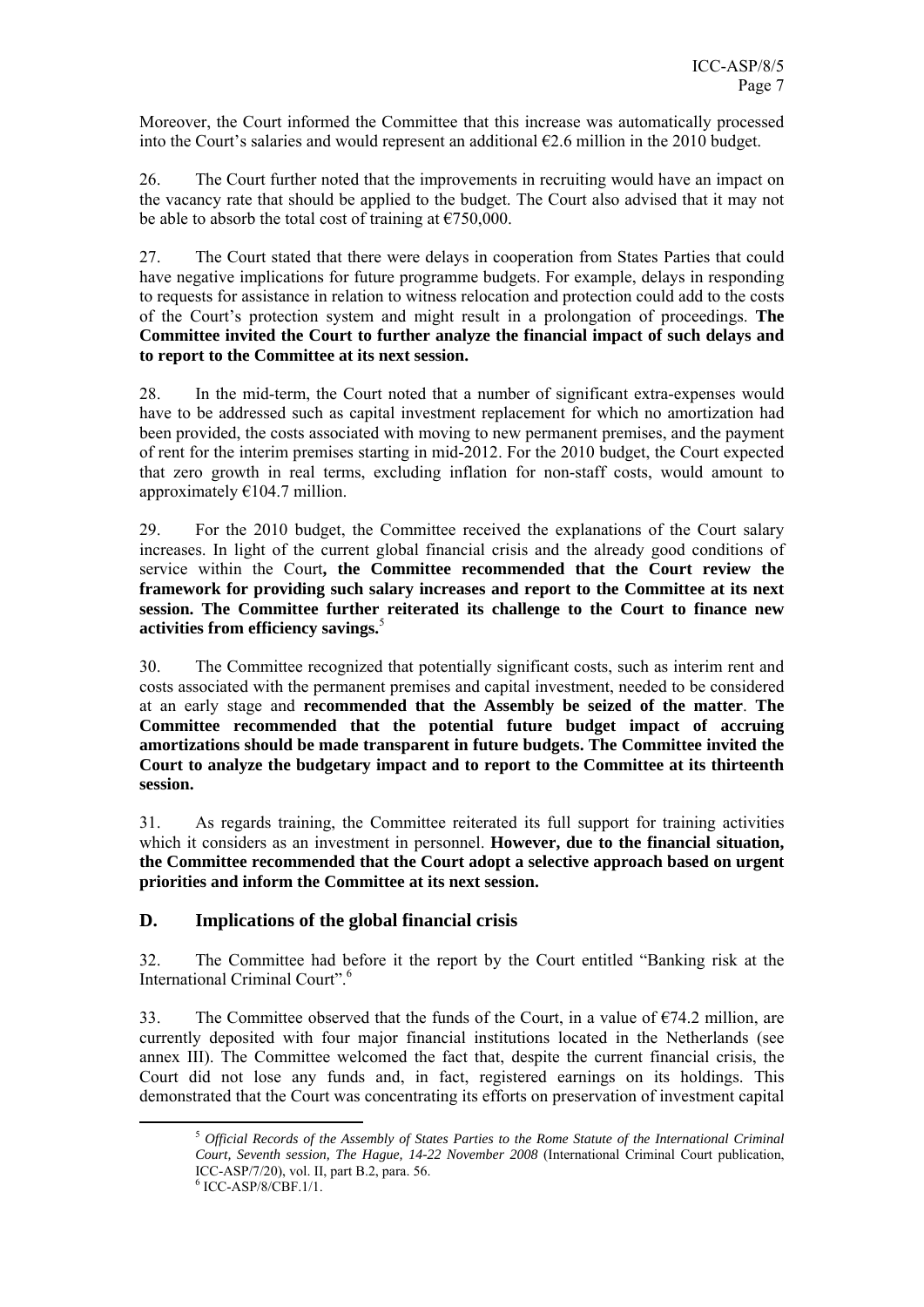instead of pursuing a high rate of return and was actively seeking ways to increase the security of these funds. In this connection, the Committee noted that one financial institution had provided the Court with a "comfort letter", dated 19 February 2009, in which the institution pledged that all term deposits are secured according to the rules and regulations of the Dutch Central Bank. The Committee welcomed the Court's initiatives to reduce the concentration and liquidity risk resulting from current practice. It agreed with the Court that, in light of the crisis, further risk mitigation should be achieved.

34. With regard to the proposal by the Court to establish an investment committee composed of two members of the Court and four external members, which would include one member of the Committee on Budget and Finance, to review the Court's investments and make recommendations, the Committee observed the following:

35. While welcoming the involvement of the Committee in such an advisory body, it felt that its participation should be limited to that of an observer in order to avoid any possible conflicts of interest and preserve its role as an advisory body to the Assembly.

#### 36. **The Committee requested the Court to further elaborate on the investment proposals contained in the report and to explore additional options.**

## **E. Procurement**

37. The Committee had before it the document entitled "Report of the Court on procurement".<sup>7</sup> The Court informed the Committee that it had a policy and manual on procurement and that all the organs of the Court, as well as the independent offices, follow the same procurement procedures, which are centralized by the Procurement Department.

38. Regarding procurement in the field, the Committee was informed that programme managers in the field have the authority to procure goods and services up to an amount of €3,000. Any amount exceeding €3,000 was done at The Hague following the regular procurement process. In practice many of the purchases for the field offices were done as block purchases by the Court in The Hague.

39. The Committee was also informed that the Court participates in regular meetings with other international organizations in the Netherlands to share information about vendors and prices of products. Furthermore, the Court has conducted joint procurements with the European Union Judicial Cooperation Unit ("Eurojust") in order to take advantage of economies of scale.

40. The Committee welcomed this cooperation and **invited the Court to consider methods for enhancing and institutionalizing it by, for example, including a larger number of multilateral organizations in The Hague such as Europol and the Special Tribunal for Lebanon, with a view to achieving greater economies of scale.** 

41. The Committee addressed a concern as to whether the procedures and transparency of the Court's procurement practices followed the best international practices and, in this connection, **recommended that the Office of Internal Audit continue to include procurement in its work plan.** 

42. **The Committee requested the Court to submit on an annual basis a report on procurement. Furthermore, the Committee recommended that the Court consider shifting to an approach that solicits bids from a wider range of vendors, thus giving greater transparency to the process.** 

 <sup>7</sup>  $^7$  ICC-ASP/8/13.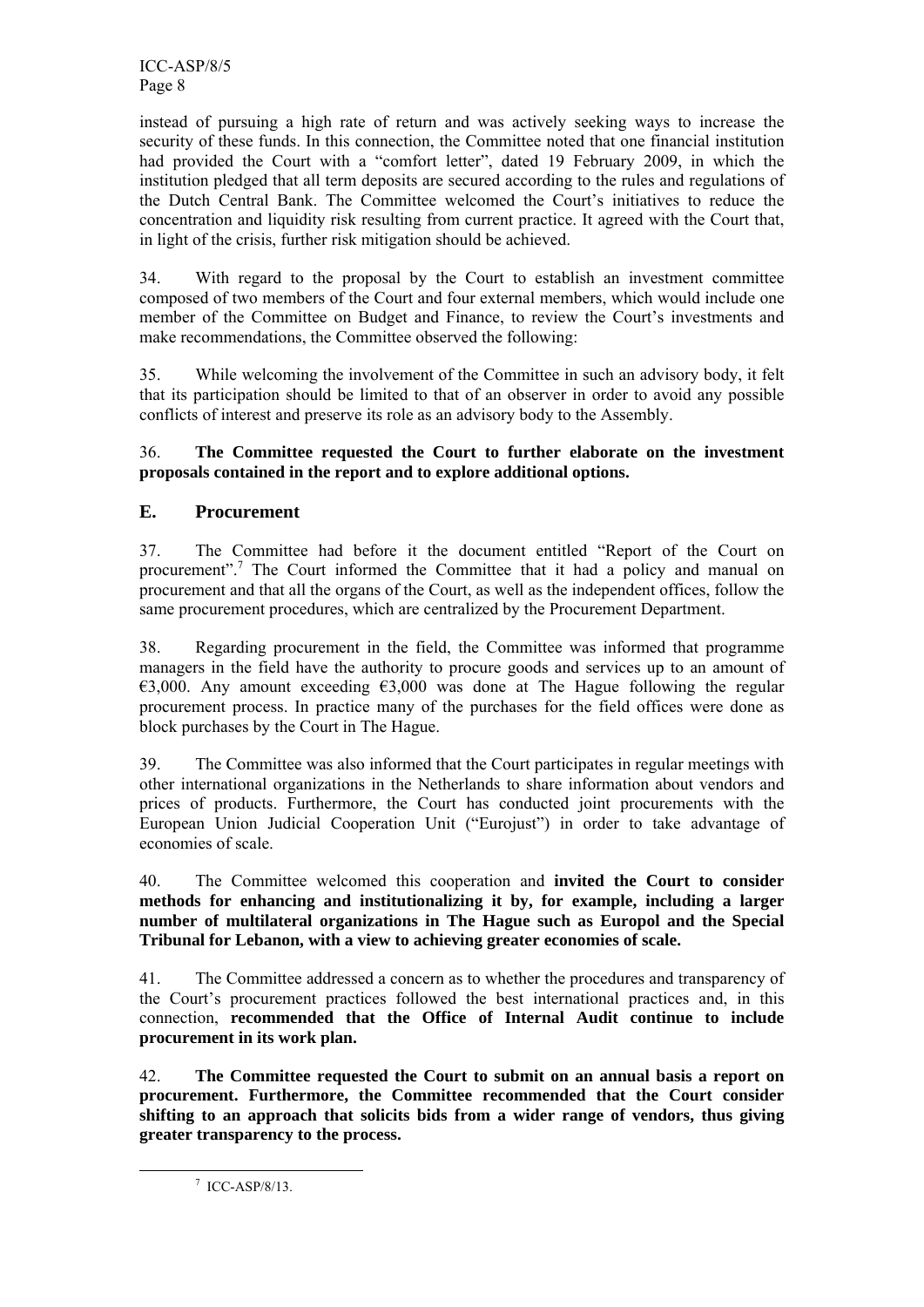#### **F. Review of administrative procedures**

43. The Committee welcomed the "Status report on the Court's investigations into efficiency measures for 2010"8 which set out the efforts made on, inter alia, the issue of centralizing the Court's activities and the context of the Court's strategic objective of becoming a non-bureaucratic institution. The Court informed the Committee that this exercise would involve all processes, cover all organs, and have clear connections with other strategic activities of the Court such as the current risk assessment project.

44. The Committee agreed with the Court that this strategy required concerted efforts by all organs, notwithstanding their specific responsibilities, to ensure coherent implementation throughout the Court. The Committee invited the Court to explain, in the context of the proposed programme budget for 2010, its existing coordination arrangements, and identify possible ways to strengthen them.

45. The Committee recalled its prior comments on the need for the Court to strive to finance its requirements through efficiency measures.<sup>9</sup> The Court indicated that improving efficiency in administrative processes would take time as in many cases expenses were fixed in longer term obligations such as staffing, services contracts and other essential payments.

46. **Nonetheless, the Committee suggested that the Court carefully consider areas for immediate efficiencies such as the necessity of the 21 vacant posts and the 65 posts under recruitment, especially if some of these posts had remained vacant over an extended period of time.** 

47. **The Committee expressed its expectation that the proposed programme budget for 2010 would contain some quantifiable results of the exercise to improve efficiency measures through a review of the Court's administrative procedures.** 

#### **G. Independent oversight mechanism**

48. The Committee heard a presentation by the facilitator of The Hague Working Group, Mr. Akbar Khan (United Kingdom), on the "Report of the Bureau on the establishment of an independent oversight mechanism"<sup>10</sup> which contained ten recommendations.

49. The facilitator informed the Committee that The Hague Working Group had identified the need for an enhanced investigative capacity for the Court in order to ensure the credibility of the Court. It would constitute the first step in the establishment of the independent oversight mechanism envisaged in article 112, paragraph 4, of the Rome Statute, and would eventually expand to cover the other functions (inspection and evaluation of the Court). The scope of the proposed independent oversight mechanism would extend to elected officials, the staff of the Court, and contractors. Contractors, who were not subject to the Staff Rules and Regulations of the Court, would be bound by the standards set out in the respective contractual arrangements. As regards independence, the oversight mechanism would enjoy functional independence, would have *proprio motu* powers, would provide whistleblower protection and would be funded through a separate major programme. It would also report to the Assembly through the Bureau.

 $\frac{1}{8}$  $8$  ICC-ASP/8/6.

<sup>9</sup> *Official Records of the Assembly of States Parties to the Rome Statute of the International Criminal Court, Seventh session, The Hague, 14-22 November 2008* (International Criminal Court publication, ICC-ASP/7/20), vol. II, part B.2, para. 56.

 $10$  ICC-ASP/8/2 and Add.1.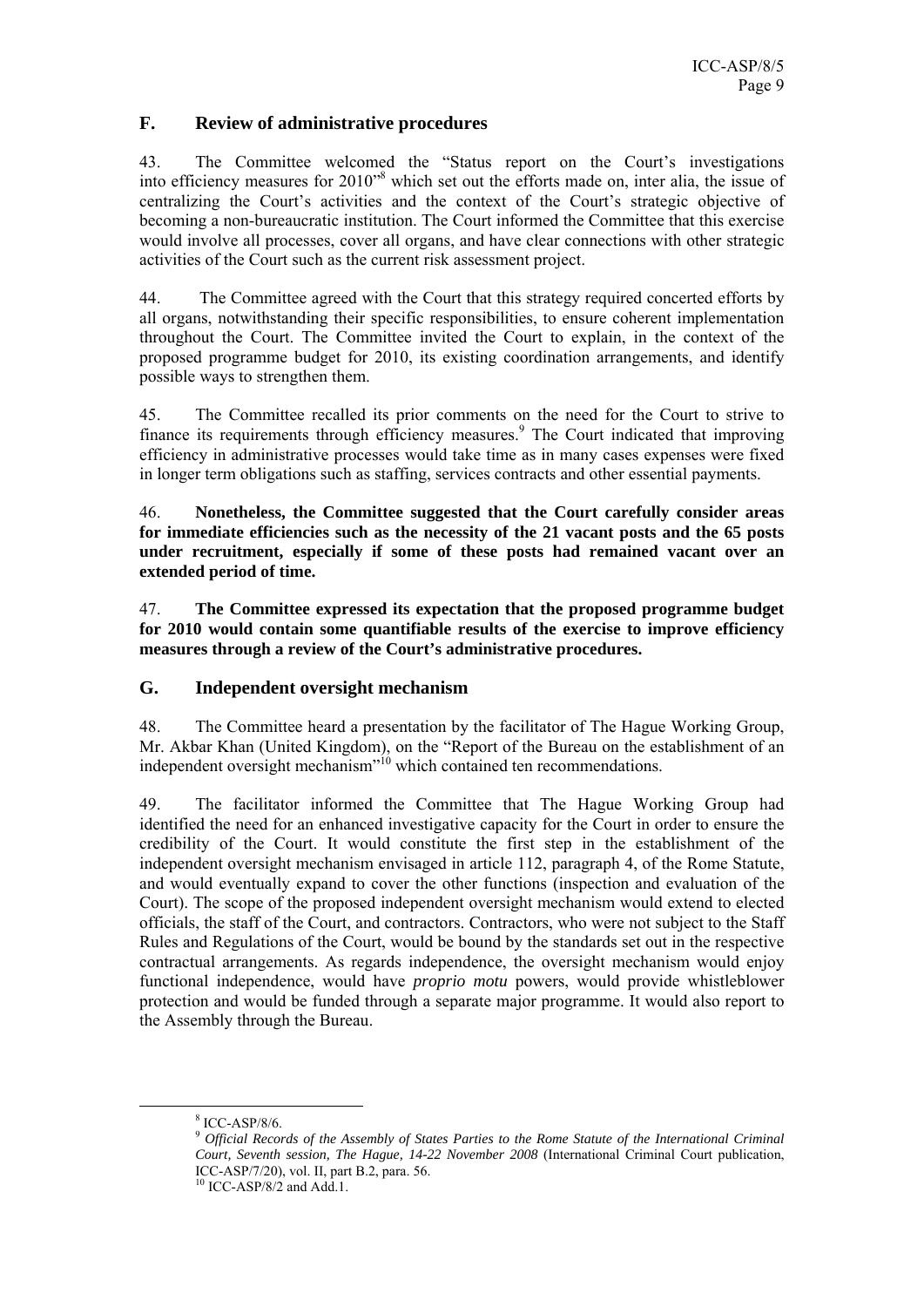50. The Committee was informed that the United Nations Office of Internal Oversight Services (OIOS) had indicated its readiness to provide support for the independent oversight mechanism, in its establishment and investigations, on a cost-recovery basis. With the support of OIOS, the Court would have the ability to build its in-house investigative capacity. It was proposed that the office of the independent oversight mechanism be staffed by a head at the P-5 level, with the support of another staff member at the P-1 or P-2 level.

51. The Committee appreciated the work accomplished by the facilitator in developing this proposal, which sought to strike a proper balance between operational and cost effectiveness. The Committee noted that representatives of the Court's Staff Union had also expressed concern with the current lack of a dedicated independent professional investigative capacity within the Court to deal with disciplinary issues and that this proposal would address those concerns.

52. In terms of the financial implications, **the Committee recommended that further consideration be given to options for financing the oversight mechanism with a view to reducing the proposed budget of €421,295. For example, the Committee suggested that the Bureau might explore with the Court the possibility of the secondment of a staff member of OIOS to the independent oversight mechanism, which would also ensure the independence of the seconded person. The Committee also suggested that the Court examine the possibility of financing one or both of the proposed positions through a redeployment of vacant positions or positions that are currently scheduled to be terminated at the end of the fiscal year. The Committee further recommended that closer examination be given to the initial costs of cooperation with OIOS to determine what core services would be required from OIOS.** 

53. **Finally, the Committee recommended that, should the Assembly ultimately decide to establish the independent oversight mechanism, a monitoring system be established to ensure that the workload justified the existence of these positions over time.** 

### **H. Human resources**

54. The Committee had before it the "Report of the Court on human resources management<sup>"11</sup> which set out the human resources strategy and the implementation of its human resources objectives. The Committee also received data on the geographical and gender composition of staff of the Court (see annex IV). The Committee also held an informal meeting with Staff Union representatives.

55. The Committee welcomed the overall progress achieved in the area of human resources management. This was also demonstrated in a number of areas including the improvement in the relationship between Court management and the staff union.

### *Performance management*

56. The Committee was informed that the Court had now implemented a performance management system that included a mandatory annual cycle for appraisals and mid-year reviews of individual staff performance, with a mandatory annual cycle for work planning at the divisional, sectional, unit and individual levels. The Court indicated that it regarded performance management as the foundation of the other human resources initiatives, policies, tools and training needs. It was working on improving the system of performance appraisals by, for example, providing staff with the opportunity for rebuttal and the introduction of a

 $11$  ICC-ASP/8/8.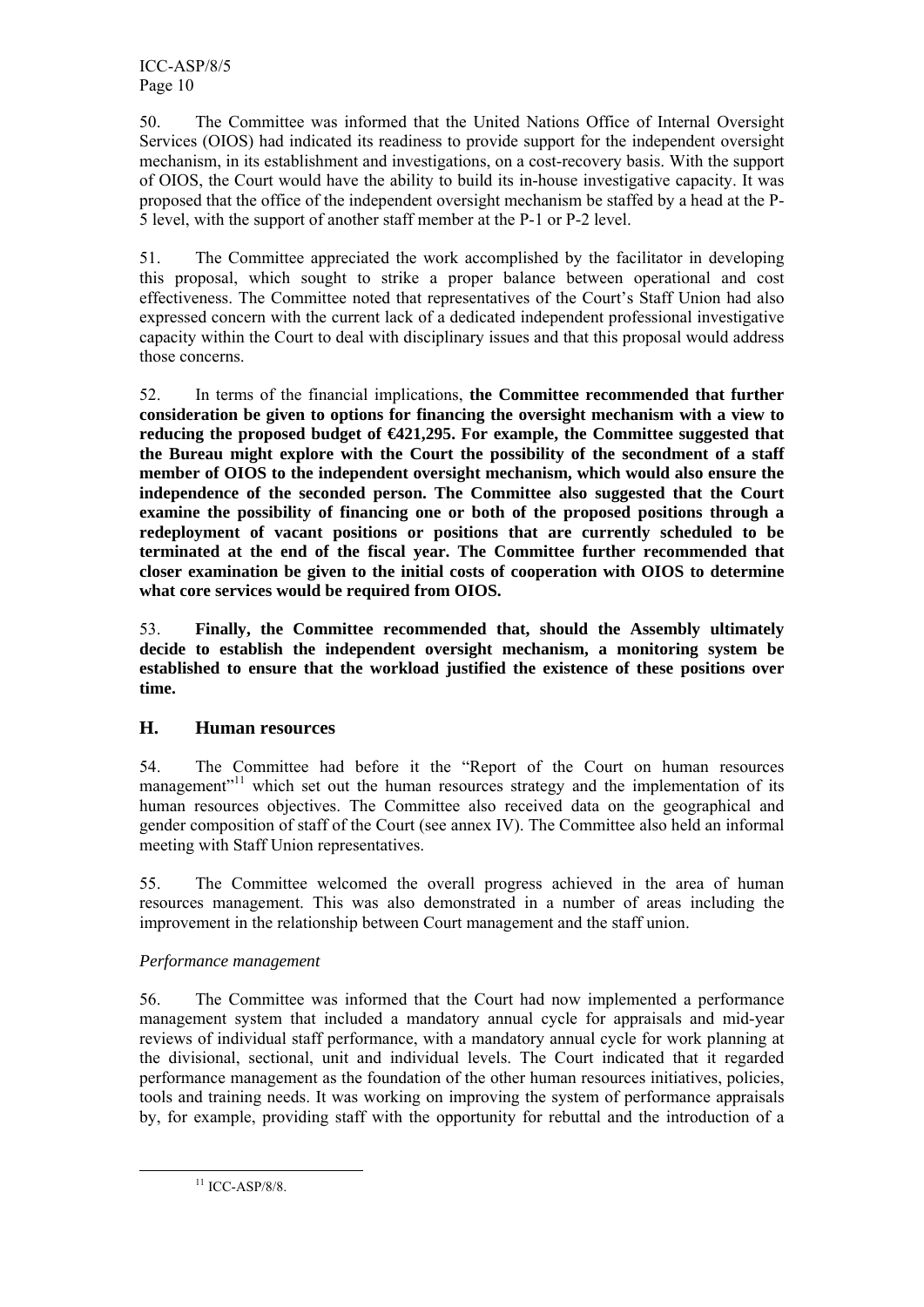continuous appraisal system and it was considering introducing a shorter form of appraisal for GTA staff.

57. The Committee welcomed the improvements in the Court's implementation of its performance management system. The Committee expressed the view that a well-functioning performance management system would contribute to the fair treatment and improved motivation of staff. **The Committee recommended that the Court set a time-frame for the conduct of performance appraisals of all staff and that it continue to explore improvements for this system.** 

#### *Contractual arrangements*

58. The Committee was informed that the Court intended to develop criteria for contract extension and duration and noted that this measure would address staff concerns regarding lack of clarity on contract duration.

59. The Court indicated that it was in the process of considering internally the introduction of longer-term or continuing contracts, along the lines of the structure recommended by the International Civil Service Commission<sup>12</sup> regarding staff of the United Nations Secretariat. It informed the Committee that the World Health Organization had implemented these contractual arrangements in 2007. The introduction of this system of longer-term contracts would be subject to the availability of funds, the need for the post after five years and performance. The Court further indicated that a system of continuing and longer-term contracts would be manageable, even with its fluctuating staffing requirements, and that such contracts could be terminated when the need for the post ceased to exist or for reasons related to performance. The Court noted that the introduction of longer-term contracts would contribute to administrative efficiencies by reducing the administrative processes associated with the renewal of contracts.

60. The Committee noted that performance management, contract review and extension were part of an overall package of effective human resource management. **In that regard, the Committee recommended that the Court develop clear and consistent criteria upon which contract extensions would be based.** 

61. Furthermore, the Committee recalled its discussion during its first session in 2003 where the use of fixed term contracts was adopted as a way of providing flexibility and staff motivation responding to the unique circumstances of the Court.<sup>13</sup> **Therefore, the Committee recommended that a further evaluation be conducted of the different types of contracts (fixed term, continuous and permanent) and their applicability for the particular situation of the Court before proceeding with any changes to the current system.** 

#### *Use of general temporary assistance (GTA)*

62. The Court informed the Committee that, in implementing the decision of the Assembly which requested the Court to regularize the use of GTAs and required the authorization of the Registrar, or the Prosecutor for GTAs within the Office of the Prosecutor, for the creation of any unapproved GTAs in 2009, the number of GTAs had decreased from 240 in November 2008 to 156 in April 2009. The Committee welcomed this achievement.

<sup>&</sup>lt;sup>12</sup> General Assembly resolution A/RES/61/239.

<sup>13</sup> *Official Records of the Assembly of States Parties to the Rome Statute of the International Criminal Court, Second session*, New York, 8-12 September 2003 (United Nations publication, Sales No. E.03.V.13), (ICC-ASP/2/10), part II, A.6, para. 24.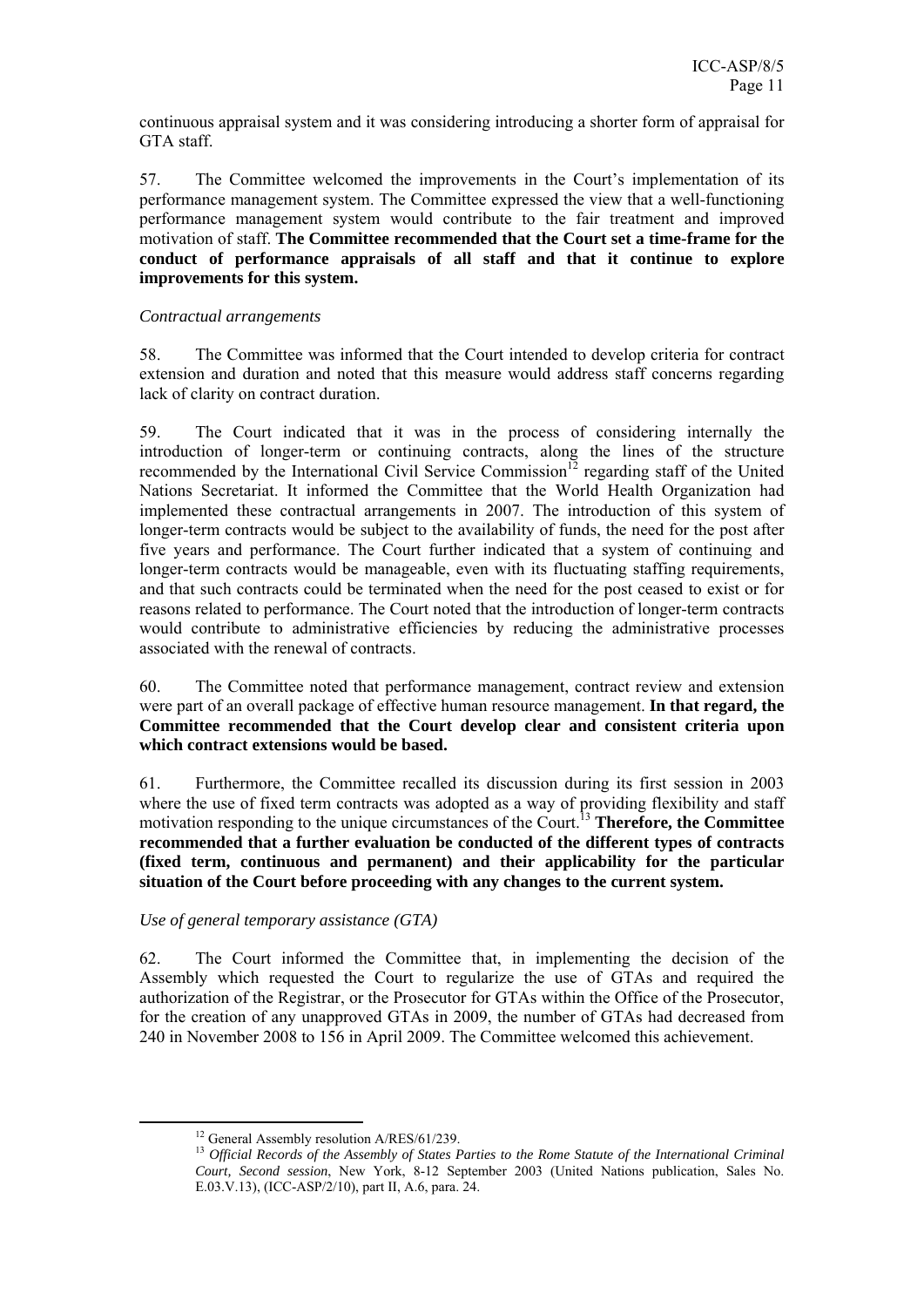#### *Career development and mobility*

63. The Committee welcomed the career development objectives of the Court, and noted that a career path permitted staff the ability to progress to the next stage. The Committee noted that career development was closely linked to performance management, training and learning. The Committee further noted that the Office of the Prosecutor had established career paths for certain groups of staff e.g. analysts, investigators and trial lawyers.

64. As regards pay-based performance incentives, the Court indicated that it had not implemented this practice and noted that some other organizations in the common system had attempted to introduce this system, but without success. The Court would begin consideration of performance-based incentives in 2010, once the performance management system was firmly in place. The Committee cautioned that performance-based incentives, where they exist, are normally part of well-established human resource management systems and are not necessarily reserved exclusively to financial incentives. **The Committee recommended that further experience with the current performance management system in the Court should be obtained before implementing such an initiative.** 

#### *Learning and training*

65. The Committee highlighted the importance of learning and training and noted that the Court had provided training in some areas e.g. performance management, teambuilding, communication skills. The Committee stressed the importance of ensuring that all staff receive appropriate training, subject to the availability of funds. The Court indicated that it recognized that investing in staff training was a key element for staff development and noted that the current stage in the development of the Court was an opportune moment for the Court to look more closely at this area. It had thus prepared proposals for leadership development and training.

#### 66. **The Committee recommended that the Court identify priority areas for training and that it prepare long-term training plans and models such as a training for trainers system.**

#### *Geographical distribution*

67. The Committee was informed of the efforts of the Court to recruit staff from underrepresented countries. **The Committee recommended that the Court consider options for increasing representation, such as enhancing contacts with representatives of these countries to promote awareness and advertising in local media and the possibility of targeted recruitment missions.** 

#### *Reclassifications*

68. The Committee heard a briefing by one of its members on the work of the sub-group on reclassifications at the seventh session of the Assembly. The Committee reiterated its views that reclassifications should only be used in a justified change of duties and not as a career promotion tool. $^{14}$ 

 <sup>14</sup> *Official Records of the Assembly of States Parties to the Rome Statute of the International Criminal Court, Seventh session, The Hague, 14-22 November 2008* (International Criminal Court publication, ICC-ASP/7/20), vol. II, part B.2, annex IV, paras. 5 - 6.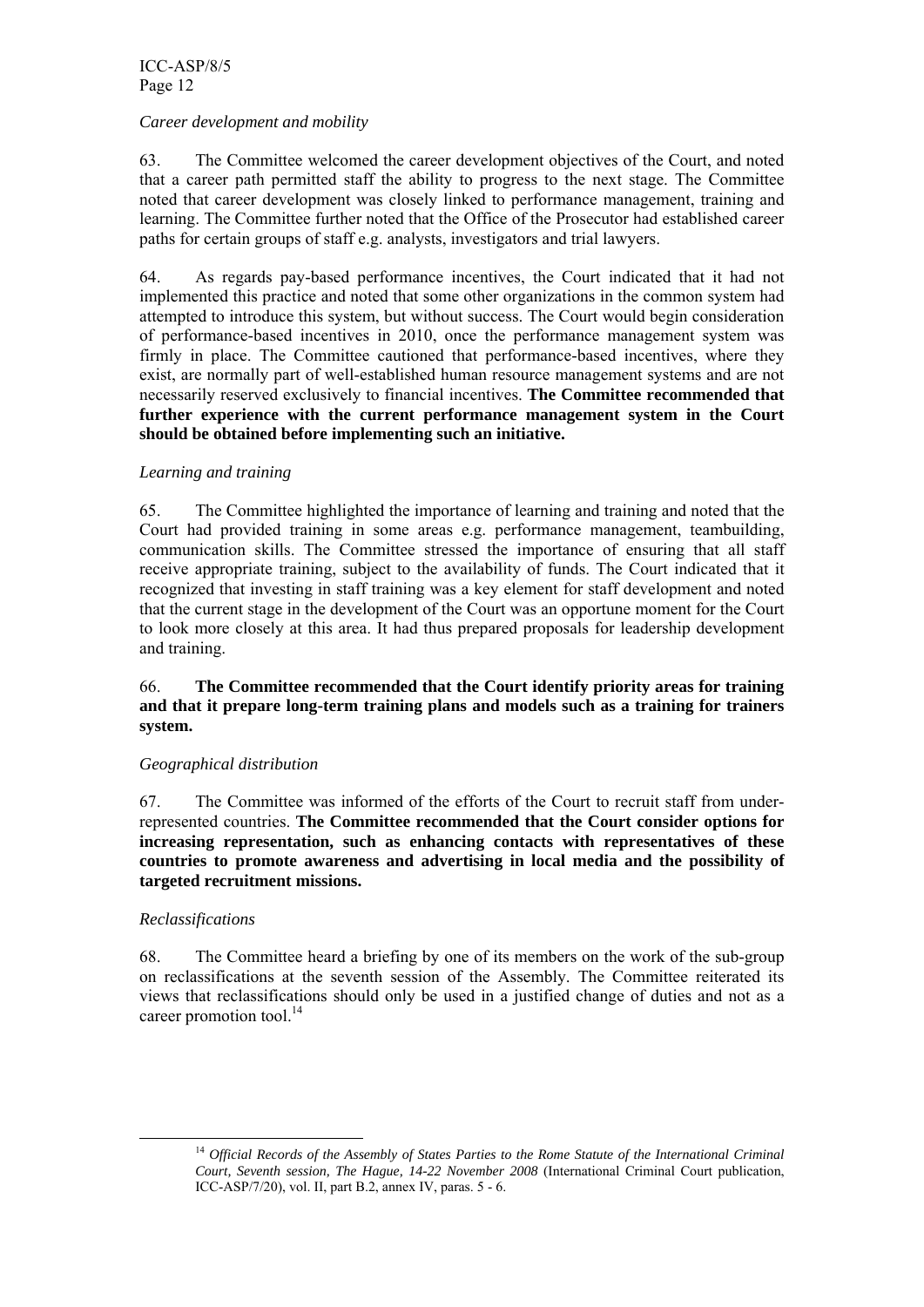#### *Conditions of service for staff serving in the field*

69. The Committee was informed that the Court was conducting a review of the conditions of staff in field offices and that the creation of a Field Service category for security staff was under consideration as the security staff in the current situation countries were not locally recruited and hence received the salary of Hague-based staff together with international benefits. The Court was considering the model of the United Nations Department of Peacekeeping Operations but noted that this category of staff might be abolished by the United Nations.

#### 70. **The Committee recommended exploring other options such as agreements with States that have experience in providing security in peacekeeping operations and which could provide the Court with experienced personnel at a lower cost rate than permanent personnel.**

71. The Committee also received an oral presentation by the Registrar on the situation of the field offices and the options that the Court is considering in order to render the offices more effective, including a review of the level of the positions managing the offices to provide the individuals more leverage to deal effectively with the local authorities in the particular region. The Court noted that enhancing the field offices could have significant efficiency savings.

72. In the absence of a written report and the survey conducted by the Court, the Committee was not in a position to offer detailed recommendations. However the Committee noted a number of potential concerns that the Assembly may wish to keep under review.

73. For example, further consideration should be given to potential duration of a field office as the material and personnel infrastructure of an office can have significant cost implications depending on the number of situations that are opened. **In this regard appropriate consideration should be given to the role that the field offices are expected to play and how, at the conclusion of Court proceedings in a given area, any residual issues should be handled.** 

74. **In addition, the Court should be able to identify the budget lines that would be affected and quantify the savings that would result from the enhancement measures to allow a proper cost/benefit analysis. The Court should also be able to demonstrate that it could finance the enhancement measures through these savings in other budget lines.** 

#### *E-recruitment*

75. The Committee was informed that the Court had experienced some challenges in implementing the e-recruitment system, and that it had some concerns regarding security. After some tests, the Court expected to implement the e-recruitment system in the first week of June 2009.

#### *Rate of turnover of staff*

76. As regards the rate of staff leaving the Court, the Committee noted that a total of 64 staff members left the Court in 2008 resulting in a turnover rate of 12 per cent. The Court informed the Committee that the average turnover rate in the United Nations system was 7.5 per cent. The Committee was informed that the Court no longer conducted exit interviews as the Court considered such interviews could not be conducted in a meaningful way by Court staff. **The Court suggested that the function be outsourced to an external company that would assure anonymity and that would present aggregated data.**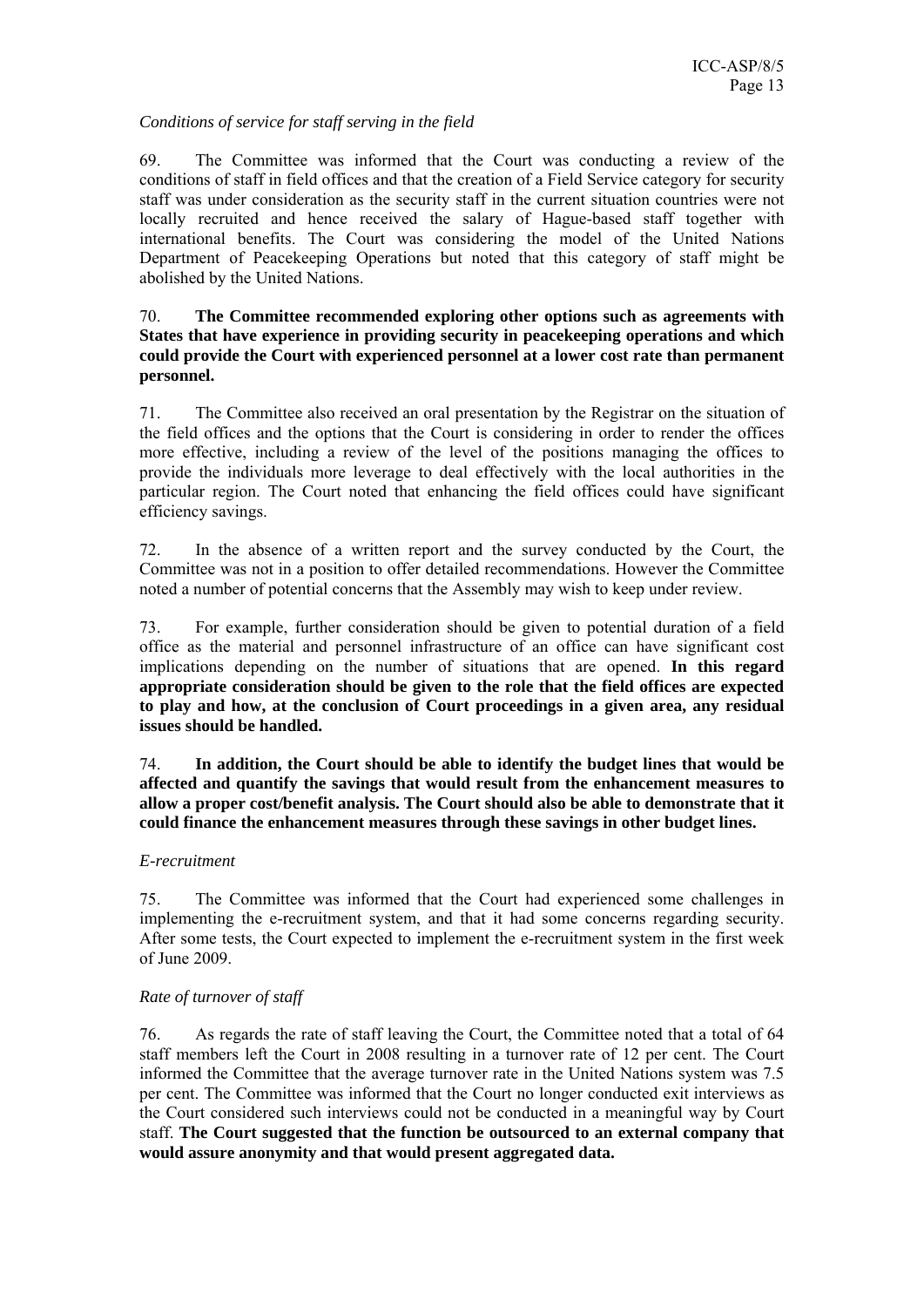#### *Documentation*

77. In relation to documentation for future sessions, **the Committee requested the Court to incorporate all information on human resources into a single comprehensive formal report.**

#### **I. Legal aid**

#### *Legal aid (defence)*

78. The Committee had before it the document entitled "Interim report of the Court on legal aid: alternative models for assessment of indigence"<sup>15</sup> and heard a presentation by the facilitator of The Hague Working Group for the issue of legal aid in relation to the defence, Ms. Marie-Charlotte McKenna (Australia), on her discussion paper, dated 2 April 2009, containing alternatives to the method for calculating indigence for the purpose of legal aid for the defence.

79. While welcoming the information provided by the Court and the facilitator, the Committee observed that consultations within The Hague Working Group on the interim report, in particular on the recommendations contained therein, were continuing and that an initial exchange of views had taken place on 6 April 2009.

80. The Committee looked forward to the outcome of the discussion in the Working Group and encouraged the Court and the Working Group to further identify and analyze the budgetary implications of the system. The Committee agreed to continue its consideration of the issue at its thirteenth session, if necessary.

#### *Legal aid (victims)*

81. The Committee had before it the document entitled "Report of the Court on legal aid: Legal and financial aspects for funding victims' representation before the Court<sup>116</sup> and heard a presentation by the facilitator of The Hague Working Group for the issue of legal aid for victims, Ms. Yolande Dwarika (South Africa), on the Working Group's 30 March 2009 discussions. The facilitator indicated that the Working Group had no objection to the Court's interpretation of rule 90 of the Rules of Procedure and Evidence and, further, that the Working Group was of the view that it did not seem feasible to have one lawyer per group of victims. In this regard, the Working Group recognized the need to balance meaningful participation for victims and the cost implications of such participation. She indicated further that the Working Group had welcomed the Court's efforts to inform Chambers of the financial implications of judicial decisions, in accordance with the request of the Assembly at its seventh session.<sup>17</sup>

82. The Committee welcomed the information provided by the facilitator and the Court. While noting that the discussions in The Hague Working Group were still at a preliminary stage, **the Committee suggested that the Working Group integrate the cost implications of the different options as part of its consideration.**

83. In this regard, **the Committee also suggested that the Working Group continue to consider the possible uses of the Office of Public Counsel for Victims.** 

 <sup>15</sup> ICC-ASP/8/4.

<sup>16</sup> ICC-ASP/8/3.

<sup>17</sup> *Official Records of the Assembly of States Parties to the Rome Statute of the International Criminal Court, Seventh session, The Hague, 14-22 November 2008* (International Criminal Court publication, ICC-ASP/7/20), vol. I, part II, para. 13.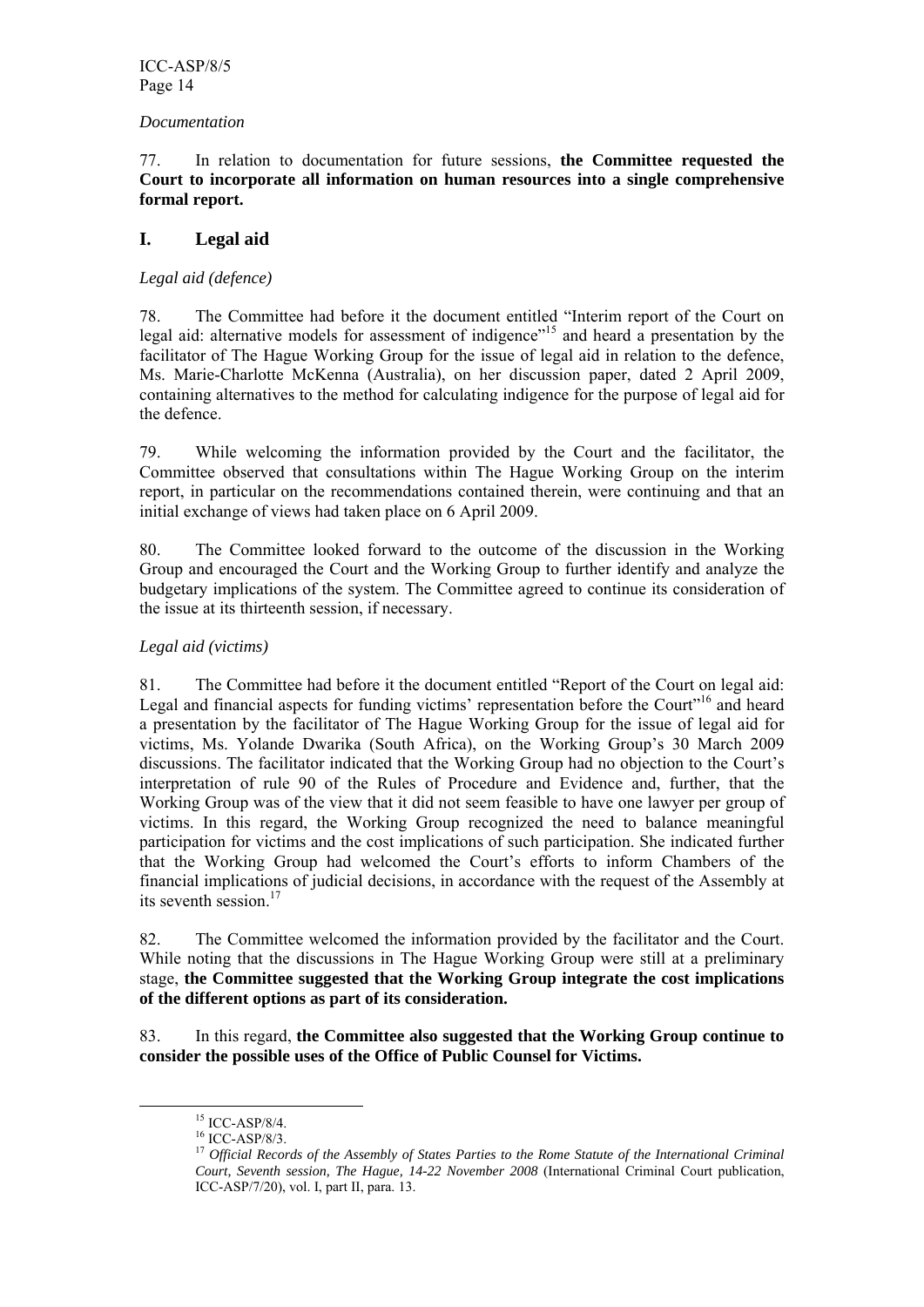#### 84. **Furthermore, the Committee also suggested that consideration be given to whether the salary range of a P-5 was really appropriate in order to ensure competent legal counsel for victims participation given the different role that such counsel play in the proceedings.**

85. The Committee looked forward to the outcome of the discussion in the Working Group and encouraged the Court and the Working Group to further identify and analyze the budgetary implications of the system. The Committee agreed to continue its consideration of the issue at its thirteenth session. The Committee noted that the full budget impact of legal aid for victims was only beginning to emerge. The proceedings of the Court had yet to reach the final reparations stage where victims would play a leading role. Moreover, the case law of the Court defining the scope of legal protection was still evolving. Future policy should be developed in parallel with a full costing of the measures proposed. **The Court should also develop scenarios showing the possible budgetary impact for the full cycle of the proceedings through to the final reparations stage.** 

#### **J. Family visits**

86. The Committee had before it the "Report of the Court on the financial aspects of enforcing the Court's obligation to fund family visits to indigent detained persons<sup>"18</sup> as well as the decision by the Presidency of 10 March  $2009$ .<sup>19</sup> The Committee also heard a presentation by a facilitator of The Hague Working Group, Ms. Miia Aro-Sánchez (Finland), on her discussion paper and the status of considerations within The Hague Working Group.

87. The Committee recalled that the issue of funding for family visits was first identified at its ninth session in which the Committee was informed by the Registrar that "the decision (to fund family visits) represented a policy decision and had no precedent in the other criminal tribunals".20 The Committee noted that such funding "could become costly as the number of detainees increased in the future and recommended that the Assembly should consider the policy questions involved". The Committee further recalled that, at its eleventh session, it "restated its view that the question of whether the Court should fund family visits for indigent detainees was a political one to be decided by the Assembly" and that "the Committee was aware that the Assembly would consider the substantial and long term financial implications of this question for the Court's budget and the precedent it would set".<sup>21</sup>

88. The Committee noted that, at its seventh session, the Assembly had decided that further discussions were necessary in order to facilitate a policy decision on the issue of financial assistance for family visits to persons detained on remand by the Court, as well as, in case of the adoption of such a policy, the specific conditions for its implementation. The Assembly had invited the Court to engage in a constructive dialogue with States Parties on this issue in a timely manner, allowing for a proper review by the Committee on Budget and Finance at its twelfth and thirteenth sessions and for a decision to be taken at the eighth session of the Assembly. $^{22}$ 

 $^{18}$  ICC-ASP/8/9.<br><sup>19</sup> ICC-RoR-217-02/08, reclassified as public on 24 March 2009.

<sup>&</sup>lt;sup>20</sup> Official Records of the Assembly of States Parties to the Rome Statute of the International Criminal *Court, Sixth session, New York, 30 November - 14 December 2007* (International Criminal Court publication, ICC-ASP/6/20), vol. II, part B. 2, para. 67.

Official Records of the Assembly of States Parties to the Rome Statute of the International Criminal *Court, Seventh session, The Hague, 14-22 November 2008* (International Criminal Court publication, ICC-ASP/7/20), vol. II, part B.2, para. 67.

 $^{22}$  Ibid., vol. I, part III, resolution ICC-ASP/7/Res.3, para. 18.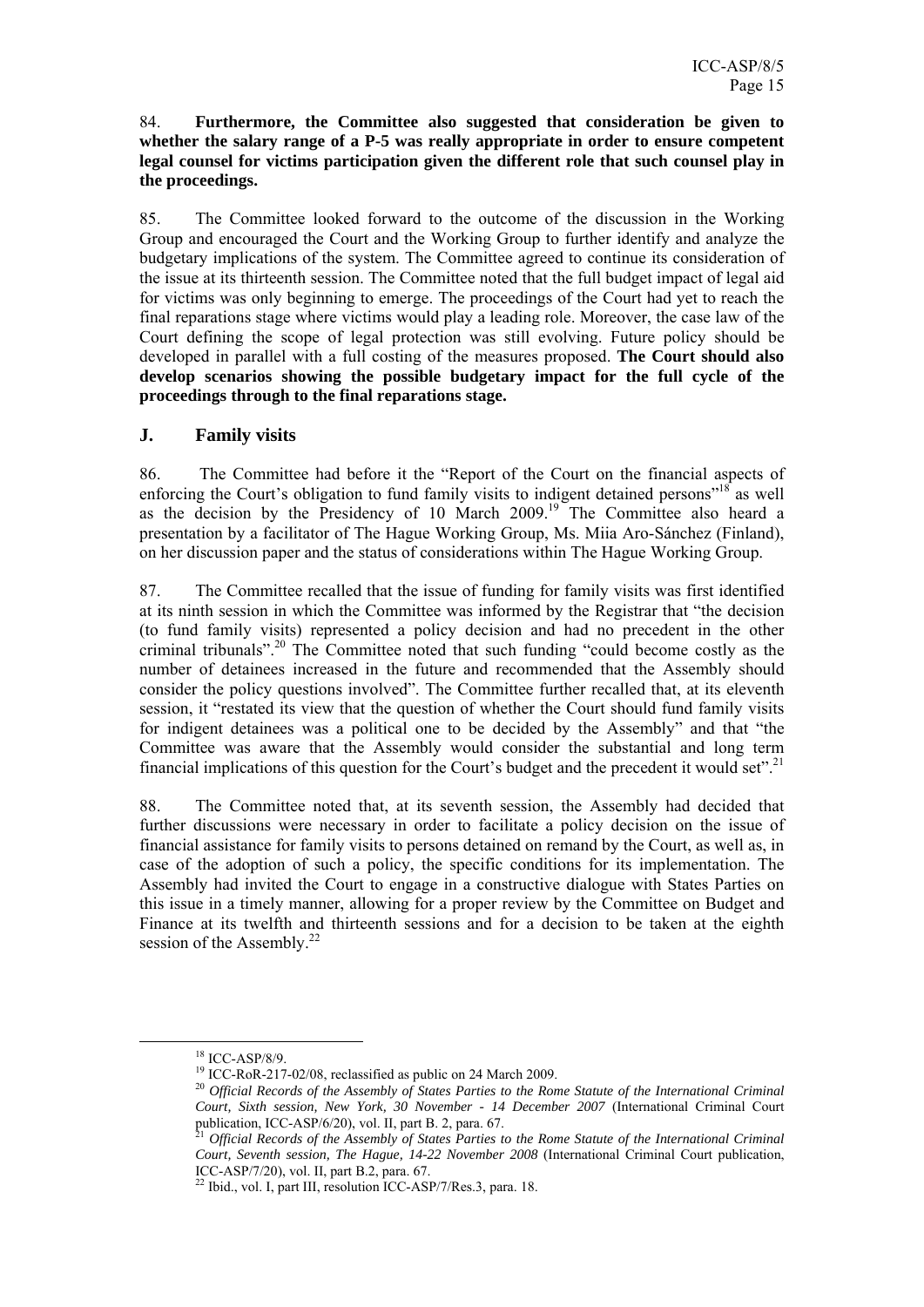89. Furthermore, the Assembly had agreed, on an exceptional basis and limited to 2009 only, to allow the Court to fund family visits up to the amount of  $\epsilon$ 40,500 in accordance with the 2009 programme budget, subject to some caveats.<sup>23</sup>

90. The Committee was informed that, a confidential *ex parte* application by Mr. Ngudjolo Chui, detained in the Detention Unit since 2008 had been made to the Presidency of the Court, challenging the Registrar's decision to fund only three family visits of two persons or two family visits of three persons in 2009 which would preclude a visit with one of his children.

91. The Presidency in its decision of 10 March 2009 ("the Decision") granted this application and stated that "notwithstanding the lack of such recognition (of a general right to funded family visits in the texts of the Court or in international human rights instruments) in the instant case, a positive obligation to fund family visits must be implied in order to give effect to a right which would otherwise be ineffective in the particular circumstances of the detainee. As such, in determining that there is no positive obligation to fund family visits in particular circumstances of the detainee, the Registrar erred in law".<sup>24</sup>

92. In the light of the above finding, the Presidency instructed the Registrar to ensure that provision is made for the funding of family visits to indigent detained persons in the budget of the Court: "Although funding through the budget may be supplemented by funding from alternative sources if available, the primary responsibility for funding lies with the Court."25 Notwithstanding this responsibility, the Presidency also found that "the obligation cannot create an entitlement to unlimited funded family visits".<sup>26</sup> The Presidency holds that the obligation to fund can legitimately be restricted by the resource constraints faced by the Court, to the extent that the right to family visits is still rendered effective.<sup>27</sup> In this respect, the Registrar is expected to apply a balancing test in order to strike a fair balance between safeguarding resources and ensuring that family links are maintained.<sup>28</sup>

93. The facilitator of The Hague Working Group indicated that the consideration of this issue in light of the Presidency's decision was still at an early stage, since the decision had only been made public on 24 March 2009.

94. The Committee noted that its technical expertise was limited to the financial considerations of the issue. The Committee recalled that Financial Regulation 4.1 provided that "The appropriations adopted by the Assembly of States Parties shall constitute an authorization for the Registrar to incur obligations and make payments for the purposes of which the appropriations were adopted and up to the amounts adopted." $29^\circ$  From this perspective, the Committee was of the view that, given the detailed and explicit consideration of this issue by the Assembly at its seventh session, regulation 4.1 would preclude the Registrar from exceeding the amount authorized for this item ( $\epsilon$ 40,500) in 2009 as adopted by the Assembly at its seventh session or from changing the terms and conditions of the authorization without its approval. **The Committee recommended that the Registrar determine whether these terms and conditions would place her in the position of not being able to comply with the 10 March 2009 decision in its entirety, and for the sake of transparency, advise the Chair of the Committee and the facilitator of The Hague** 

<sup>&</sup>lt;sup>23</sup> Ibid., vol. I, part II, para. 15.

<sup>&</sup>lt;sup>24</sup> Decision ICC-RoR-217-02/08, para. 37.

 $25$  Ibid., para 41.

 $26$  Ibid., para. 42.

 $^{27}$  Ibid.

<sup>28</sup> Ibid., para. 51.

<sup>29</sup> *Official Records of the Assembly of States Parties to the Rome Statute of the International Criminal Court, First session, New York, 3-10 September 2002* (United Nations publication, Sales No. E.03.V.2 and corrigendum), part II. D.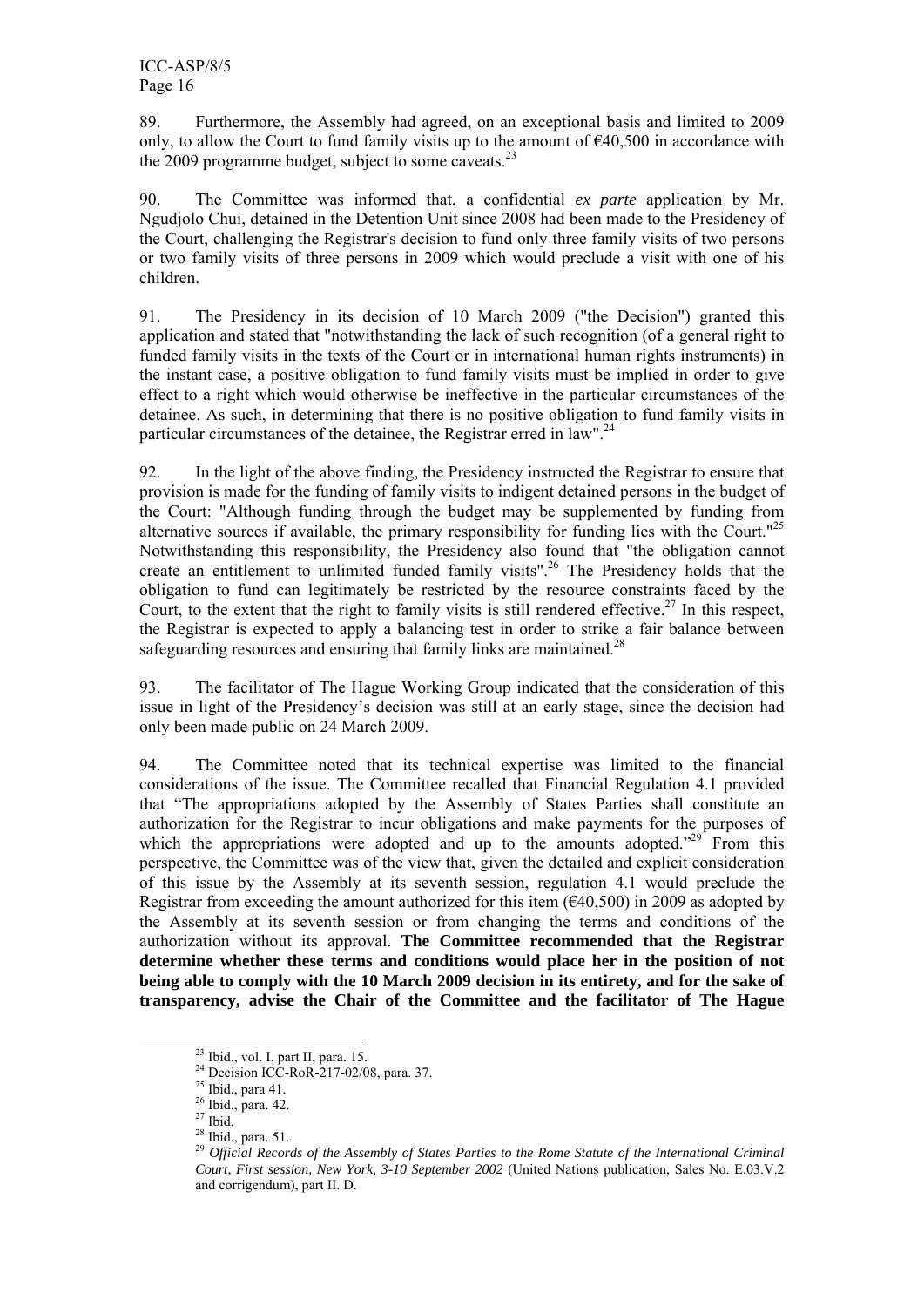#### **Working Group of her determination. If the Registrar determines that she may have conflicting obligations, the Committee recommended that the Registrar raise this issue with the Bureau of the Assembly as a matter of priority.**

95. The Committee reiterated its view that a decision to fund family visits from the Court's budget could have serious and long-term financial implications that the Assembly would have to consider under its authority pursuant to article 112, paragraph 2 (b), of the Rome Statute to "consider and decide the budget for the Court".

96. In order to generate greater certainty with respect to the Assembly's authority to determine the financial terms and conditions of a policy decision on this issue, **the Committee suggested that the Assembly may wish to consider using its amending power under the Rome Statute, for example, by amending regulation 179, paragraph 1, of the Regulations of the Registry to make clear that the regulations do not imply or create a legal right to the funding of visits.** This may help ensure that the Assembly can consider the whole range of policy options from full funding of visits for all immediate family members in both pre-trial and post-trial detention to a decision to providing no funding for family visits through the regular budget.

97. With respect to the consideration of a policy decision, the Committee noted that the Assembly should consider carefully the financial implications of the scope and criteria that could be applied. Given the early stage of the policy consideration within The Hague Working Group, the Committee agreed to continue its consideration of this issue at its thirteenth session.

### **K. Premises of the Court**

#### *Permanent premises*

98. The Committee had before it the "Report on the activities of the Oversight Committee<sup> $30$ </sup> and welcomed the presentation by the Chairperson of the Committee, H.E. Mr. Lyn Parker (United Kingdom of Great Britain and Northern Ireland), in which he provided information on issues related to the selection of an architect and the financing of the project.

99. As regards the latter, the Committee noted with satisfaction that the Court and the host State had concluded the agreements for the implementation of the host State loan on 23 March 2009.

100. As regards the financing scheme, the Committee noted that the Court had sent a letter, dated 9 April 2009, to all States Parties, inviting them to inform the Registrar, in accordance with annex III of resolution ICC-ASP/7/Res.1, of their possible intention to select the option of a one-time payment of their assessed share by 30 June 2009.

101. The Chairperson of the Oversight Committee indicated that the Committee was in the process of reviewing the recommendations of the Project Board with regard to the continuation of negotiations with the first-prize winner of the architectural design competition and that a decision on the matter would be taken at the next meeting of the Committee, scheduled to take place on 24 April. On the basis of the outcome of these negotiations, a final decision on the selection of an architect was expected to be taken by the Oversight Committee in mid-2009.

30 ICC-ASP/8/9.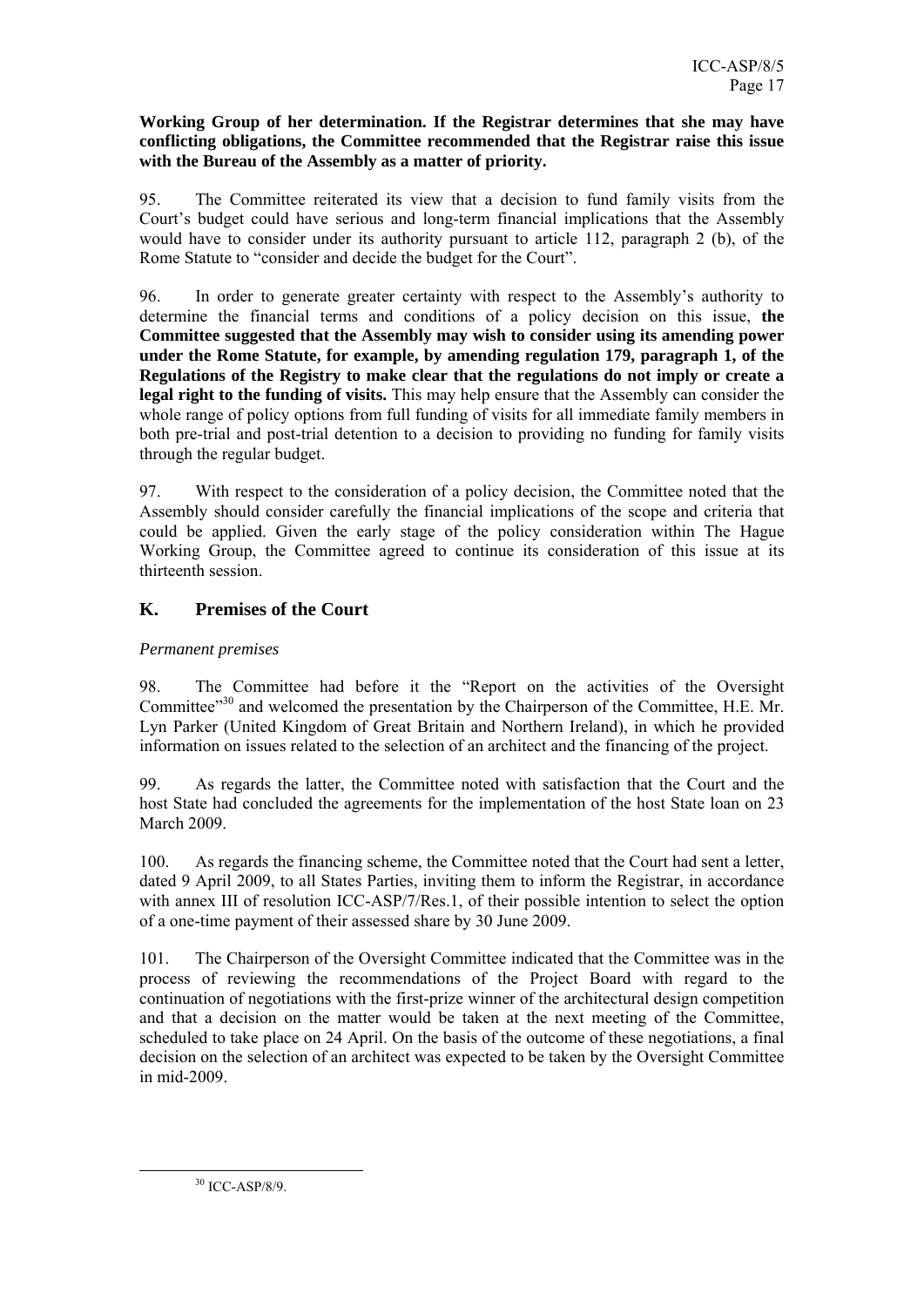102. As regards the timeline, the Committee was informed that the project was three months behind schedule, but that this delay was considered to be acceptable in light of the crucial phase of the project and possible long term impacts of certain decisions to be taken.

103. The Court highlighted that it foresaw the need to increase its in-house capacity to be able to provide its input as user into the permanent premises project over the coming period and sought the views on the Committee on where to place the resource proposals within the future proposed programme budget. The Committee recalled its previous observations with regard to the pooling of resources<sup>31</sup> and need for the Court to operate within existing resources to the maximum extent possible.<sup>32</sup> The Committee observed that any requests for additional resources should be included in the proposed programme budget for 2010 and be duly justified.

#### *Interim premises*

104. The representative of the host State, H.E. Mr. Paul Wilke, informed the Committee that the Haagse Veste building provided under the terms of the Headquarters Agreement had been handed over to the Court in December 2008. The Court indicated that 275 workstations had been installed in the Haagse Veste building, planning had been completed within the Court regarding the different programs that would be relocated there, and that many of the staff of these programmes were in fact housed in the Haagse Veste. Ambassador Wilke confirmed that the Court staff that had been temporarily housed in the Hoftoren building had been relocated to either the Arc building or the Haagse Veste.

105. The Committee was informed that when the agreement between the host State and the Court relating to rent-free interim premises expired in mid-2012, the Court would incur rental costs for one and a half years, until the completion of the permanent premises in 2014. The host State indicated that the estimated rental costs in 2011 for the Arc and the Haagse Veste in total would be  $66,184,032$ . In 2012, following the expiry of the rent-free period, the Court's pro rata share of the rent for the interim premises would be  $\epsilon$ 3,181,258, increasing to an estimated  $\epsilon$ 6,362,516 in 2013. Ambassador Wilke confirmed that the repayment of the loan for the permanent premises would not commence until the Court had relocated to those premises to avoid placing the Court in a situation where it would be paying both interim rent and loan repayments, although interest on the host State loan would continue to accrue.

106. **The Committee anticipates the Court's collaboration in providing adequate space in the interim premises for all the temporary staff of the Secretariat of the Assembly of States Parties who are required to participate in the upcoming work of the Assembly.** 

#### **L. Other matters**

#### **1. "Contamination" of judges**

107. The Committee received a copy of the letter of the President of the Assembly to the President of the Court, dated 9 April 2009, expressing the concerns of the Bureau at the manner in which the Appeals Division had been composed by the plenary of judges. The Committee also received an informal paper from the Presidency on the matter.

 <sup>31</sup> *Official Records of the Assembly of States Parties to the Rome Statute of the International Criminal Court, Seventh session, The Hague, 14-22 November 2008* (International Criminal Court publication, ICC-ASP/7/20), vol. II, part B. I, paras. 54 - 57.

<sup>32</sup> Ibid., part B.2, para. 51.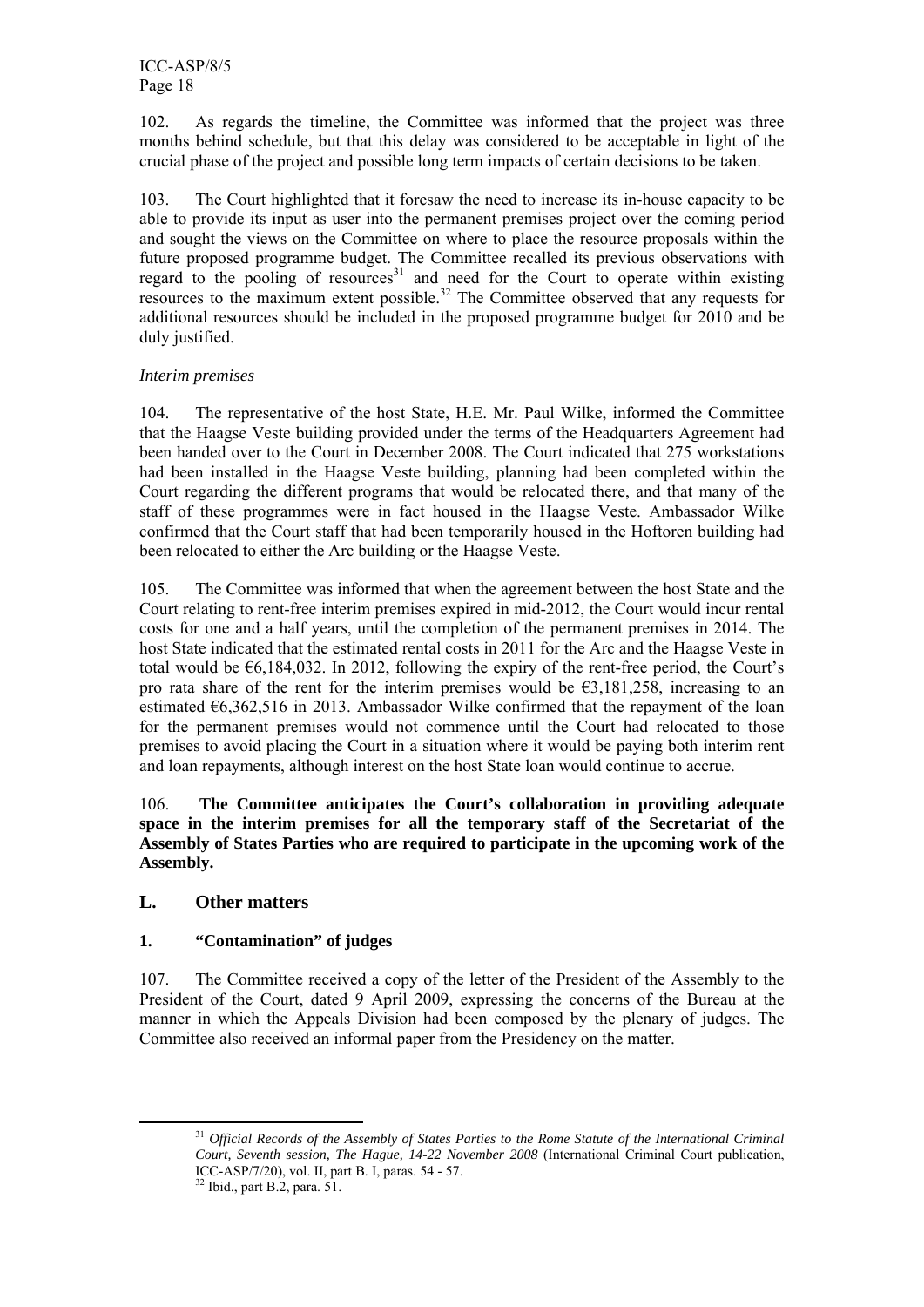108. The Committee recalled that as of its eighth session, it had "agreed that, before any further proposals were made to increase the provision of legal support in Chambers, the Court should provide a revised staffing structure.<sup>33</sup> The Committee expressed concern with the financial implications that the composition of the Appeals Division could have in terms of the amount of work the two "contaminated" judges may be able to engage in over the next few years, as well as the impact on any legal officers working with these judges. **The Committee requested that a detailed report outlining the scope of the issues, the potential costs for major programme I and the impact on the establishment of efficiency measures within the Court be provided along with a revised staffing structure prior to its next session.** 

#### **2. Contingency Fund**

109. At its seventh session, the Assembly had approved the extension of the Contingency Fund indefinitely and had further decided to maintain the Contingency Fund at its current level for 2009. The Assembly had also requested the Bureau to consider options for replenishing both the Contingency Fund and the Working Capital Fund, including the three options identified by the Committee on Budget and Finance in the report on the work of its eleventh session, $34$  with a view to making recommendations to the Assembly at its eighth session.<sup>35</sup>

110. The facilitator of The Hague Working Group for the issue of the Contingency Fund, Ambassador Călin Fabian (Romania), requested an informal opinion of the Committee on Budget and Finance on:

- a) The possibility of integrating the Working Capital Fund with the Contingency Fund and the replenishment of the Fund thus created;
- b) The Committee's confirmation that the adaptation of the current Working Capital Fund level to a higher budget would not lead automatically to higher contributions of the State Parties, as the Working Capital Fund is alimented by the incoming national contributions according to the scale of assessment and the contributions flowing to the Working Capital Fund are credited against the national assessments; and
- c) Information and/or comments concerning the Court's use so far of the Contingency Fund.

111. The Committee observed that the discussions in the Working Group were continuing. Consequently, the Committee agreed to only provide some preliminary observations and to enter into an in-depth discussion of the matter at its thirteenth session.

112. The Committee recalled that at its eleventh session it had put forward three options for the replenishment of the fund. **The Committee requested the Court to explore these options, as well as possible additional options, and to report on the outcome therefore to the Working Group and the Committee well in advance of the thirteenth session of the Committee.** 

113. The Court informed the Committee that the Contingency Fund had not been used.

 <sup>33</sup> *Official Records of the Assembly of States Parties to the Rome Statute of the International Criminal Court, Sixth session, New York, 30 November - 14 December 2007* (International Criminal Court publication, ICC-ASP/6/20), vol. II, part B.1, para. 73.

<sup>34</sup> *Official Records of the Assembly of States Parties to the Rome Statute of the International Criminal Court, Seventh session, The Hague, 14-22 November 2008* (International Criminal Court publication, ICC-ASP/7/20), vol. II, part B.2, paras. 137 -141.

<sup>35</sup> Ibid., vol. I, part III, resolution ICC-ASP/7/Res.4, part E.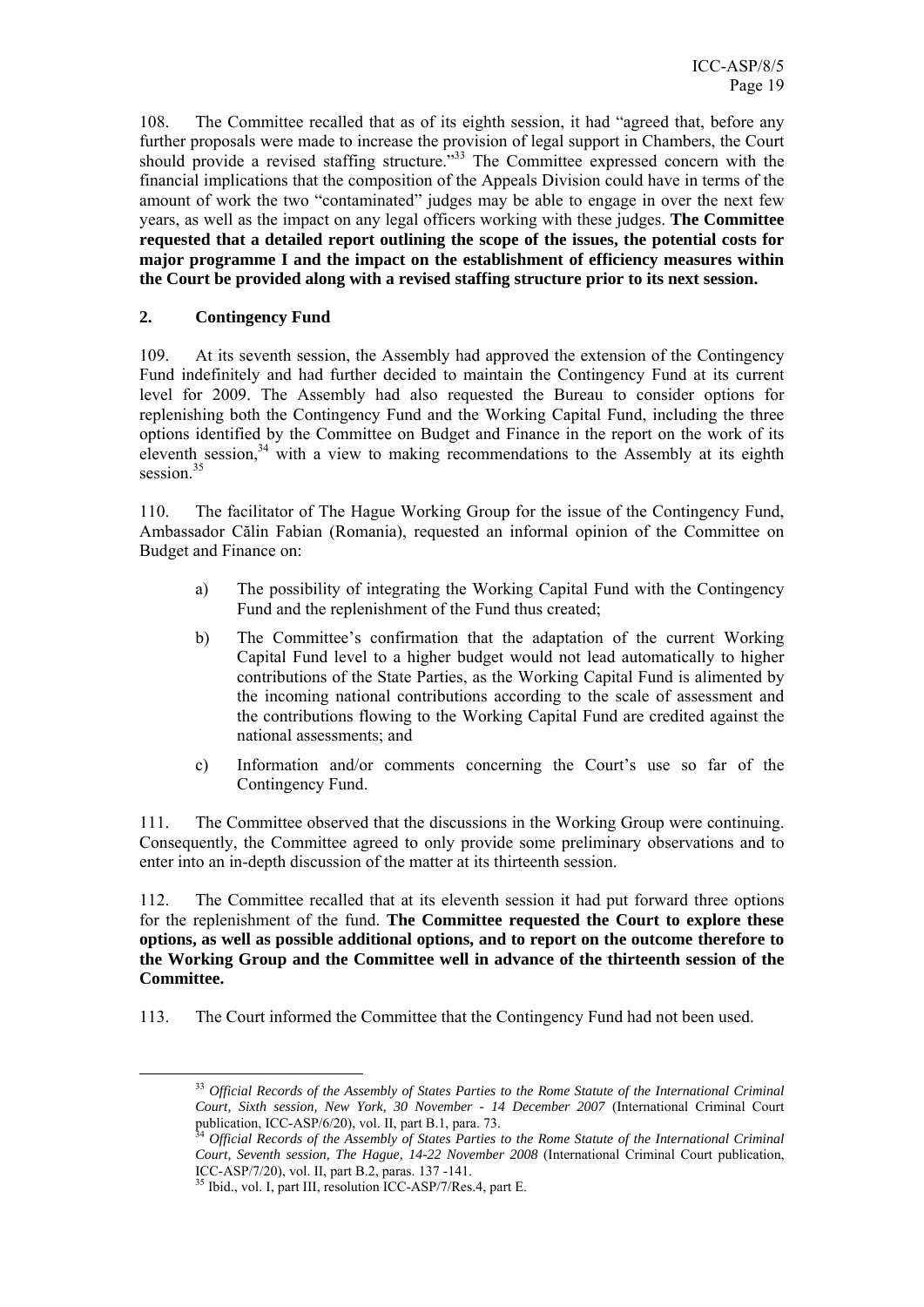#### **3. Working methods of the Committee**

114. Given the increasing amount of issues on its agenda, the Committee decided to review its working methods with a view to improving the efficiency of its meetings and ensuring adequate time to deliberations. In that regard, the Committee decided to explore measures such as encouraging the oral presentations of formal reports to focus on developments subsequent to the issuance of the reports under consideration and areas for recommendations. The Committee also decided to explore the use of informal sub-groups on specific themes<sup>36</sup> to identify and prepare issues prior to the formal meetings. The Committee noted that, should the work load continue to increase, it may become necessary to add extra days to a session or possibly hold an extra session.

#### **4. Status of documentation**

115. The Committee noted that the issue of late documentation has been raised repeatedly since its sixth session.<sup>37</sup> While some improvement had been made for the twelfth session, the Committee noted that it had not received a number of Court documents within the required three week period or in the proper format, particularly with respect to the working languages of the Court.

116. The Committee stressed anew the importance of receiving formal court documentation three weeks prior to its sessions in both working languages in order to allow Committee members to have adequate time for preparation. **The Committee urged the Court to take appropriate measures to identify the causes for the late issuance of documents and to rectify the situation.** 

#### **5. Dates for the thirteenth session of the Committee**

117. The Committee decided to hold its thirteenth session in The Hague from 24 August to 1 September 2009.

<sup>&</sup>lt;sup>36</sup> Such as legal issues (witnesses, victims, legal aid); budget performance and financial audit matters; assessments and arrears; human resources; premises; and detention.

<sup>37</sup> *Official Records of the Assembly of States Parties to the Rome Statute of the International Criminal Court, Seventh session, The Hague, 14-22 November 2008* (International Criminal Court publication, ICC-ASP/7/20), vol. II, part B.1, paras. 9-10 and part B.2, paras. 142-143.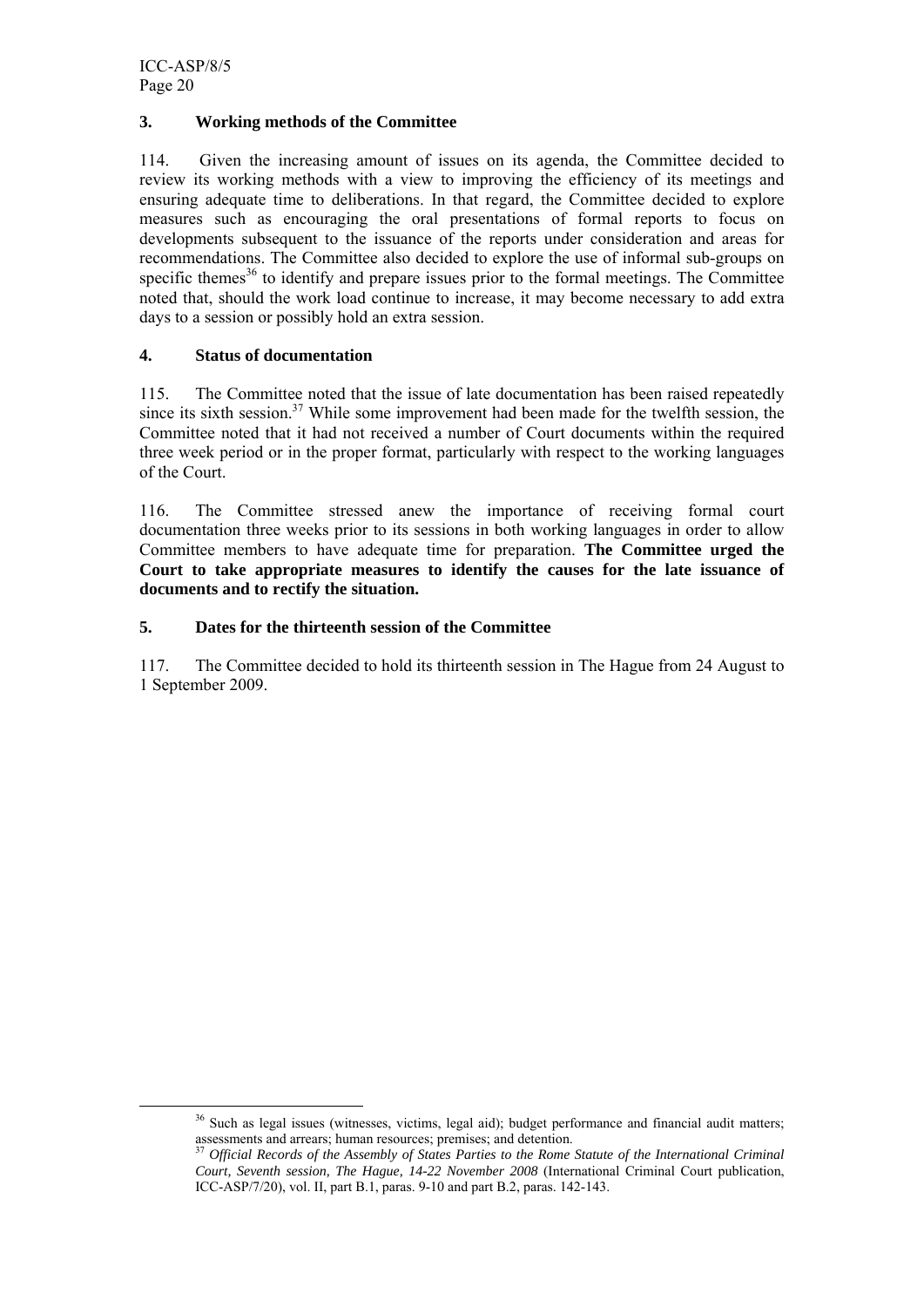# **Annex I**

# **Status of contributions as at 23 April 2009**

|                | <b>States Parties</b>                  | <b>Prior Year</b><br><b>Assessed</b><br><b>Contributions</b> | <b>Prior Year</b><br><b>Receipts</b> | <b>Prior Year</b><br>Outstanding<br><b>Contributions</b> | 2009<br>Assessed<br><b>Contributions</b> | 2009<br><b>Contributions</b><br><b>Received</b> | 2009<br>Outstanding<br>Contributions | <b>Total</b><br>Outstanding<br><b>Contributions</b> |
|----------------|----------------------------------------|--------------------------------------------------------------|--------------------------------------|----------------------------------------------------------|------------------------------------------|-------------------------------------------------|--------------------------------------|-----------------------------------------------------|
| $\mathbf{1}$   | Afghanistan                            | 11,413                                                       | 9,871                                | 1,542                                                    | 1,433                                    | $\sim$                                          | 1,433                                | 2,975                                               |
| $\overline{c}$ | Albania                                | 39,123                                                       | 39,123                               | $\overline{a}$                                           | 8,595                                    | 6,980                                           | 1,615                                | 1,615                                               |
| 3              | Andorra                                | 46,458                                                       | 46,458                               |                                                          | 11,460                                   | 9,314                                           | 2,146                                | 2,146                                               |
| $\overline{4}$ | Antigua and<br>Barbuda                 | 19,372                                                       | 19,372                               | $\overline{a}$                                           | 2,865                                    | 2,328                                           | 537                                  | 537                                                 |
| 5              | Argentina                              | 5,487,118                                                    | 5,487,118                            | $\qquad \qquad \blacksquare$                             | 465,575                                  | 90,824                                          | 374,751                              | 374,751                                             |
| 6              | Australia                              | 12,770,962                                                   | 12,770,962                           | $\overline{a}$                                           | 2,559,947                                | 2,080,521                                       | 479,426                              | 479,426                                             |
| $\tau$         | Austria                                | 6,705,888                                                    | 6,705,888                            | $\overline{a}$                                           | 1,270,662                                | 1,032,692                                       | 237,970                              | 237,970                                             |
| 8              | Barbados                               | 70,777                                                       | 70,776                               | $\overline{a}$                                           | 12,893                                   | 10,478                                          | 2,415                                | 2,415                                               |
| 9              | Belgium                                | 8,309,292                                                    | 8,309,292                            |                                                          | 1,578,658                                | 1,283,007                                       | 295,651                              | 295,651                                             |
| 10             | Belize                                 | 7,645                                                        | 7,645                                |                                                          | 1,433                                    | 462                                             | 971                                  | 971                                                 |
| 11             | Benin                                  | 12,343                                                       | 12,343                               |                                                          | 1,433                                    | 6,301                                           | (4,868)                              | (4,868)                                             |
| 12             | Bolivia                                | 59,350                                                       | 51,277                               | 8,073                                                    | 8,595                                    |                                                 | 8,595                                | 16,668                                              |
| 13             | Bosnia &<br>Herzegovina                | 32,402                                                       | 32,402                               | L,                                                       | 8,595                                    | 6,986                                           | 1,610                                | 1,610                                               |
| 14             | Botswana                               | 96,413                                                       | 96,413                               |                                                          | 20,056                                   | 92                                              | 19,964                               | 19,964                                              |
| 15             | <b>Brazil</b>                          | 10,225,653                                                   | 10,154,571                           | 71,082                                                   | 1,254,904                                |                                                 | 1,254,904                            | 1,325,987                                           |
| 16             | Bulgaria                               | 136,354                                                      | 136,354                              |                                                          | 28,651                                   | 23,285                                          | 5,366                                | 5,366                                               |
| 17             | Burkina Faso                           | 12,958                                                       | 11,703                               | 1,255                                                    | 2,865                                    |                                                 | 2,865                                | 4,120                                               |
| 18             | Burundi                                | 6,022                                                        | 1,489                                | 4,533                                                    | 1,433                                    |                                                 | 1,433                                | 5,966                                               |
| 19             | Cambodia                               | 12,343                                                       | 12,343                               | $\overline{\phantom{a}}$                                 | 1,433                                    | 1,165                                           | 268                                  | 268                                                 |
| 20             | Canada                                 | 21,837,322                                                   | 21,837,322                           | $\qquad \qquad \blacksquare$                             | 4,264,669                                | 3,465,985                                       | 798,684                              | 798,684                                             |
| $21\,$         | Central African<br>Republic            | 7,645                                                        | 2,324                                | 5,321                                                    | 1,433                                    |                                                 | 1,433                                | 6,754                                               |
| 22             | Chad                                   | 2,949                                                        | $\overline{\phantom{a}}$             | 2,949                                                    | 1,433                                    |                                                 | 1,433                                | 4,382                                               |
| 23             | Colombia                               | 1,047,810                                                    | 1,047,810                            | $\overline{\phantom{a}}$                                 | 150,417                                  | 72,233                                          | 78,184                               | 78,184                                              |
| 24             | Comoros                                | 3,215                                                        |                                      | 3,216                                                    | 1,433                                    |                                                 | 1,433                                | 4,649                                               |
| 25             | Congo                                  | 6,388                                                        | 5,504                                | 884                                                      | 1,433                                    |                                                 | 1,433                                | 2,317                                               |
| 26             | Cook Islands                           | 336                                                          | $\overline{a}$                       | 336                                                      | 1,433                                    | $\overline{\phantom{a}}$                        | 1,433                                | 1,769                                               |
| 27             | Costa Rica                             | 229,096                                                      | 229,096                              |                                                          | 45,841                                   | 2,712                                           | 43,129                               | 43,129                                              |
| 28             | Croatia                                | 322,465                                                      | 322,465                              | $\overline{\phantom{a}}$                                 | 71,627                                   | 58,212                                          | 13,415                               | 13,415                                              |
| 29             | Cyprus                                 | 312,315                                                      | 312,315                              |                                                          | 63,032                                   | 293                                             | 62,739                               | 62,739                                              |
| 30             | Democratic<br>Republic of the<br>Congo | 23,556                                                       | 23,556                               | $\overline{a}$                                           | 4,298                                    | 1,690                                           | 2,608                                | 2,608                                               |
| 31             | Denmark                                | 5,571,797                                                    | 5,571,797                            |                                                          | 1,058,646                                | 331,536                                         | 727,110                              | 727,110                                             |
| 32             | Djibouti                               | 7,449                                                        | 4,606                                | 2,843                                                    | 1,433                                    |                                                 | 1,433                                | 4,276                                               |
| 33             | Dominica                               | 7,645                                                        | 5,134                                | 2,511                                                    | 1,433                                    | $\overline{\phantom{a}}$                        | 1,433                                | 3,944                                               |
| 34             | Dominican<br>Republic                  | 146,903                                                      | 76,400                               | 70,503                                                   | 34,381                                   | $\overline{\phantom{a}}$                        | 34,381                               | 104,884                                             |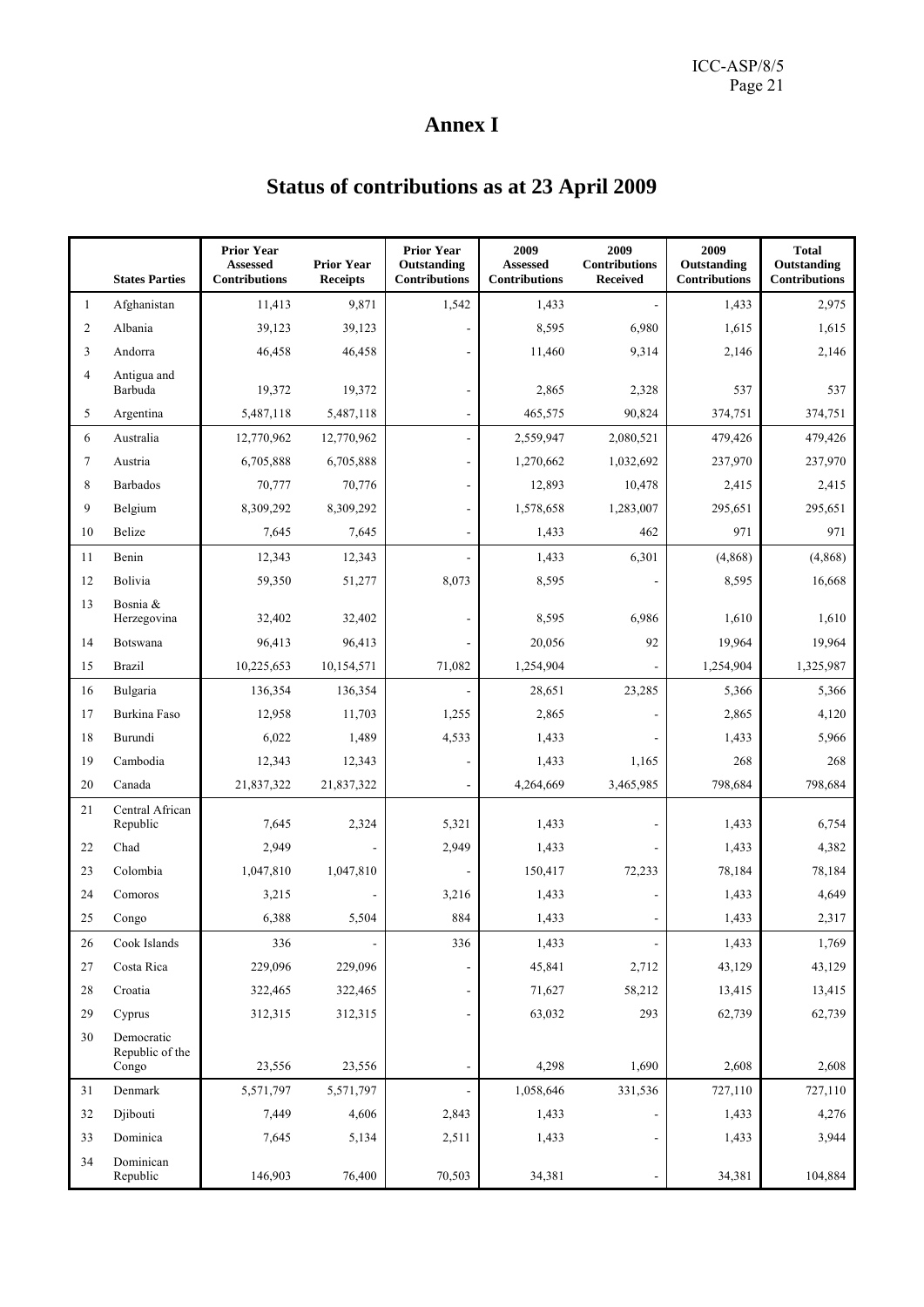#### ICC-ASP/8/5 Page 22

|    | <b>States Parties</b> | <b>Prior Year</b><br><b>Assessed</b><br><b>Contributions</b> | <b>Prior Year</b><br><b>Receipts</b> | <b>Prior Year</b><br>Outstanding<br><b>Contributions</b> | 2009<br>Assessed<br><b>Contributions</b> | 2009<br><b>Contributions</b><br><b>Received</b> | 2009<br>Outstanding<br><b>Contributions</b> | <b>Total</b><br>Outstanding<br><b>Contributions</b> |
|----|-----------------------|--------------------------------------------------------------|--------------------------------------|----------------------------------------------------------|------------------------------------------|-------------------------------------------------|---------------------------------------------|-----------------------------------------------------|
| 35 | Ecuador               | 154,877                                                      | 154,877                              |                                                          | 30,083                                   |                                                 | 30,083                                      | 30,083                                              |
| 36 | Estonia               | 102,311                                                      | 102,311                              |                                                          | 22,921                                   | 18,628                                          | 4,293                                       | 4,293                                               |
| 37 | Fiji                  | 27,636                                                       | 21,333                               | 6,303                                                    | 4,298                                    |                                                 | 4,298                                       | 10,601                                              |
| 38 | Finland               | 4,160,519                                                    | 4,160,519                            |                                                          | 807,952                                  | 656,639                                         | 151,313                                     | 151,313                                             |
| 39 | France                | 47,181,285                                                   | 47,181,285                           |                                                          | 9,026,429                                | 5,378,079                                       | 3,648,350                                   | 3,648,350                                           |
| 40 | Gabon                 | 68,953                                                       | 46,202                               | 22,751                                                   | 11,460                                   |                                                 | 11,460                                      | 34,211                                              |
| 41 | Gambia                | 7,645                                                        | 7,645                                |                                                          | 1,433                                    |                                                 | 1,433                                       | 1,433                                               |
| 42 | Georgia               | 21,275                                                       | 21,275                               |                                                          | 4,298                                    | 3,493                                           | 805                                         | 805                                                 |
| 43 | Germany               | 66,674,377                                                   | 66, 674, 377                         |                                                          | 12,286,888                               | 5,000,342                                       | 7,286,546                                   | 7,286,546                                           |
| 44 | Ghana                 | 31,201                                                       | 31,201                               |                                                          | 5,730                                    | 7,136                                           | (1,405)                                     | (1,405)                                             |
| 45 | Greece                | 4,253,138                                                    | 4,253,138                            |                                                          | 853,793                                  | 693,895                                         | 159.899                                     | 159,899                                             |
| 46 | Guinea                | 16,335                                                       | 3,758                                | 12,577                                                   | 1,433                                    |                                                 | 1,433                                       | 14,010                                              |
| 47 | Guyana                | 6,022                                                        | 6,022                                |                                                          | 1,433                                    | 2,954                                           | (1,521)                                     | (1,521)                                             |
| 48 | Honduras              | 38,072                                                       | 23,451                               | 14,621                                                   | 7,163                                    |                                                 | 7,163                                       | 21,784                                              |
| 49 | Hungary               | 1,307,766                                                    | 1,307,766                            |                                                          | 349,540                                  | 58,185                                          | 291,355                                     | 291,355                                             |
| 50 | Iceland               | 268,189                                                      | 268,189                              |                                                          | 53,004                                   | 15,699                                          | 37,305                                      | 37,305                                              |
| 51 | Ireland               | 2,922,060                                                    | 2,922,060                            |                                                          | 637,480                                  | 518,093                                         | 119,387                                     | 119,387                                             |
| 52 | Italy                 | 38,039,636                                                   | 38,039,636                           |                                                          | 7,275,866                                | 5,913,247                                       | 1,362,619                                   | 1,362,619                                           |
| 53 | Japan                 | 24,772,011                                                   | 24,772,011                           |                                                          | 21,170,578                               | 645,914                                         | 20,524,664                                  | 20,524,664                                          |
| 54 | Jordan                | 85,201                                                       | 85,201                               |                                                          | 17,190                                   | 13,971                                          | 3,219                                       | 3,219                                               |
| 55 | Kenya                 | 51,137                                                       | 51,137                               |                                                          | 14,325                                   | 11,642                                          | 2,683                                       | 2,683                                               |
| 56 | Latvia                | 120,446                                                      | 120,446                              |                                                          | 25,786                                   | 20,957                                          | 4,829                                       | 4,829                                               |
| 57 | Lesotho               | 7,645                                                        | 7,028                                | 618                                                      | 1,433                                    |                                                 | 1,433                                       | 2,050                                               |
| 58 | Liberia               | 6,022                                                        | 5,138                                | 884                                                      | 1,433                                    |                                                 | 1,433                                       | 2,317                                               |
| 59 | Liechtenstein         | 53,591                                                       | 53,591                               |                                                          | 14,325                                   | 11,642                                          | 2,683                                       | 2,683                                               |
| 60 | Lithuania             | 192,568                                                      | 192,568                              |                                                          | 44,409                                   | 36,092                                          | 8,317                                       | 8,317                                               |
| 61 | Luxembourg            | 614,178                                                      | 614,178                              |                                                          | 121,766                                  | 98,962                                          | 22,804                                      | 22,804                                              |
| 62 | Madagascar            | 1,570                                                        | 1,527                                | 43                                                       | 2,865                                    |                                                 | 2,865                                       | 2,908                                               |
| 63 | Malawi                | 8,026                                                        | 8,026                                |                                                          | 1,433                                    | 781                                             | 652                                         | 652                                                 |
| 64 | Mali                  | 12,343                                                       | 12,343                               |                                                          | 1,433                                    | 7,673                                           | (6,240)                                     | (6,240)                                             |
| 65 | Malta                 | 113,556                                                      | 113,556                              | $\overline{a}$                                           | 24,353                                   | 19,792                                          | 4,561                                       | 4,561                                               |
| 66 | Marshall<br>Islands   | 7,645                                                        | 4,755                                | 2,890                                                    | 1,433                                    |                                                 | 1,433                                       | 4,323                                               |
| 67 | Mauritius             | 84,105                                                       | 84,105                               |                                                          | 15,758                                   | 12,807                                          | 2,951                                       | 2,951                                               |
| 68 | Mexico                | 9,666,196                                                    | 9,666,196                            |                                                          | 3,233,241                                | 869,491                                         | 2,363,750                                   | 2,363,750                                           |
| 69 | Mongolia              | 7,645                                                        | 7,645                                |                                                          | 1,433                                    | 462                                             | 971                                         | 971                                                 |
| 70 | Montenegro            | 3,881                                                        | 3,881                                |                                                          | 1,433                                    | 1,165                                           | 268                                         | 268                                                 |
| 71 | Namibia               | 46,493                                                       | 46,493                               |                                                          | 8,595                                    | 2,769                                           | 5,826                                       | 5,826                                               |
| 72 | Nauru                 | 7,645                                                        | 4,716                                | 2,929                                                    | 1,433                                    |                                                 | 1,433                                       | 4,362                                               |
| 73 | Netherlands           | 13,492,911                                                   | 13,492,911                           |                                                          | 2,683,146                                | 2,180,648                                       | 502,498                                     | 502,498                                             |
| 74 | New Zealand           | 1,805,622                                                    | 1,805,622                            |                                                          | 366,730                                  | 298,049                                         | 68,681                                      | 68,681                                              |
| 75 | Niger                 | 7,645                                                        | 3,657                                | 3,988                                                    | 1,433                                    |                                                 | 1,433                                       | 5,421                                               |
| 76 | Nigeria               | 352,983                                                      | 344,465                              | 8,518                                                    | 68,762                                   |                                                 | 68,762                                      | 77,280                                              |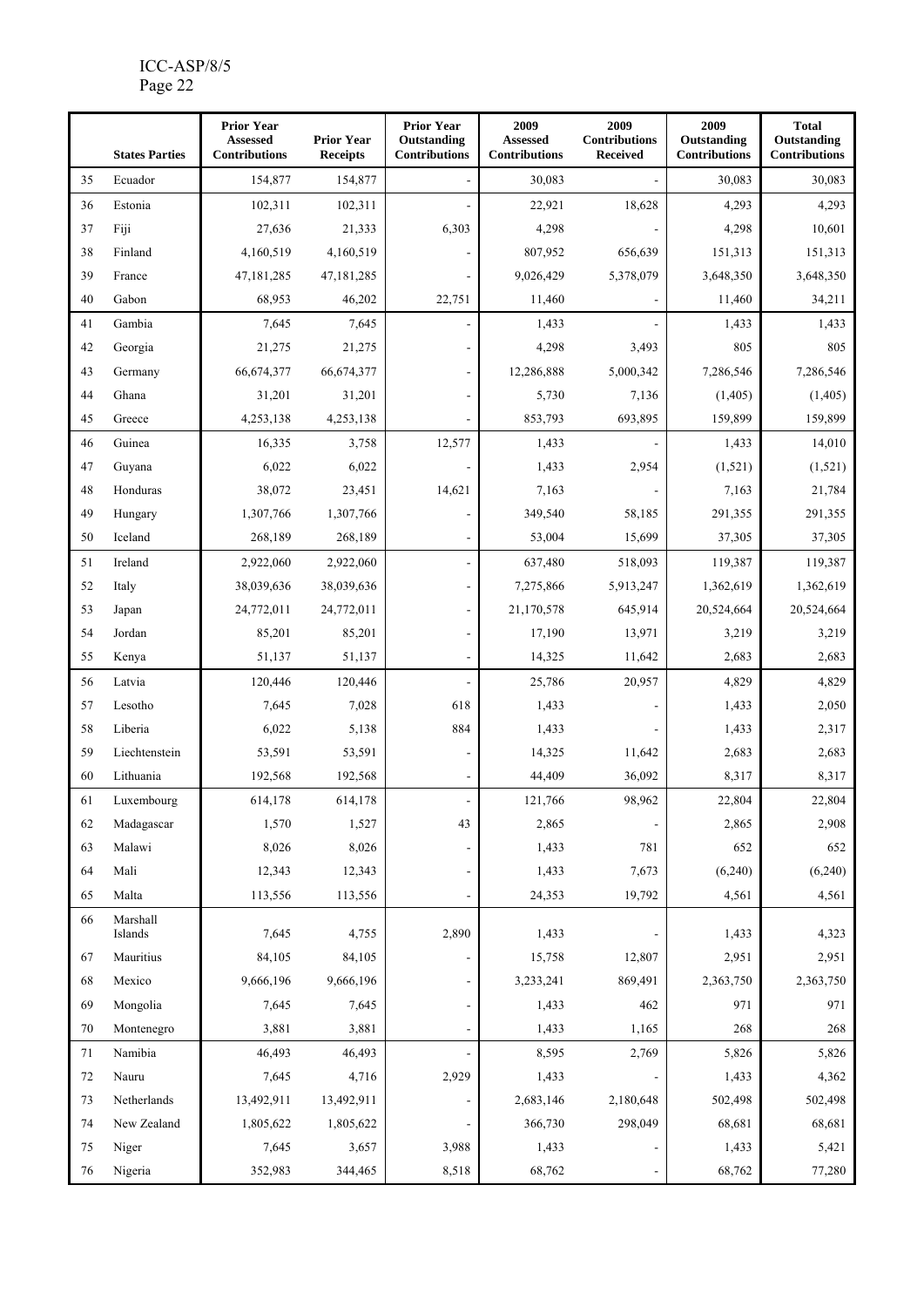|     | <b>States Parties</b>                       | <b>Prior Year</b><br><b>Assessed</b><br><b>Contributions</b> | <b>Prior Year</b><br><b>Receipts</b> | <b>Prior Year</b><br>Outstanding<br><b>Contributions</b> | 2009<br><b>Assessed</b><br><b>Contributions</b> | 2009<br><b>Contributions</b><br><b>Received</b> | 2009<br>Outstanding<br><b>Contributions</b> | <b>Total</b><br>Outstanding<br><b>Contributions</b> |
|-----|---------------------------------------------|--------------------------------------------------------------|--------------------------------------|----------------------------------------------------------|-------------------------------------------------|-------------------------------------------------|---------------------------------------------|-----------------------------------------------------|
| 77  | Norway                                      | 5,475,843                                                    | 5,475,843                            |                                                          | 1,120,246                                       | 910,447                                         | 209,799                                     | 209,799                                             |
| 78  | Panama                                      | 156,449                                                      | 156,450                              |                                                          | 32,948                                          | 918                                             | 32,030                                      | 32,030                                              |
| 79  | Paraguay                                    | 73,583                                                       | 73,164                               | 418                                                      | 7,163                                           |                                                 | 7,163                                       | 7,581                                               |
| 80  | Peru                                        | 678,368                                                      | 454,441                              | 223,927                                                  | 111,738                                         |                                                 | 111,738                                     | 335,665                                             |
| 81  | Poland                                      | 3,582,082                                                    | 3,582,082                            |                                                          | 717,702                                         | 583,291                                         | 134,411                                     | 134,411                                             |
| 82  | Portugal                                    | 3,757,342                                                    | 3,757,342                            |                                                          | 754,948                                         | 613,562                                         | 141,386                                     | 141,386                                             |
| 83  | Republic of<br>Korea                        | 14,513,492                                                   | 14,513,492                           |                                                          | 3,112,908                                       | 829,318                                         | 2,283,590                                   | 2,283,590                                           |
| 84  | Romania                                     | 487,164                                                      | 487,164                              | $\overline{a}$                                           | 100,278                                         | 81,498                                          | 18,780                                      | 18,780                                              |
| 85  | Saint Kitts and<br>Nevis                    | 3,215                                                        | 3,215                                |                                                          | 1,433                                           |                                                 | 1,433                                       | 1,433                                               |
| 86  | Saint Vincent                               |                                                              |                                      |                                                          |                                                 |                                                 |                                             |                                                     |
|     | and the<br>Grenadines                       | 7,449                                                        | 7,435                                | 14                                                       | 1,433                                           |                                                 | 1,433                                       | 1,447                                               |
| 87  | Samoa                                       | 7,527                                                        | 7,527                                |                                                          | 1,433                                           | 1,163                                           | 270                                         | 270                                                 |
| 88  | San Marino                                  | 22,319                                                       | 22,319                               |                                                          | 4,298                                           | 3,493                                           | 805                                         | 805                                                 |
| 89  | Senegal                                     | 35,281                                                       | 32,799                               | 2,483                                                    | 5,730                                           |                                                 | 5,730                                       | 8,213                                               |
| 90  | Serbia                                      | 151,788                                                      | 151,788                              |                                                          | 30,083                                          | 143                                             | 29,940                                      | 29,940                                              |
| 91  | Sierra Leone                                | 7,645                                                        | 2,746                                | 4,899                                                    | 1,433                                           |                                                 | 1,433                                       | 6,332                                               |
| 92  | Slovakia                                    | 420,381                                                      | 420,381                              |                                                          | 90,250                                          | 73,348                                          | 16,902                                      | 16,902                                              |
| 93  | Slovenia                                    | 667,627                                                      | 667,627                              | $\blacksquare$                                           | 137,524                                         | 111,769                                         | 25,755                                      | 25,755                                              |
| 94  | South Africa                                | 2,298,860                                                    | 2,298,860                            | $\overline{a}$                                           | 415,436                                         | 337,633                                         | 77,803                                      | 77,803                                              |
| 95  | Spain                                       | 20,591,112                                                   | 20,591,112                           | L,                                                       | 4,251,776                                       | 1,163,626                                       | 3,088,150                                   | 3,088,150                                           |
| 96  | Suriname                                    | 336                                                          | 336                                  |                                                          | 1,433                                           | 1,433                                           |                                             |                                                     |
| 97  | Sweden                                      | 7,864,946                                                    | 7,864,946                            | $\overline{a}$                                           | 1,534,249                                       | 7,517                                           | 1,526,733                                   | 1,526,733                                           |
| 98  | Switzerland                                 | 9,255,768                                                    | 9,255,768                            |                                                          | 1,741,968                                       | 1,415,734                                       | 326,234                                     | 326,234                                             |
| 99  | Tajikistan                                  | 7,645                                                        | 7,187                                | 458                                                      | 1,433                                           |                                                 | 1,433                                       | 1,891                                               |
| 100 | The former<br>Yugoslav Rep.<br>of Macedonia | 42,927                                                       | 42,927                               | $\overline{a}$                                           | 7,163                                           | 5,822                                           | 1,341                                       | 1,341                                               |
| 101 | Timor-Leste                                 | 7,527                                                        | 7,527                                |                                                          | 1,433                                           | 577                                             | 856                                         | 856                                                 |
| 102 | Trinidad and                                |                                                              |                                      |                                                          |                                                 |                                                 |                                             |                                                     |
|     | Tobago                                      | 179,246                                                      | 179,246                              |                                                          | 38,679                                          | 31,435                                          | 7,244                                       | 7,244                                               |
| 103 | Uganda                                      | 36,412                                                       | 36,412                               | $\overline{a}$                                           | 4,298                                           | 3,577                                           | 721                                         | 721                                                 |
| 104 | United<br>Kingdom                           | 48,006,742                                                   | 48,006,742                           |                                                          | 9,514,925                                       | 4,038,325                                       | 5,476,601                                   | 5,476,601                                           |
| 105 | United<br>Republic of                       |                                                              |                                      |                                                          |                                                 |                                                 |                                             |                                                     |
|     | Tanzania                                    | 44,323                                                       | 44,323                               |                                                          | 8,595                                           | 20                                              | 8,575                                       | 8,575                                               |
| 106 | Uruguay                                     | 325,014                                                      | 325,014                              |                                                          | 38,679                                          | 41,783                                          | (3,104)                                     | (3,104)                                             |
| 107 | Venezuela                                   | 1,416,138                                                    | 1,416,138                            |                                                          | 286,508                                         | 11,513                                          | 274,995                                     | 274,995                                             |
| 108 | Zambia                                      | 11,949                                                       | 11,949                               |                                                          | 1,433                                           |                                                 | 1,433                                       | 1,433                                               |
|     | <b>Total</b>                                | 410,527,646                                                  | 410,044,277                          | 483,369                                                  | 96,229,900                                      | 41,254,245                                      | 54,975,656                                  | 55,459,025                                          |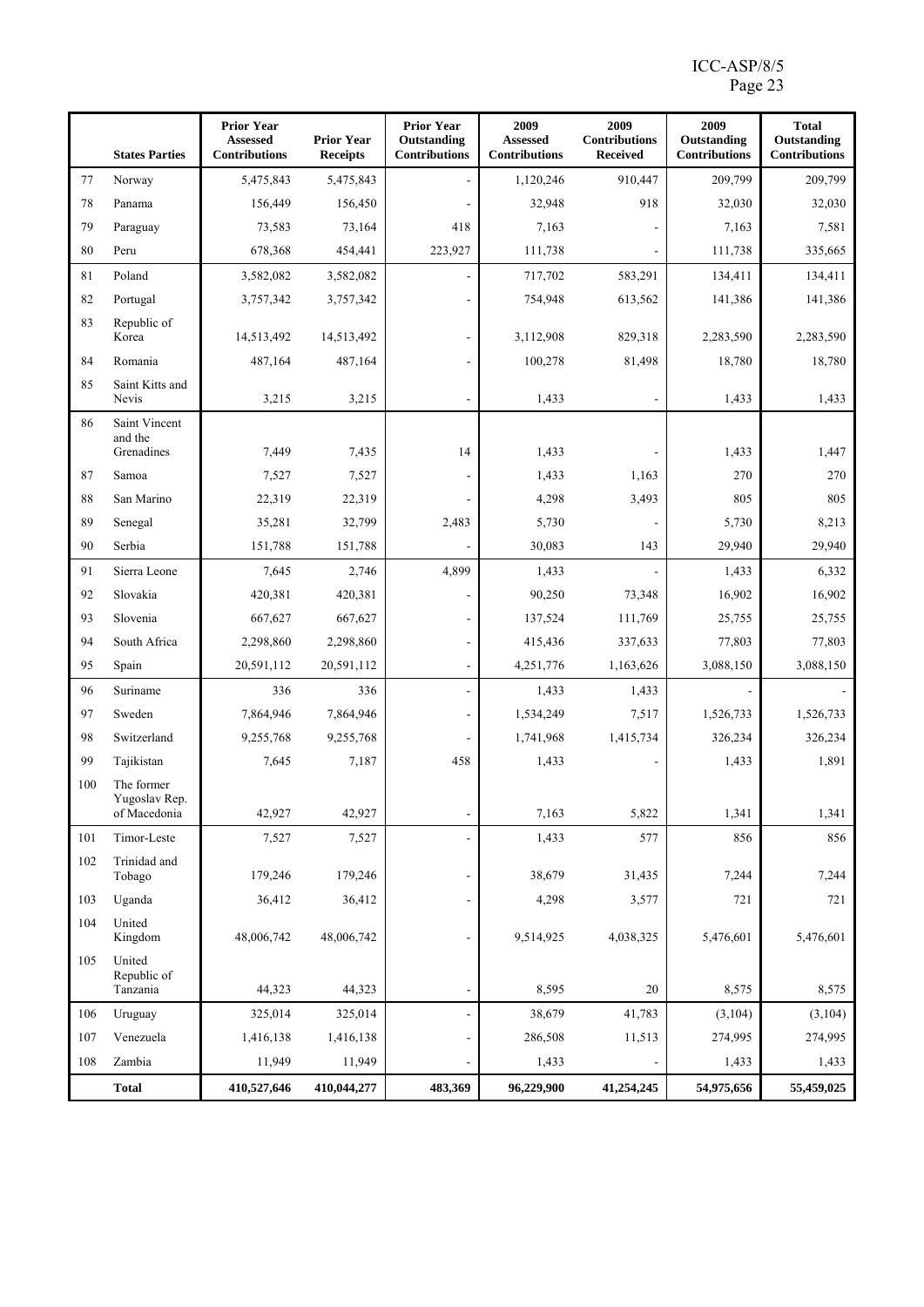# **Annex II**

# **Performance table**

| <b>Financial</b><br>year | <b>Approved</b><br>budget (in<br>million<br>euros) | <b>Budget</b><br>performance<br>(in %) | <b>Assumptions</b>                                                                                                                                                                                                                                                                                                    | <b>Realization of assumptions</b>                                                                                                                                                                                                                                                                                                                                                                                                                                                                                       |
|--------------------------|----------------------------------------------------|----------------------------------------|-----------------------------------------------------------------------------------------------------------------------------------------------------------------------------------------------------------------------------------------------------------------------------------------------------------------------|-------------------------------------------------------------------------------------------------------------------------------------------------------------------------------------------------------------------------------------------------------------------------------------------------------------------------------------------------------------------------------------------------------------------------------------------------------------------------------------------------------------------------|
| 2005                     | 66.9                                               | 83.4                                   | Monitor eight situations<br>$\overline{\phantom{a}}$<br>Two situations in the pre-<br>trial, trial and appeals phase<br>Two situations in the<br>investigation phase                                                                                                                                                  | Monitored/analysed eight situations<br>$\overline{a}$<br>Pre-trial proceedings and interlocutory<br>$\overline{a}$<br>appeals in three situations<br>Three situations in the investigation phase<br>$\overline{a}$<br>- Uganda, DRC I and Darfur (following<br>referral from UNSC)                                                                                                                                                                                                                                      |
| 2006                     | 80.4                                               | 79.7                                   | Monitor up to eight situations<br>$\overline{\phantom{a}}$<br>Opening of fourth<br>investigation<br>Start of two trials                                                                                                                                                                                               | Monitored/analysed five situations<br>$\overline{\phantom{a}}$<br>Opening of fourth investigation - DRC II<br>$\overline{\phantom{a}}$<br>Pre-trial proceedings and interlocutory<br>appeals in the case of Lubanga Dyilo<br>(DRC I).<br>Pre-trial proceedings in the other three<br>investigations.                                                                                                                                                                                                                    |
| 2007                     | 88.9                                               | 90.5                                   | Monitor at least five<br>$\blacksquare$<br>situations<br>No opening of investigations<br>into new situations<br>Within the four situations,<br>investigation of at least six<br>cases, including the two cases<br>in which arrest warrants have<br>been issued                                                        | Five situations under<br>÷,<br>preliminary/advanced analysis<br>One new investigation into a new situation<br>opened (CAR)<br>Seven cases within four situations under<br>investigation (DRC I, DRC II, Darfur I,<br>Darfur II, Uganda, CAR)<br>Continuation of pre-trial proceedings<br>$\overline{a}$<br>(Confirmation of charges hearing) in the<br>case of Lubanga Dyilo (DRC I)                                                                                                                                    |
| 2008                     | 90.4                                               | 93.3                                   | Monitor at least five<br>$\overline{\phantom{0}}$<br>situations<br>No opening of investigations<br>into new situations<br>In four situations, pursue<br>investigative steps, in a total<br>of at least five cases,<br>including the three cases in<br>which arrest warrants have<br>been issued<br>At least one trial | Six situations under preliminary/advanced<br>$\overline{a}$<br>analysis<br>No new situations opened<br>Ĭ.<br>Seven cases within four situations under<br>$\overline{a}$<br>investigation (Uganda, DRC I, II, Darfur I,<br>II, III, CAR)<br>Lubanga Dyilo case before the trial<br>chamber; proceedings stayed (DRC I)<br>Pre-trial proceedings (Confirmation of<br>$\overline{a}$<br>charges hearing) in case of<br>Katanga/Ngudjolo Chui (DRC II)<br>Pre-trial hearings (status conferences) in<br>case of Bemba (CAR) |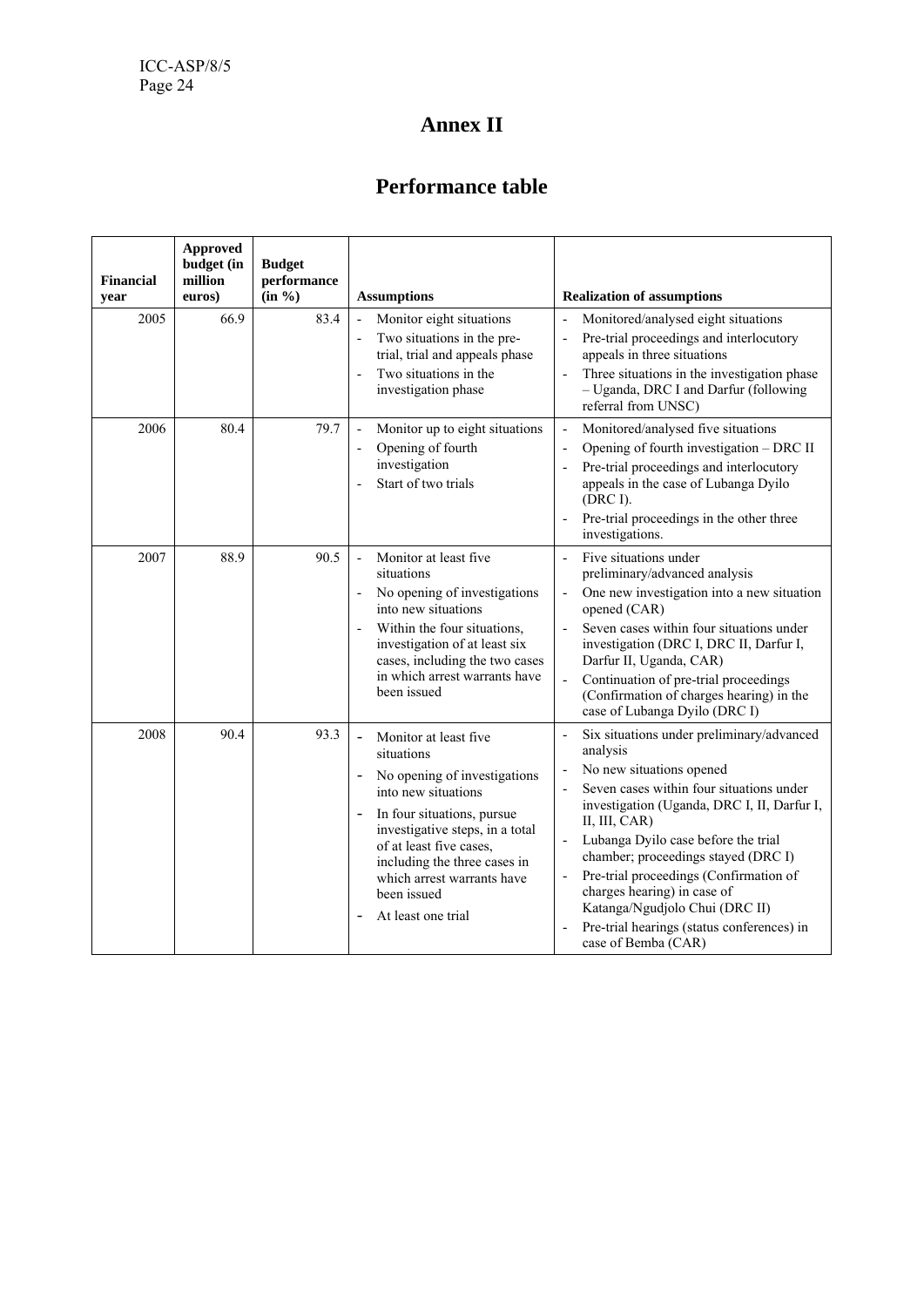# **Annex III**

# **Time deposit investment report April 2009**

| <b>Institute</b>   | <b>Principal</b><br>amount | Int.<br>rate | Yearly<br><b>basis</b> | <b>Days</b><br>invested | Int.<br>gained | Value at<br>maturity | Date of<br>maturity |
|--------------------|----------------------------|--------------|------------------------|-------------------------|----------------|----------------------|---------------------|
| <b>ABN AMRO</b>    | 5,052,905.56               | 4.91%        | 360                    | 364                     | 250,854.30     | 5,303,759.86         | 28/04/2009          |
| <b>SNS Bank</b>    | 5, 261, 723.04             | 4.88%        | 360                    | 364                     | 259,625.11     | 5,521,348.15         | 18/05/2009          |
| Rabo Bank          | 7,000,000.00               | 4.90%        | 360                    | 364                     | 346,811.11     | 7,346,811.11         | 19/05/2009          |
| ABN AMRO           | 5,000,000.00               | 4.92%        | 360                    | 364                     | 248,733.33     | 5,248,733.33         | 19/05/2009          |
| <b>Fortis Bank</b> | 4,097,173.11               | 4.81%        | 360                    | 364                     | 199,263.74     | 4,296,436.85         | 19/05/2009          |
| ABN AMRO           | 8,000,000.00               | 5.36%        | 360                    | 363                     | 432, 373. 33   | 8,432,373.33         | 18/06/2009          |
| Rabo Bank          | 5,416,784.56               | 1.81%        | 360                    | 182                     | 49,539.20      | 5,466,323.76         | 24/08/2009          |
| <b>Total</b>       | 39,828,586.27              |              |                        |                         | 1,787,200.13   | 41,615,786.40        |                     |

# **General fund deposit (Time deposits)**

## **Victims Trust Fund deposit**

| <b>Total</b> | 313,637.01 |       |     |     | 16,856.16 | 330,493.17            |  |
|--------------|------------|-------|-----|-----|-----------|-----------------------|--|
| ABN AMRO     | 313,637.01 | 5.33% | 360 | 363 | 16.856.16 | 330,493.17 09/07/2009 |  |

## **ICC breakdown deposits and bank account 21 April 2009**

| Total cash position:                     | 74.2 million |
|------------------------------------------|--------------|
|                                          | 40.1 million |
|                                          | 0.7 million  |
|                                          | 3.1 million  |
|                                          | 30.3 million |
| General Fund ABN AMRO (Immediate access) |              |

#### **Historical interest information 1 January 2008 to 31 December 2008**

| Total interest ICC 2008: 4.7 million |             |
|--------------------------------------|-------------|
|                                      | 0.6 million |
|                                      | 4.1 million |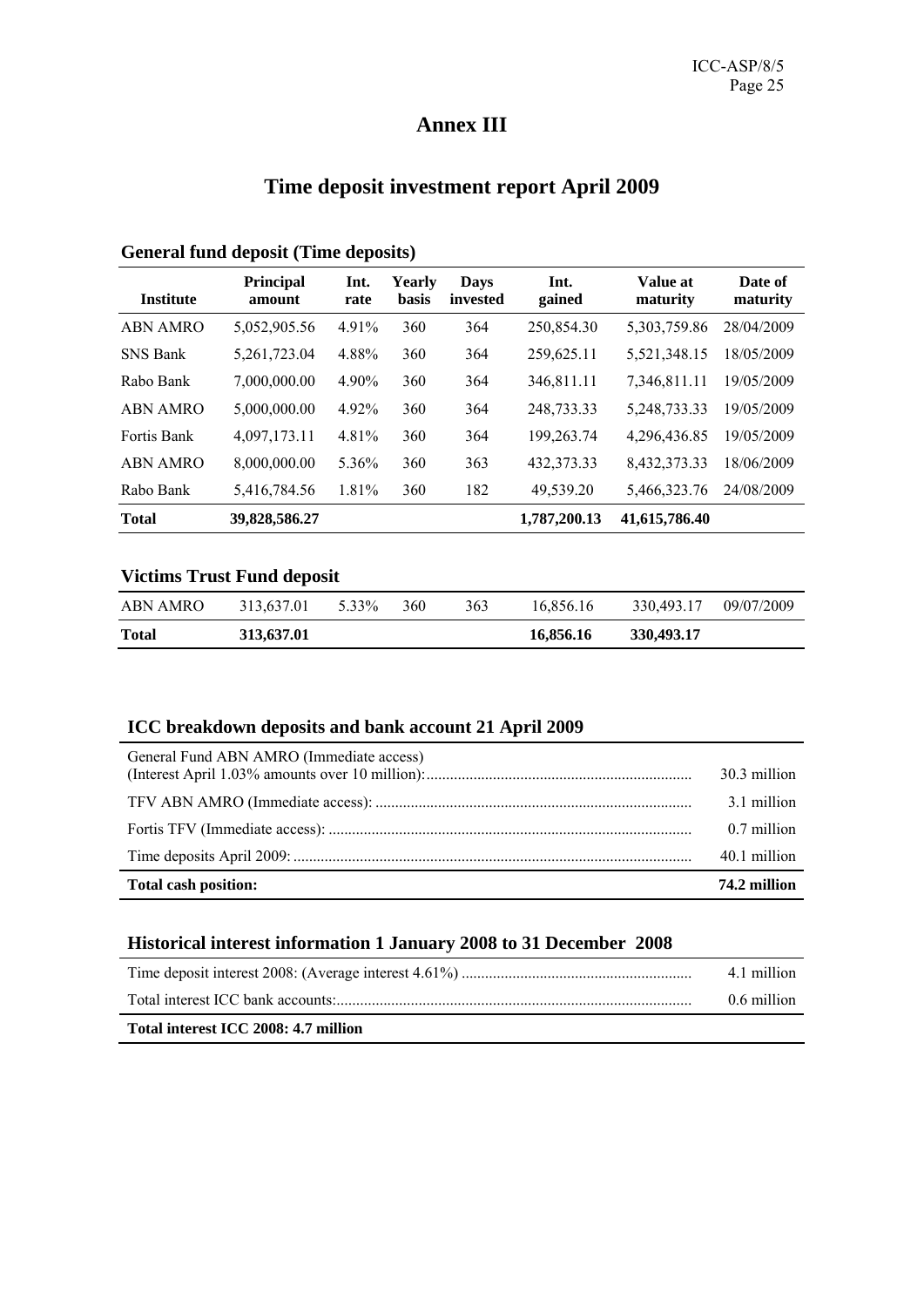# **Annex IV**

# **Human resources tables**

#### **Table 1: Geographical representation of Professional staff**  Status as at 31 March 2009

Total number of professionals: 294\* Total number of nationalities: 70

Distribution per region

| African              |                                   |                         |
|----------------------|-----------------------------------|-------------------------|
|                      | Benin                             |                         |
|                      | <b>Burkina Faso</b>               |                         |
|                      | Cameroon                          |                         |
|                      | Chad                              |                         |
|                      | Congo, Democratic Republic of the | 2                       |
|                      | Egypt                             | $\overline{\mathbf{3}}$ |
|                      | Gambia                            | $\overline{\mathbf{3}}$ |
|                      | Ghana                             | $\overline{c}$          |
|                      | Kenya                             | $\overline{3}$          |
|                      | Lesotho                           | 1                       |
|                      | Mali                              | $\overline{2}$          |
|                      | Niger                             | $\overline{2}$          |
|                      | Nigeria                           | 8                       |
|                      | Senegal                           | $\overline{\mathbf{3}}$ |
|                      | Sierra Leone                      | $\overline{\mathbf{4}}$ |
|                      | South Africa                      | 5                       |
|                      | Togo                              | 1                       |
|                      | Uganda                            |                         |
|                      | United Republic of Tanzania       | $\overline{2}$          |
| <b>African total</b> |                                   | 46                      |

| <b>Asian</b>       |                                 |    |
|--------------------|---------------------------------|----|
|                    | Iran, Islamic Republic of       |    |
|                    | Japan                           |    |
|                    | Jordan                          |    |
|                    | Lebanon                         |    |
|                    | Mongolia                        |    |
|                    | Palestinian Territory, Occupied |    |
|                    | Philippines                     |    |
|                    | Republic of Korea               | ↑  |
|                    | Singapore                       |    |
|                    | Sri Lanka                       |    |
| <b>Asian total</b> |                                 | 21 |

 <sup>\*</sup> Excluding 31 language staff.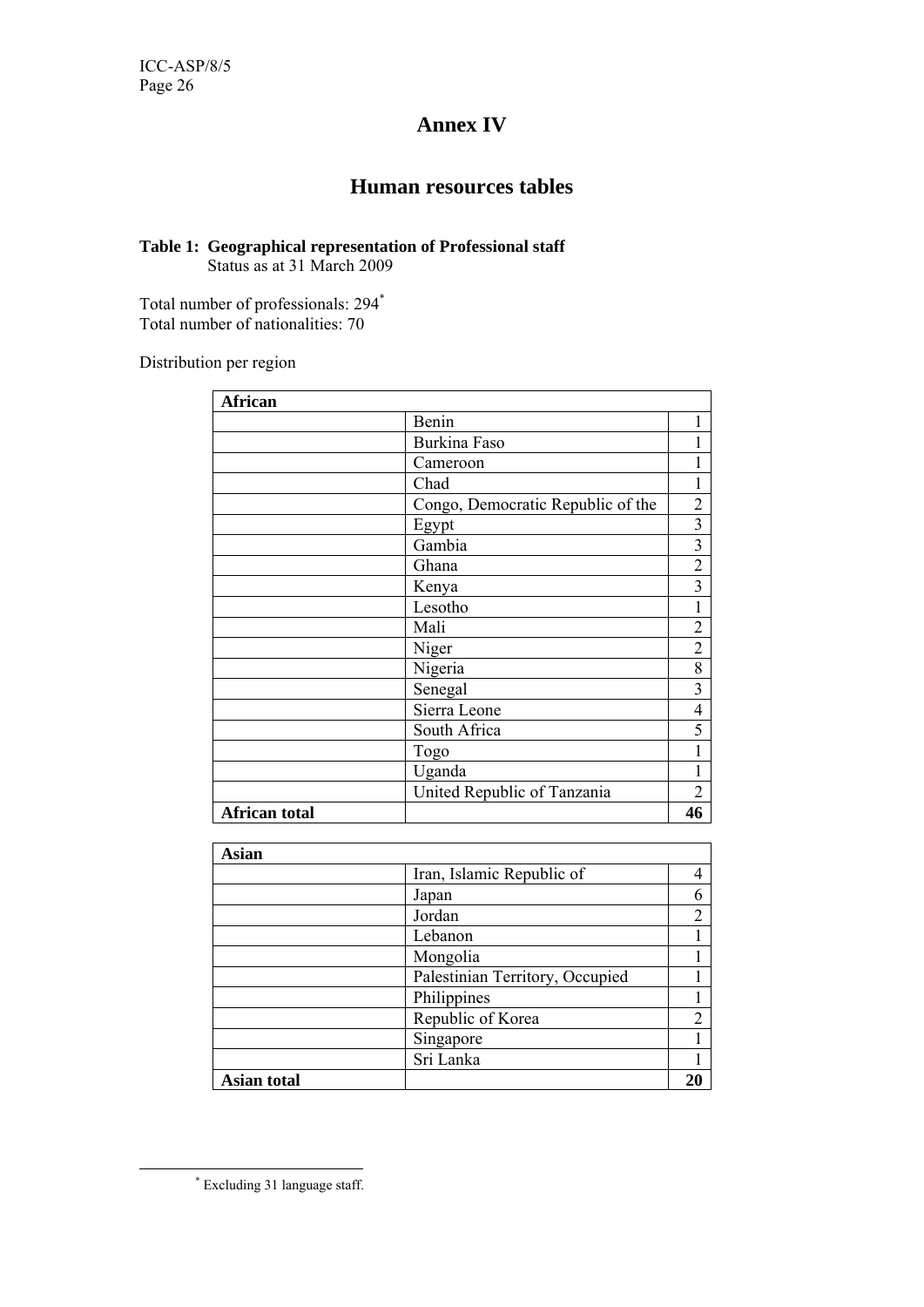| <b>Eastern European</b>       |                                 |   |
|-------------------------------|---------------------------------|---|
|                               | <b>Belarus</b>                  |   |
|                               | Bosnia and Herzegovina          |   |
|                               | Bulgaria                        | 2 |
|                               | Croatia                         |   |
|                               | Georgia                         |   |
|                               | Romania                         |   |
|                               | <b>Russian Federation</b>       |   |
|                               | Serbia                          | 3 |
|                               | The former Yugoslav Republic of |   |
|                               | Macedonia                       |   |
|                               | Ukraine                         |   |
|                               | Albania                         |   |
| <b>Eastern European total</b> |                                 |   |

| GRULAC <sup>1</sup> |                                  |    |
|---------------------|----------------------------------|----|
|                     | Argentina                        | 3  |
|                     | <b>Brazil</b>                    | 5  |
|                     | Chile                            |    |
|                     | Colombia                         |    |
|                     | Costa Rica                       | 3  |
|                     | Ecuador                          | 2  |
|                     | Mexico                           | 2  |
|                     | Peru                             | 2  |
|                     | Saint Vincent and the Grenadines |    |
|                     | Trinidad and Tobago              | 4  |
|                     | Venezuela                        |    |
| <b>GRULAC</b> total |                                  | 31 |

| WEOG <sup>2</sup> |                                 |                |
|-------------------|---------------------------------|----------------|
|                   | Australia                       | 13             |
|                   | Austria                         | 3              |
|                   | Belgium                         | 12             |
|                   | Canada                          | 10             |
|                   | Denmark                         | 1              |
|                   | Finland                         | $\overline{4}$ |
|                   | France                          | 37             |
|                   | Germany                         | 19             |
|                   | Greece                          | 1              |
|                   | Ireland                         | $\overline{4}$ |
|                   | Italy                           | 10             |
|                   | Netherlands                     | 12             |
|                   | New Zealand                     | $\overline{4}$ |
|                   | Portugal                        | 1              |
|                   | Spain                           | 11             |
|                   | Sweden                          |                |
|                   | Switzerland                     | $\overline{2}$ |
|                   | <b>United Kingdom</b>           | 19             |
|                   | <b>United States of America</b> | 9              |
| <b>WEOG</b> total |                                 | 147            |

 $\frac{1}{1}$ 

<sup>&</sup>lt;sup>1</sup> Group of Latin American and Caribbean States.<br><sup>2</sup> Western European and Other States Group.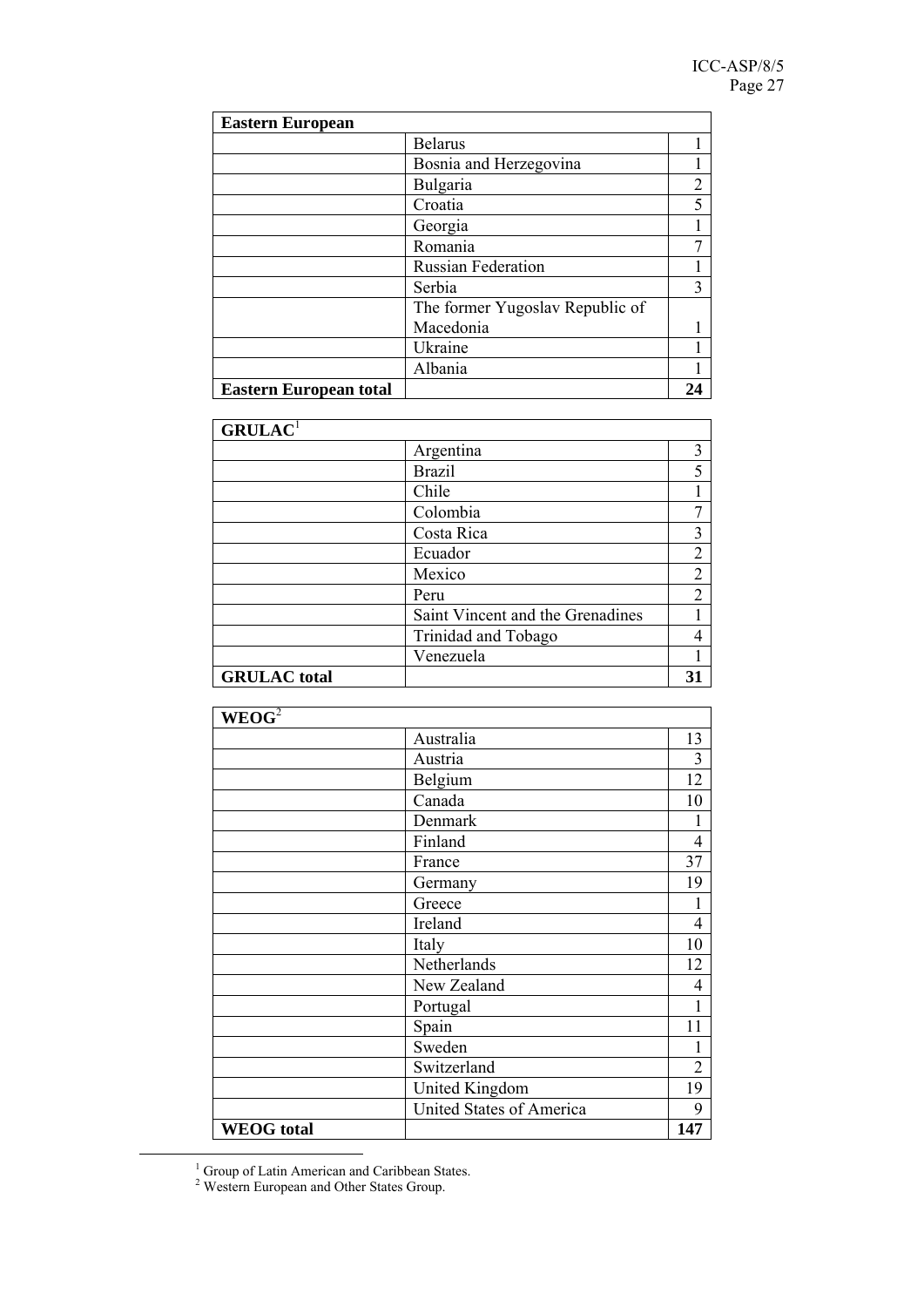| Grade     | Region              | Nationality              | Total                   |
|-----------|---------------------|--------------------------|-------------------------|
| $D-1$     | African             | Senegal                  | 1                       |
|           |                     | <b>African Total</b>     | $\overline{\mathbf{1}}$ |
|           | GRULAC <sup>1</sup> | Ecuador                  | $\overline{1}$          |
|           |                     | <b>GRULAC</b> total      | $\mathbf{1}$            |
|           | $WEO\overline{G^2}$ | Belgium                  | $\mathbf{1}$            |
|           |                     | France                   | $\overline{2}$          |
|           |                     | Germany                  | 1                       |
|           |                     | Netherlands              | $\mathbf{1}$            |
|           |                     | <b>WEOG Total</b>        | $\overline{\mathbf{5}}$ |
| D-1 total |                     |                          | $\overline{7}$          |
| Grade     | Region              | Nationality              | Total                   |
| $P-5$     | African             | Gambia                   | 1                       |
|           |                     | Kenya                    | 1                       |
|           |                     | Lesotho                  |                         |
|           |                     | Mali                     |                         |
|           |                     | Senegal                  | 1                       |
|           |                     | South Africa             | 1                       |
|           |                     | <b>African Total</b>     | 6                       |
|           | Asian               | Philippines              | $\mathbf{1}$            |
|           |                     | Asian total              | 1                       |
|           | <b>GRULAC</b>       | Argentina                | $\overline{1}$          |
|           |                     | <b>GRULAC</b> total      | $\overline{\mathbf{1}}$ |
|           | <b>WEOG</b>         | Belgium                  | $\mathbf{1}$            |
|           |                     | Canada                   | 1                       |
|           |                     | Finland                  | 1                       |
|           |                     | France                   | 1                       |
|           |                     | Germany                  | 6                       |
|           |                     | Ireland                  | 1                       |
|           |                     | Italy                    | $\overline{2}$          |
|           |                     | <b>United Kingdom</b>    | 1                       |
|           |                     | United States of America | 1                       |
|           |                     | <b>WEOG</b> total        | 15                      |
| P-5 total |                     |                          | 24                      |

#### **Table 2: Geographical representation of professional staff per post, per region**\* Status as at 31 March 2009

 <sup>\*</sup> Excluding 31 language staff. 1 Group of Latin American and Caribbean States. 2 Western European and Other States Group.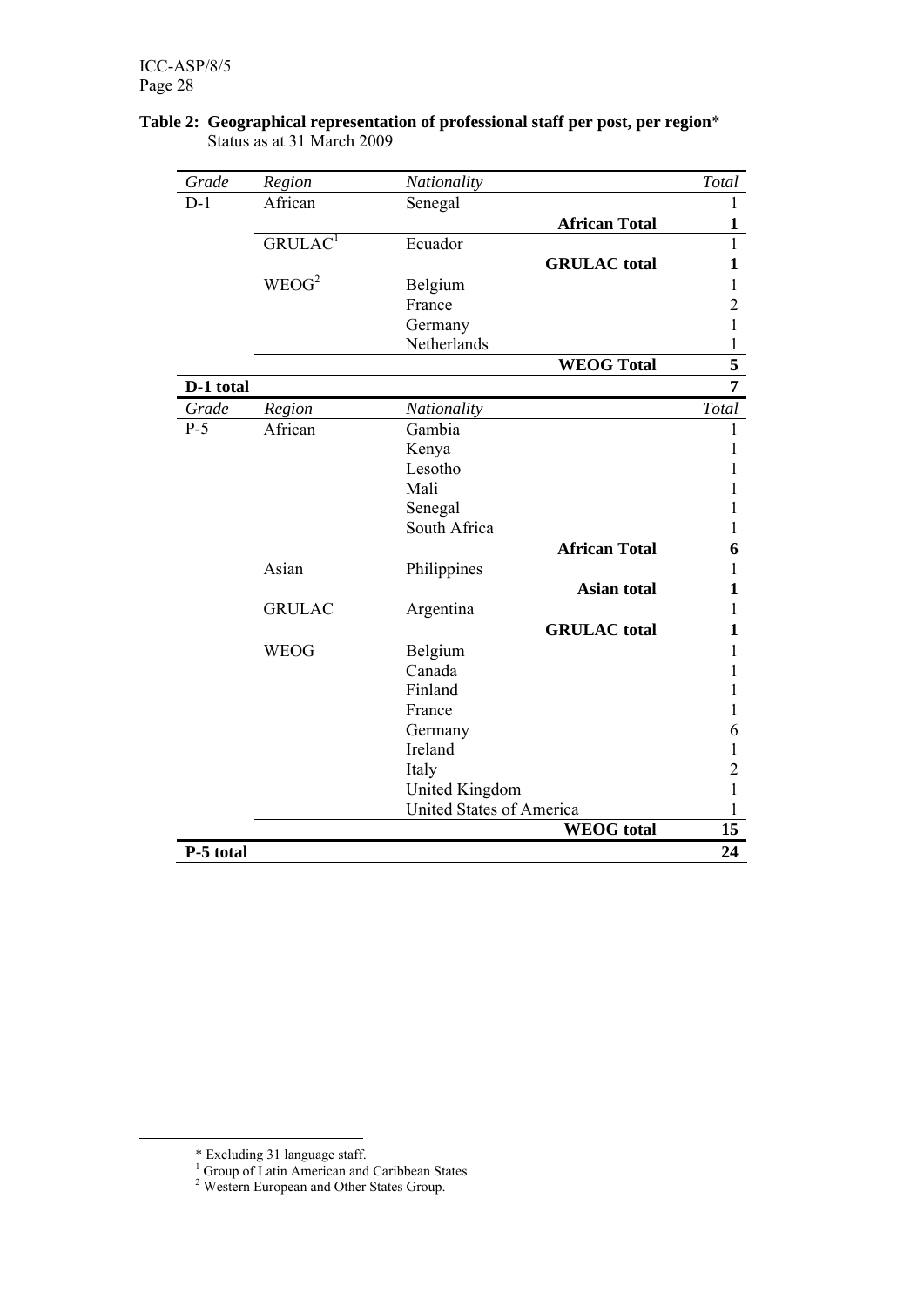| Grade     | Region           | Nationality                       | Total                   |
|-----------|------------------|-----------------------------------|-------------------------|
| $P-4$     | African          | Congo, Democratic Republic of the | 1                       |
|           |                  | Nigeria                           | $\overline{2}$          |
|           |                  | Sierra Leone                      | $\mathbf{1}$            |
|           |                  | <b>African total</b>              | $\overline{\mathbf{4}}$ |
|           | Asian            | Iran, Islamic Republic of         | $\overline{2}$          |
|           |                  | Japan                             | 1                       |
|           |                  | Jordan                            | 1                       |
|           |                  | <b>Asian total</b>                | $\overline{\mathbf{4}}$ |
|           | Eastern European | Croatia                           | $\mathbf{1}$            |
|           |                  | <b>Eastern European total</b>     | $\mathbf{1}$            |
|           | <b>GRULAC</b>    | Argentina                         | 1                       |
|           |                  | Colombia                          | 1                       |
|           |                  | Ecuador                           | 1                       |
|           |                  | Peru                              | 1                       |
|           |                  | Trinidad and Tobago               | 3                       |
|           |                  | <b>GRULAC</b> total               | $\overline{7}$          |
|           | <b>WEOG</b>      | Australia                         | $\overline{\mathbf{3}}$ |
|           |                  | Belgium                           | $\overline{c}$          |
|           |                  | Canada                            | $\overline{2}$          |
|           |                  | Denmark                           | $\mathbf{1}$            |
|           |                  | Finland                           | $\overline{\mathbf{3}}$ |
|           |                  | France                            | 6                       |
|           |                  | Germany                           | 4                       |
|           |                  | Italy                             | $\overline{2}$          |
|           |                  | Netherlands                       | $\overline{4}$          |
|           |                  | Spain                             | $\overline{3}$          |
|           |                  | Sweden                            | $\mathbf{1}$            |
|           |                  | United Kingdom                    | 5                       |
|           |                  | <b>United States of America</b>   | $\overline{3}$          |
|           |                  | <b>WEOG</b> total                 | 39                      |
| P-4 total |                  |                                   | 55                      |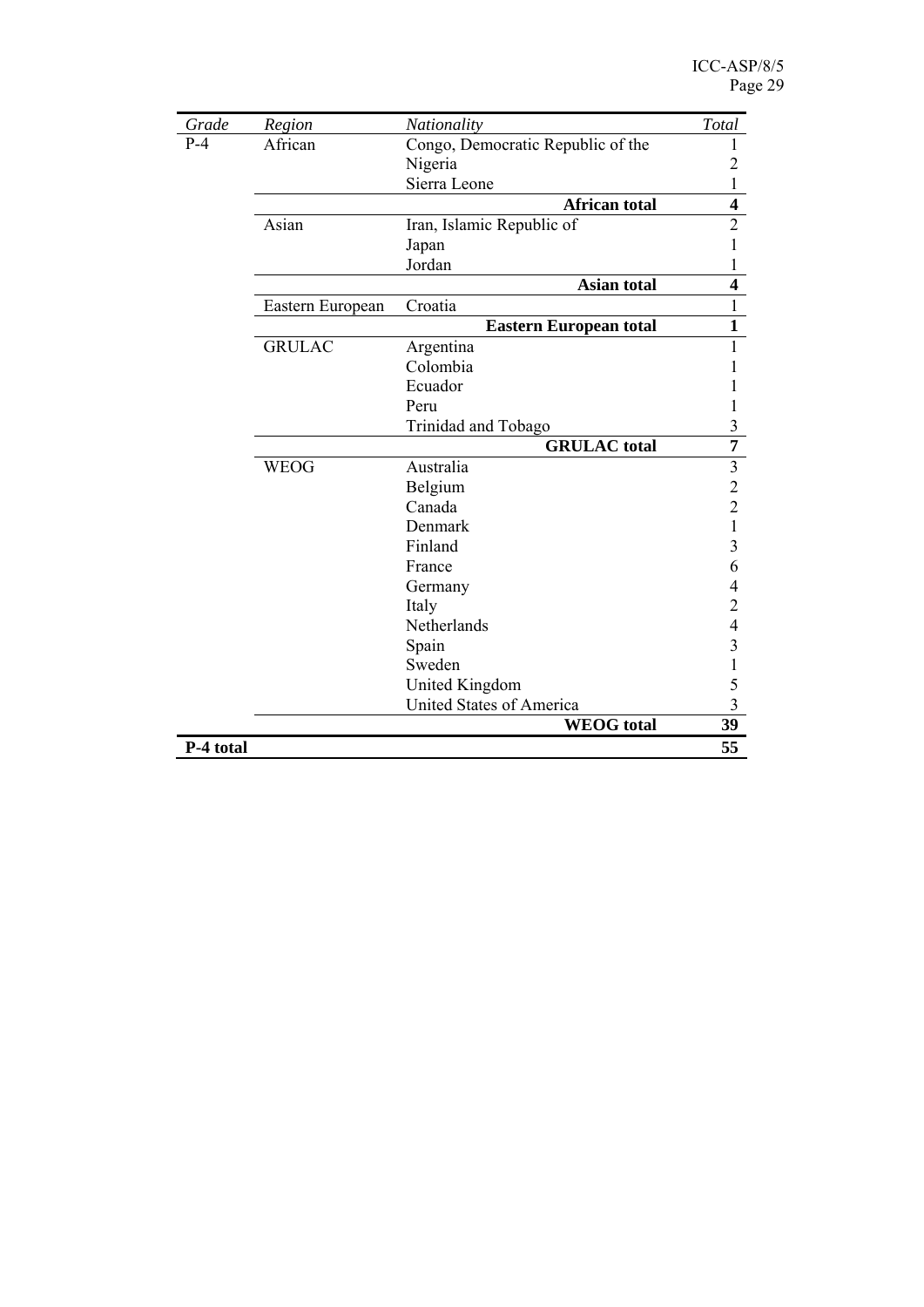| Grade     | Region           | Nationality                       | Total                    |
|-----------|------------------|-----------------------------------|--------------------------|
| $P-3$     | African          | Benin                             |                          |
|           |                  | Chad                              |                          |
|           |                  | Congo, Democratic Republic of the |                          |
|           |                  | Egypt                             |                          |
|           |                  | Kenya                             |                          |
|           |                  | Mali                              |                          |
|           |                  | Niger                             | $\overline{c}$           |
|           |                  | Nigeria                           | 3                        |
|           |                  | Sierra Leone                      | 1                        |
|           |                  | South Africa                      | 4                        |
|           |                  | United Republic of Tanzania       | $\mathbf{1}$             |
|           |                  | <b>African Total</b>              | 17                       |
|           | Asian            | Iran (Islamic Republic of)        | 1                        |
|           |                  | Japan                             |                          |
|           |                  | Jordan                            | 1                        |
|           |                  | Republic of Korea                 | 1                        |
|           |                  | Asian total                       | $\overline{\mathbf{4}}$  |
|           | Eastern European | Romania                           | $\overline{2}$           |
|           |                  | Serbia                            | $\mathbf{1}$             |
|           |                  | Albania                           | $\mathbf{1}$             |
|           |                  | <b>Eastern European total</b>     | $\overline{\mathbf{4}}$  |
|           | <b>GRULAC</b>    | <b>Brazil</b>                     | 3                        |
|           |                  | Colombia                          | $\overline{4}$           |
|           |                  | Costa Rica                        | 1                        |
|           |                  | Mexico                            | L                        |
|           |                  | Trinidad and Tobago               | 1                        |
|           |                  | Venezuela                         | 1                        |
|           |                  | <b>GRULAC</b> total               | 11                       |
|           | <b>WEOG</b>      | Australia                         | 8                        |
|           |                  | Austria                           | $\overline{2}$           |
|           |                  | Belgium                           | 6                        |
|           |                  | Canada                            | $\mathfrak{Z}$           |
|           |                  | France                            | 9                        |
|           |                  | Germany                           | $\overline{\mathcal{A}}$ |
|           |                  | Ireland                           | $\overline{c}$           |
|           |                  | Italy                             | 5                        |
|           |                  | Netherlands                       | 1                        |
|           |                  | New Zealand                       | $\overline{2}$           |
|           |                  | Portugal                          | $\mathbf{1}$             |
|           |                  | Spain                             | 4                        |
|           |                  | Switzerland                       | 1                        |
|           |                  | <b>United Kingdom</b>             | 6                        |
|           |                  | <b>United States of America</b>   | $\overline{2}$           |
|           |                  | <b>WEOG</b> total                 | 56                       |
| P-3 total |                  |                                   | 92                       |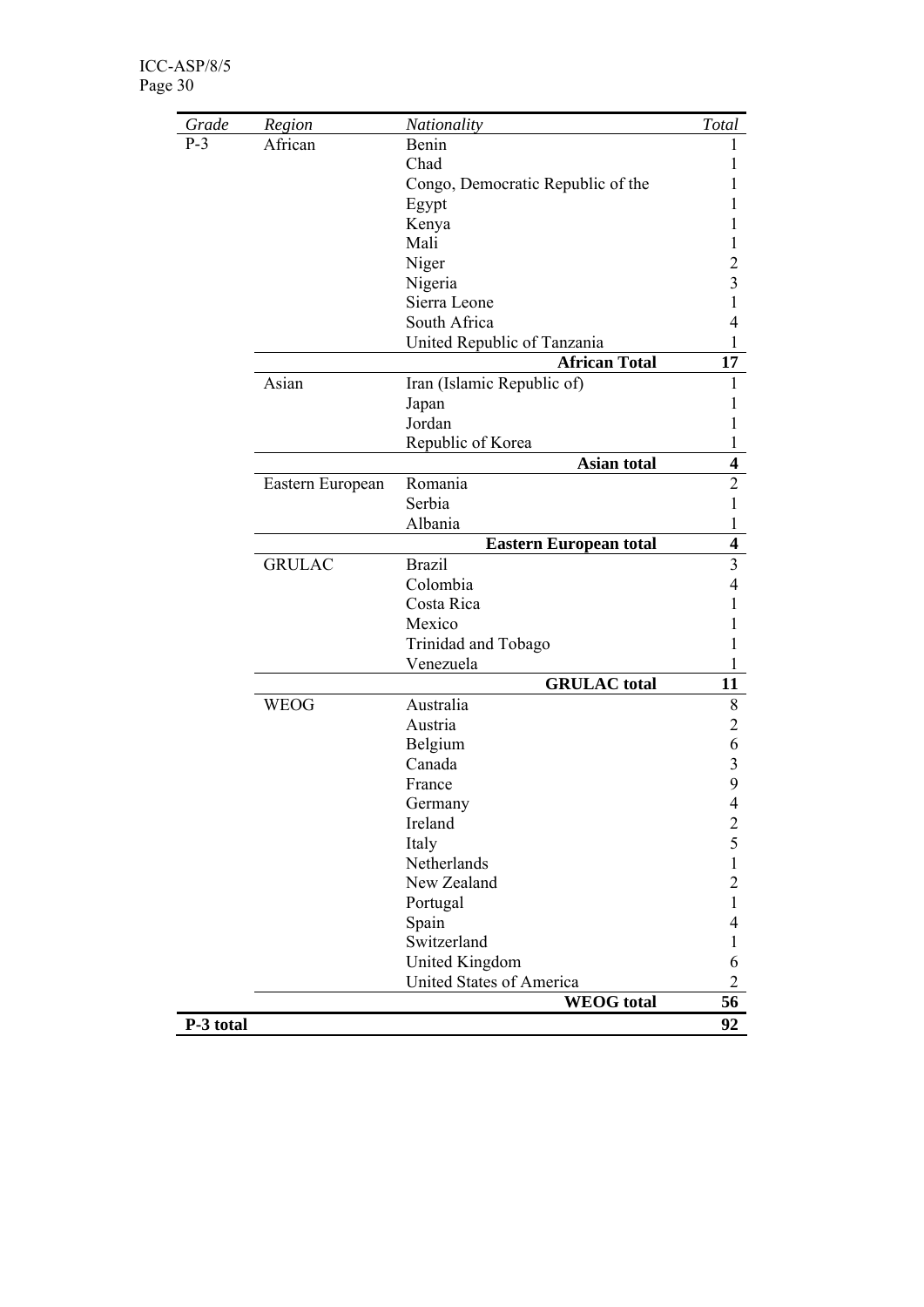| Grade     | Region           | Nationality                      | Total          |
|-----------|------------------|----------------------------------|----------------|
| $P-2$     | African          | Burkina Faso                     | 1              |
|           |                  | Egypt                            | 2              |
|           |                  | Gambia                           |                |
|           |                  | Ghana                            | $\overline{c}$ |
|           |                  | Kenya                            | 1              |
|           |                  | Nigeria                          | $\overline{c}$ |
|           |                  | Sierra Leone                     | $\overline{c}$ |
|           |                  | Togo                             | 1              |
|           |                  | United Republic of Tanzania      | 1              |
|           |                  | African total                    | 13             |
|           | Asian            | Iran (Islamic Republic of)       | 1              |
|           |                  | Japan                            | 3              |
|           |                  | Lebanon                          |                |
|           |                  | Mongolia                         |                |
|           |                  | Palestinian Territory, Occupied  |                |
|           |                  | Republic of Korea                |                |
|           |                  | Singapore                        |                |
|           |                  | Sri Lanka                        |                |
|           |                  | <b>Asian total</b>               | 10             |
|           | Eastern European | <b>Belarus</b>                   |                |
|           |                  | Bulgaria                         |                |
|           |                  | Croatia                          | 3              |
|           |                  | Georgia                          | 1              |
|           |                  | Romania                          | 3              |
|           |                  | Serbia                           |                |
|           |                  | Ukraine                          | 1              |
|           |                  | <b>Eastern European total</b>    | 11             |
|           | <b>GRULAC</b>    | <b>Brazil</b>                    | 1              |
|           |                  | Colombia                         | $\overline{c}$ |
|           |                  | Costa Rica                       | $\overline{c}$ |
|           |                  | Mexico                           | 1              |
|           |                  | Saint Vincent and the Grenadines | 1              |
|           |                  | <b>GRULAC</b> total              | 7              |
|           | <b>WEOG</b>      | Australia                        | $\overline{c}$ |
|           |                  | Austria                          | 1              |
|           |                  | Belgium                          | 1              |
|           |                  | Canada                           | 4              |
|           |                  | France                           | 16             |
|           |                  | Germany                          | 4              |
|           |                  | Greece                           | 1              |
|           |                  | Italy                            | 1              |
|           |                  | Netherlands                      | 5              |
|           |                  | New Zealand                      | $\overline{2}$ |
|           |                  | Spain                            | 3              |
|           |                  | Switzerland                      | 1              |
|           |                  | <b>United Kingdom</b>            | $\overline{7}$ |
|           |                  | United States of America         | $\mathfrak{Z}$ |
|           |                  | <b>WEOG</b> total                | 51             |
| P-2 total |                  |                                  | 92             |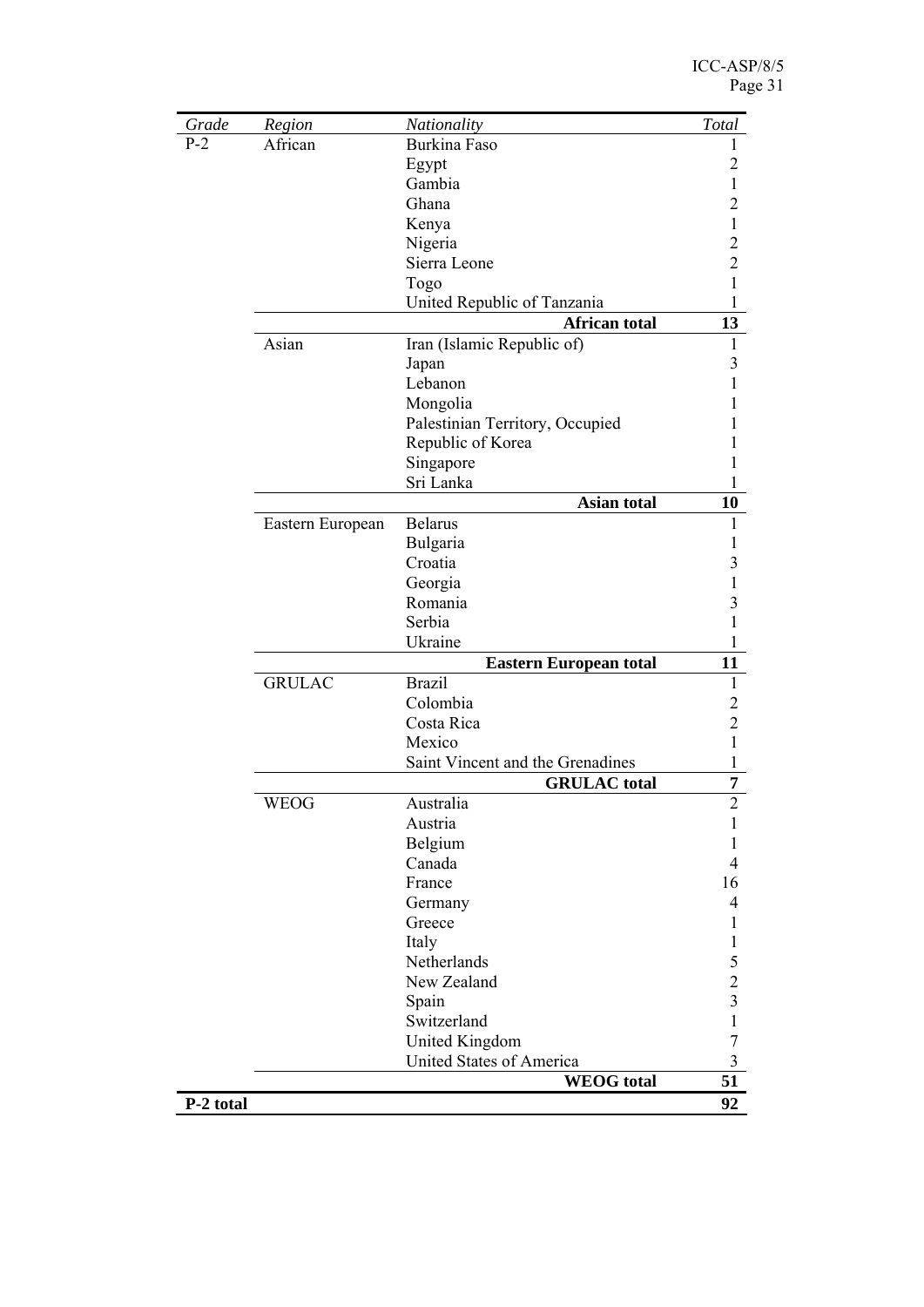| Grade              | Region           | Nationality                     | Total                   |  |  |
|--------------------|------------------|---------------------------------|-------------------------|--|--|
| $P-1$              | African          | Cameroon                        |                         |  |  |
|                    |                  | Gambia                          |                         |  |  |
|                    |                  | Nigeria                         |                         |  |  |
|                    |                  | Senegal                         |                         |  |  |
|                    |                  | Uganda                          | 1                       |  |  |
|                    |                  | <b>African total</b>            | 5                       |  |  |
|                    | Asian            | Japan                           | $\overline{1}$          |  |  |
|                    |                  | <b>Asian total</b>              | $\overline{1}$          |  |  |
|                    | Eastern European | Bosnia and Herzegovina          | $\mathbf{1}$            |  |  |
|                    |                  | Bulgaria                        |                         |  |  |
|                    |                  | Croatia                         |                         |  |  |
|                    |                  | Romania                         | $\overline{c}$          |  |  |
|                    |                  | <b>Russian Federation</b>       | 1                       |  |  |
|                    |                  | The former Yugoslav Republic of |                         |  |  |
|                    |                  | Macedonia                       | 1                       |  |  |
|                    |                  | <b>Eastern European total</b>   |                         |  |  |
|                    | <b>GRULAC</b>    | Argentina                       | $\mathbf{1}$            |  |  |
|                    |                  | <b>Brazil</b>                   |                         |  |  |
|                    |                  | Chile                           |                         |  |  |
|                    |                  | Peru                            | 1                       |  |  |
|                    |                  | <b>GRULAC</b> total             | $\overline{\mathbf{4}}$ |  |  |
|                    | <b>WEOG</b>      | Belgium                         | $\mathbf{1}$            |  |  |
|                    |                  | France                          | 3                       |  |  |
|                    |                  | Ireland                         |                         |  |  |
|                    |                  | Netherlands                     | 1                       |  |  |
|                    |                  | Spain                           | 1                       |  |  |
|                    |                  | <b>WEOG</b> total               | $\overline{7}$          |  |  |
| P-1 total          |                  |                                 | 24                      |  |  |
|                    |                  |                                 |                         |  |  |
| <b>Grand</b> total |                  |                                 | 294                     |  |  |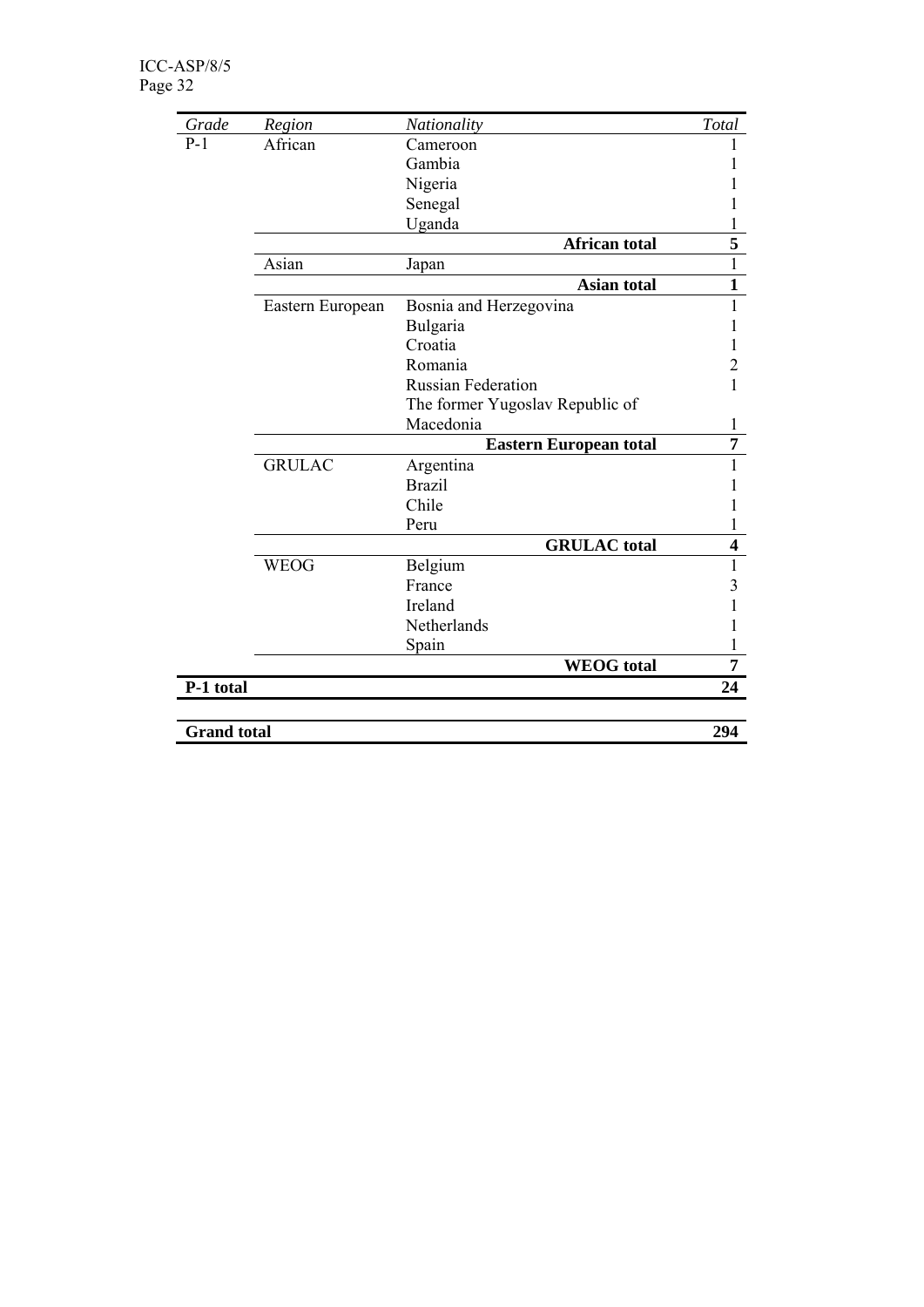### **Percentage of staff per post, per region**

#### **Chart 1: Percentage – D-1 posts**

Due to the limited number of only 7 positions concerned, statistic and graphic representations could be misleading, please refer to the exact numbers in table above.



#### **Chart 2: Percentage - P-5 posts**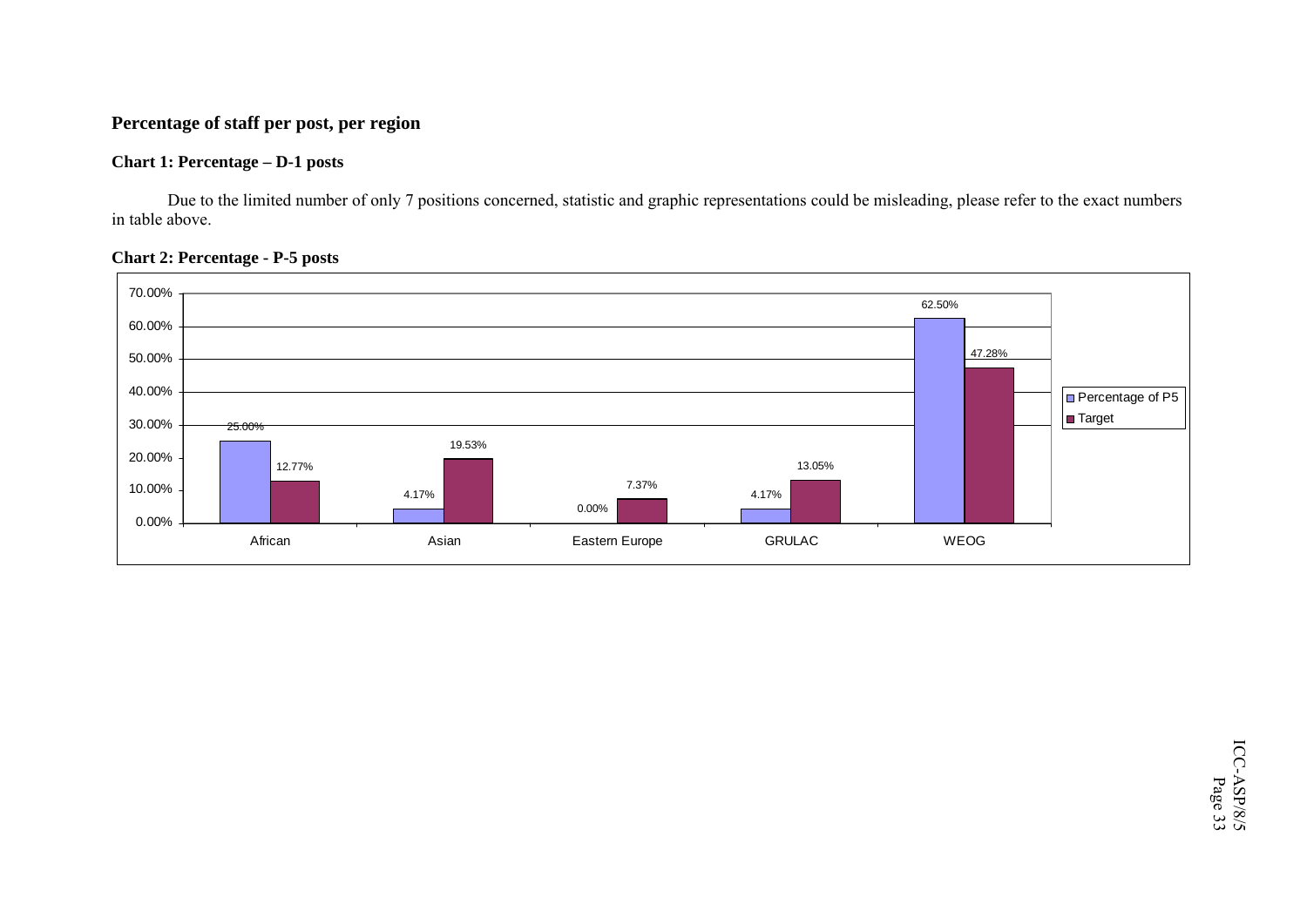

# **Chart 4: Percentage – P-3 posts**

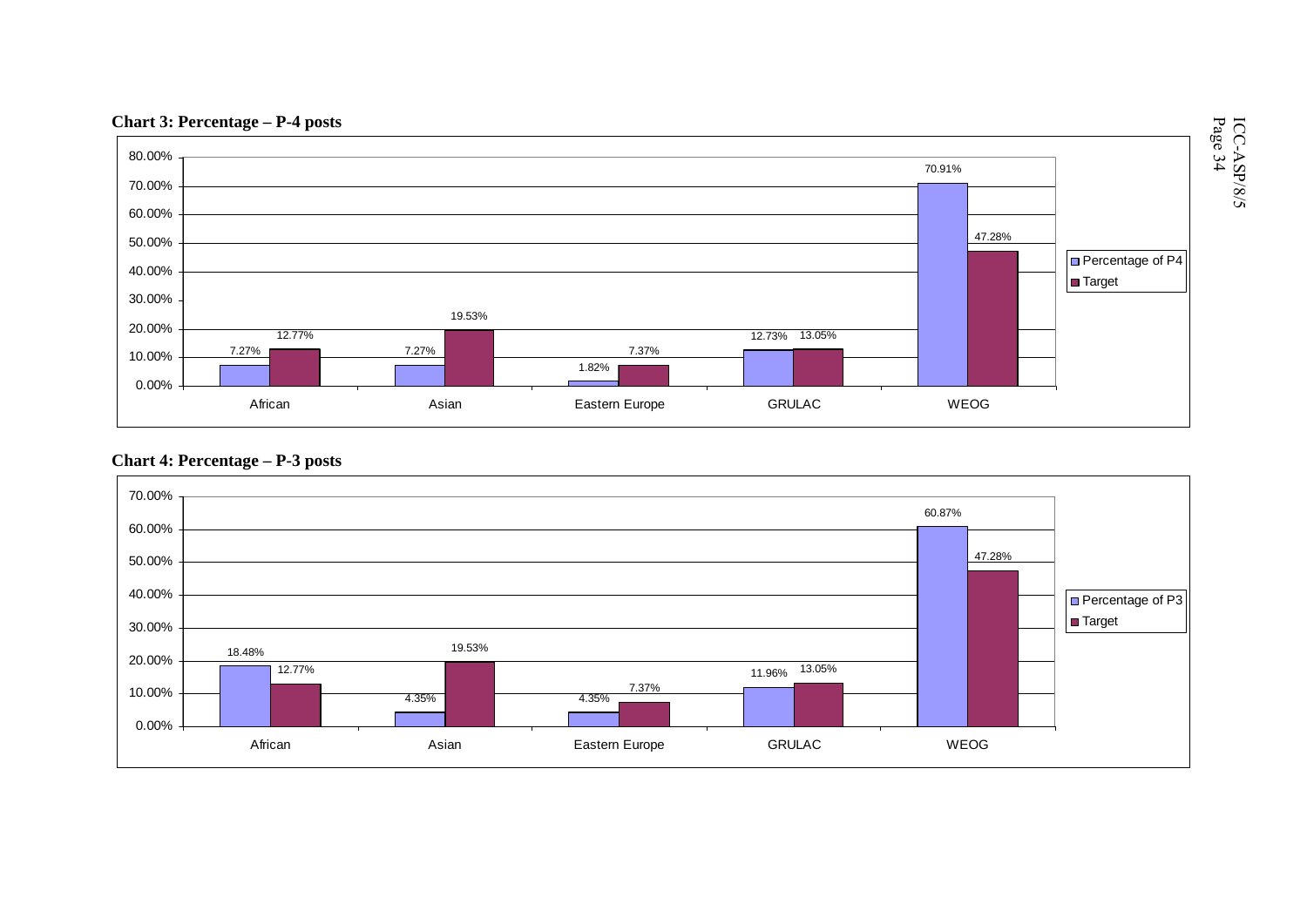



### **Chart 6: Percentage – P-1 posts**



ICC-ASP/8/5 ICC-ASP/8/5<br>Page 35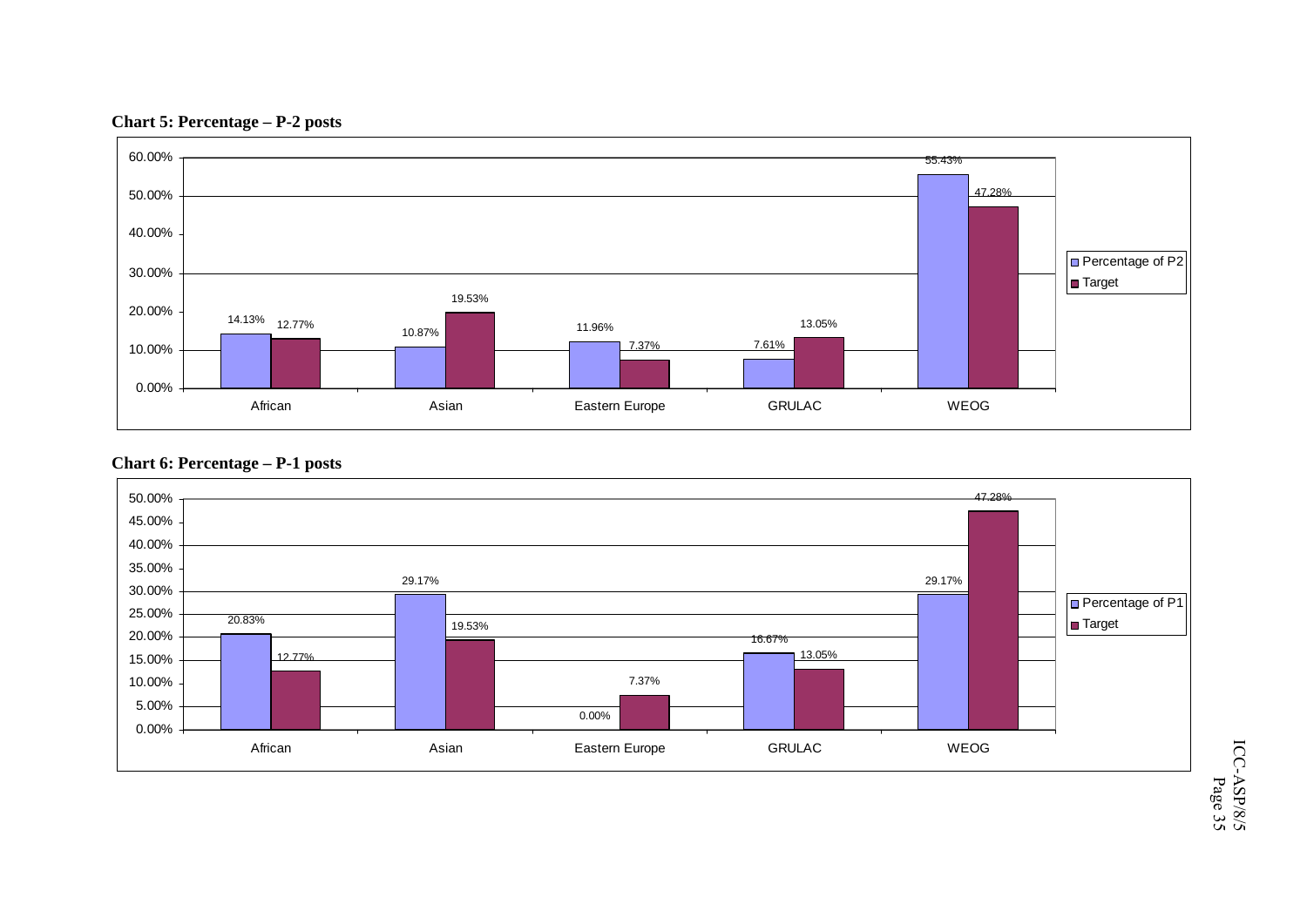#### **Table 3: Geographical representation of Professional staff**

Desirable and weighted distribution of staff in posts subject to geographical distribution, by State Party (as at 31 March 2009)

| <b>Region</b>  | Country                             | <b>Assessment</b><br>2008 | <b>Desirable Range</b>                       | <b>Midpoint</b> | No. of<br><b>Staff</b>  |
|----------------|-------------------------------------|---------------------------|----------------------------------------------|-----------------|-------------------------|
| <b>AFRICAN</b> | Benin                               | 0.00149%                  | 1.13<br>1.52<br>$\blacksquare$               | 1.33            | 1                       |
|                | <b>Botswana</b>                     | 0.02084%                  | 1.10<br>1.49<br>$\Box$                       | 1.30            |                         |
|                | Burkina Faso                        | 0.00298%                  | 1.17<br>1.59                                 | 1.38            | $\mathbf{1}$            |
|                | Burundi                             | 0.00149%                  | 1.52<br>1.12<br>$\mathbf{r}$                 | 1.32            |                         |
|                | Central African                     | 0.00149%                  | 1.09<br>1.48<br>÷,                           | 1.28            |                         |
|                | Republic                            |                           |                                              |                 |                         |
|                | Chad                                | 0.00149%                  | 1.14<br>1.54<br>$\blacksquare$               | 1.34            | $\mathbf{1}$            |
|                | Comoros                             | 0.00149%                  | 1.06<br>1.44                                 | 1.25            |                         |
|                | Congo                               | 0.00149%                  | 1.09<br>$\mathbb{L}^{\mathbb{N}}$<br>1.47    | 1.28            |                         |
|                | Democratic Republic<br>of the Congo | 0.00447%                  | 1.07<br>1.45<br>$\overline{\phantom{a}}$     | 1.26            | $\overline{2}$          |
|                | Djibouti                            | 0.00149%                  | 1.54<br>2.08<br>$\blacksquare$               | 1.81            |                         |
|                | Gabon                               | 0.01191%                  | 1.08<br>1.47<br>$\Box$                       | 1.27            |                         |
|                | Gambia                              | 0.00149%                  | 1.07<br>$\Box$<br>1.45                       | 1.26            | $\mathfrak{Z}$          |
|                | Ghana                               | 0.00595%                  | 1.25<br>1.68<br>$\blacksquare$               | 1.46            | $\overline{2}$          |
|                | Guinea                              | 0.00149%                  | 1.53<br>1.13<br>$\overline{\phantom{a}}$     | 1.33            |                         |
|                | Kenya                               | 0.01489%                  | 1.08<br>1.46<br>$\blacksquare$               | 1.27            | $\mathfrak{Z}$          |
|                | Lesotho                             | 0.00149%                  | 1.07<br>1.45                                 | 1.26            | $\mathbf{1}$            |
|                | Liberia                             | 0.00149%                  | $\Box$<br>1.47<br>1.09                       | 1.28            |                         |
|                | Madagascar                          | 0.00174%                  | 1.21<br>1.64                                 | 1.42            |                         |
|                | Malawi                              | 0.00149%                  | 1.16<br>1.58<br>$\blacksquare$               | 1.37            |                         |
|                | Mali                                | 0.00149%                  | 1.15<br>1.56<br>$\blacksquare$               | 1.36            | $\overline{2}$          |
|                | Mauritius                           | 0.01638%                  | 1.09<br>1.47                                 | 1.28            |                         |
|                | Namibia                             | 0.00893%                  | 1.47<br>1.08<br>$\blacksquare$               | 1.28            |                         |
|                | Niger                               | 0.00149%                  | 1.17<br>1.58                                 | 1.37            | $\overline{2}$          |
|                | Nigeria                             | 0.07146%                  | 2.31<br>3.13<br>$\overline{\phantom{a}}$     | 2.72            | $\overline{8}$          |
|                | Senegal                             | 0.00595%                  | 1.16<br>1.57<br>$\Box$                       | 1.36            | $\overline{\mathbf{3}}$ |
|                | Sierra Leone                        | 0.00149%                  | 1.10<br>1.49                                 | 1.30            | $\overline{4}$          |
|                | South Africa                        | 0.43172%                  | 2.11<br>2.85<br>$\overline{a}$               | 2.48            | 5                       |
|                | Uganda                              | $0.00447\%$               | 1.30<br>1.76<br>$\blacksquare$               | 1.53            | $\mathbf{1}$            |
|                | United Republic of<br>Tanzania      | 0.00893%                  | 1.87<br>1.38<br>$\Box$                       | 1.62            | $\overline{2}$          |
|                | Zambia                              | 0.00149%                  | 1.15<br>1.55                                 | 1.35            |                         |
| <b>ASIAN</b>   | Afghanistan                         | 0.00149%                  | 1.27<br>1.71<br>$\overline{a}$               | 1.49            |                         |
|                | Cambodia                            | 0.00149%                  | 1.17<br>1.58                                 | 1.37            |                         |
|                | Cook Islands                        | 0.00112%                  | 1.06<br>1.43                                 | 1.24            |                         |
|                | Cyprus                              | $0.06550\%$               | 1.57<br>1.16<br>$\frac{1}{2}$                | 1.37            |                         |
|                | Fiji                                | $0.00447\%$               | 1.45<br>1.07                                 | 1.26            |                         |
|                | Japan                               | 22.00000%                 | 36.50<br>49.38                               | 42.94           | 6                       |
|                | Jordan                              | 0.01786%                  | 1.53<br>1.13<br>$\qquad \qquad \blacksquare$ | 1.33            | $\overline{2}$          |
|                | Marshall Islands                    | 0.00149%                  | 1.06<br>1.43<br>$\overline{\phantom{a}}$     | 1.24            |                         |
|                | Mongolia                            | 0.00149%                  | 1.08<br>1.46<br>$\overline{\phantom{a}}$     | 1.27            | $\mathbf{1}$            |
|                | Nauru                               | 0.00149%                  | 1.06<br>1.43                                 | 1.24            |                         |
|                | Republic of Korea                   | 3.23495%                  | 6.49<br>8.79                                 | 7.64            | $\overline{2}$          |
|                | Samoa                               | 0.00149%                  | 1.06<br>1.43<br>$\overline{\phantom{a}}$     | 1.25            |                         |
|                | Tajikistan                          | 0.00149%                  | 1.11<br>1.50<br>$\overline{\phantom{a}}$     | 1.30            |                         |
|                | Timor-Leste                         | 0.00149%                  | 1.44<br>1.07<br>$\blacksquare$               | 1.25            |                         |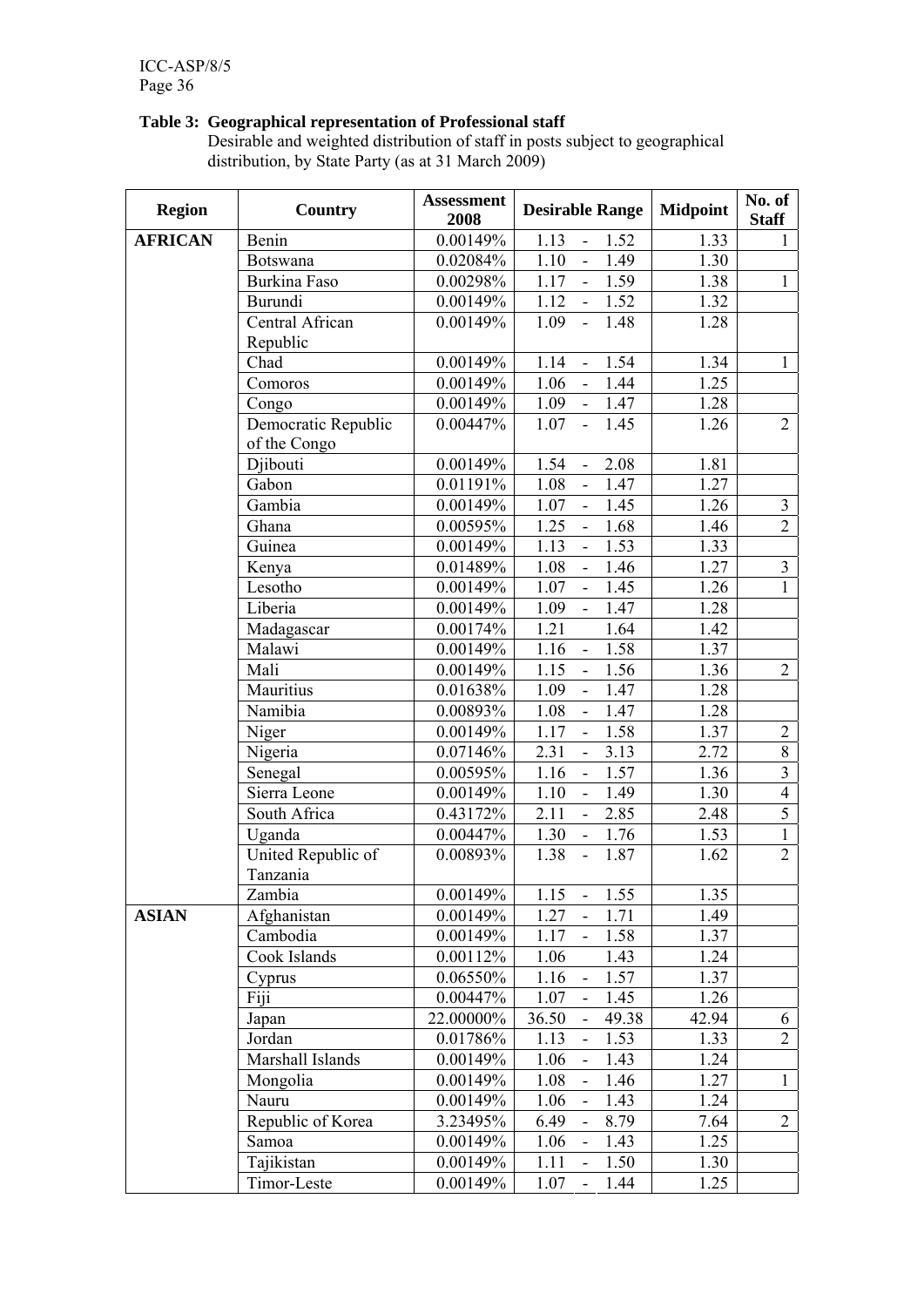| <b>Region</b>      | <b>Country</b>        | <b>Assessment</b><br>2008 | <b>Desirable Range</b>                   | <b>Midpoint</b> | No. of<br><b>Staff</b> |  |
|--------------------|-----------------------|---------------------------|------------------------------------------|-----------------|------------------------|--|
| <b>EASTERN</b>     | Albania               | 0.00893%                  | 1.09<br>1.48<br>$\blacksquare$           | 1.29            | 1                      |  |
| <b>EUROPEAN</b>    | Bosnia & Herzegovina  | 0.00893%                  | 1.10<br>1.49<br>$\blacksquare$           | 1.29            | $\mathbf{1}$           |  |
|                    | Bulgaria              | 0.02977%                  | 1.16<br>1.57<br>$\overline{\phantom{a}}$ | 1.36            | $\overline{2}$         |  |
|                    | Croatia               | $0.07444\%$               | 1.21<br>1.63<br>$\blacksquare$           | 1.42            | $\overline{5}$         |  |
|                    | Estonia               | 0.02382%                  | 1.10<br>1.49<br>$\Box$                   | 1.30            |                        |  |
|                    | Georgia               | 0.00447%                  | 1.10<br>$\Box$<br>1.48                   | 1.29            | $\mathbf{1}$           |  |
|                    | Hungary               | 0.36324%                  | 1.70<br>2.30<br>$\blacksquare$           | 2.00            |                        |  |
|                    | Latvia                | 0.02680%                  | 1.11<br>1.51<br>$\overline{\phantom{a}}$ | 1.31            |                        |  |
|                    | Lithuania             | 0.04615%                  | 1.15<br>1.56<br>$\blacksquare$           | 1.36            |                        |  |
|                    | Montenegro            | 0.00149%                  | 1.44<br>1.06<br>$\Box$                   | 1.25            |                        |  |
|                    | Poland                | 0.74584%                  | 2.52<br>3.41<br>$\Box$                   | 2.96            |                        |  |
|                    | Romania               | 0.10421%                  | 1.38<br>1.87                             | 1.63            | $\tau$                 |  |
|                    | Serbia                | 0.03126%                  | 1.18<br>1.60<br>$\blacksquare$           | 1.39            | $\overline{3}$         |  |
|                    | Slovakia              | 0.09379%                  | 1.24<br>1.68<br>$\mathbf{u}$             | 1.46            |                        |  |
|                    | Slovenia              | 0.14292%                  | 1.29<br>1.75<br>$\Box$                   | 1.52            |                        |  |
|                    | The Former Yugoslav   | 0.00744%                  | 1.08<br>1.46<br>$\mathbf{u}$             | 1.27            | $\mathbf{1}$           |  |
|                    | Rep. of Macedonia     |                           |                                          |                 |                        |  |
| GRULA <sup>1</sup> | Antigua and Barbuda   | 0.00298%                  | 1.06<br>1.43<br>$\overline{\phantom{a}}$ | 1.25            |                        |  |
|                    | Argentina             | 0.48383%                  | 2.12<br>2.86<br>$\overline{\phantom{a}}$ | 2.49            | $\overline{3}$         |  |
|                    | <b>Barbados</b>       | 0.01340%                  | 1.08<br>1.46<br>$\overline{a}$           | 1.27            |                        |  |
|                    | <b>Belize</b>         | 0.00149%                  | 1.06<br>1.43<br>$\overline{\phantom{a}}$ | 1.25            |                        |  |
|                    | <b>Bolivia</b>        | 0.00893%                  | 1.14<br>1.55                             | 1.34            |                        |  |
|                    | <b>Brazil</b>         | 1.30410%                  | 4.58<br>6.19<br>$\overline{\phantom{a}}$ | 5.39            | 5                      |  |
|                    | Colombia              | 0.15631%                  | 1.66<br>2.24<br>$\overline{\phantom{a}}$ | 1.95            | $\overline{7}$         |  |
|                    | Costa Rica            | 0.04764%                  | 1.16<br>1.57<br>$\overline{\phantom{a}}$ | 1.37            | $\overline{3}$         |  |
|                    | Dominica              | 0.00149%                  | 1.43<br>1.06<br>$\Box$                   | 1.24            |                        |  |
|                    | Dominican Republic    | 0.03573%                  | 1.18<br>1.60                             | 1.39            |                        |  |
|                    | Ecuador               | 0.03126%                  | 1.21<br>1.63<br>$\blacksquare$           | 1.42            | $\overline{2}$         |  |
|                    | Guyana                | 0.00149%                  | 1.06<br>1.44<br>$\blacksquare$           | 1.25            |                        |  |
|                    | Honduras              | 0.00744%                  | 1.52<br>1.12                             | 1.32            |                        |  |
|                    | Mexico                | 3.36000%                  | 7.14<br>9.66<br>$\blacksquare$           | 8.40            | $\overline{2}$         |  |
|                    | Panama                | 0.03424%                  | 1.53<br>1.13<br>$\overline{\phantom{a}}$ | 1.33            |                        |  |
|                    | Paraguay              | 0.00744%                  | 1.11<br>1.51<br>$\blacksquare$           | 1.31            |                        |  |
|                    | Peru                  | 0.11612%                  | 1.45<br>1.96<br>$\blacksquare$           | 1.71            | $\overline{2}$         |  |
|                    | Saint Kitts and Nevis | 0.00149%                  | 1.06<br>1.43                             | 1.24            |                        |  |
|                    | Saint Vincent and the | 0.00149%                  | 1.06<br>1.43<br>$\overline{\phantom{a}}$ | 1.24            | $\mathbf{1}$           |  |
|                    | Grenadines            |                           |                                          |                 |                        |  |
|                    | Suriname              | 0.00112%                  | 1.06<br>1.43                             | 1.25            |                        |  |
|                    | Trinidad and Tobago   | 0.04019%                  | 1.13<br>1.53<br>$\blacksquare$           | 1.33            | $\overline{4}$         |  |
|                    | Uruguay               | 0.04019%                  | 1.14<br>1.55<br>$\frac{1}{2}$            | 1.35            |                        |  |
|                    | Venezuela             | 0.29774%                  | 1.73<br>2.35                             | 2.04            | $\mathbf{1}$           |  |

<sup>1</sup>  $1$  Group of Latin American and Caribbean States.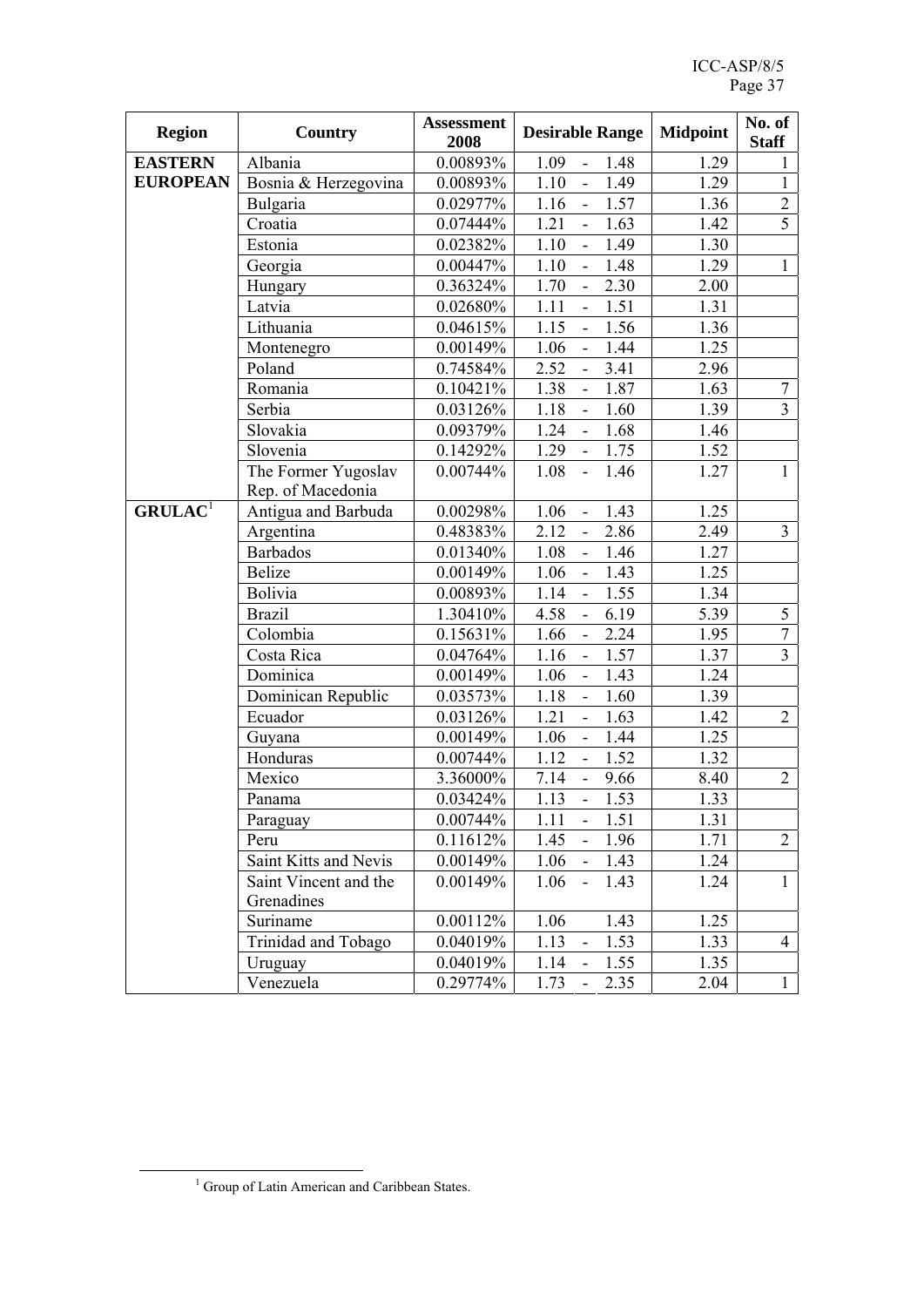| <b>Region</b>      | Country        | <b>Assessment</b><br>2008 | <b>Desirable Range</b>                     | <b>Midpoint</b> | No. of<br><b>Staff</b> |
|--------------------|----------------|---------------------------|--------------------------------------------|-----------------|------------------------|
| WEOG <sup>2</sup>  | Andorra        | 0.01191%                  | 1.07<br>1.45<br>$\overline{a}$             | 1.26            |                        |
|                    | Australia      | 2.66031%                  | 5.41<br>7.32<br>$\overline{a}$             | 6.36            | 13                     |
|                    | Austria        | 1.32048%                  | 3.19<br>4.31                               | 3.75            | $\overline{3}$         |
|                    | Belgium        | 1.64055%                  | 3.70<br>5.01<br>$\overline{a}$             | 4.36            | 12                     |
|                    | Canada         | 4.43186%                  | 8.25<br>11.16                              | 9.71            | 10                     |
|                    | Denmark        | 1.10015%                  | 2.86<br>3.86                               | 3.36            | 1                      |
|                    | Finland        | 0.83963%                  | 2.41<br>3.26<br>$\overline{a}$             | 2.84            | $\overline{4}$         |
|                    | France         | 9.38031%                  | 16.22<br>21.95                             | 19.08           | 37                     |
|                    | Germany        | 12.76859%                 | 21.69<br>29.34<br>$\overline{a}$           | 25.52           | 19                     |
|                    | Greece         | 0.88727%                  | 2.53<br>3.42<br>$\overline{\phantom{0}}$   | 2.98            | 1                      |
|                    | Iceland        | 0.05508%                  | 1.14<br>1.55<br>$\overline{a}$             | 1.34            |                        |
|                    | Ireland        | 0.66247%                  | 2.88<br>2.13<br>$\overline{\phantom{0}}$   | 2.50            | $\overline{4}$         |
|                    | Italy          | 7.56111%                  | 13.35<br>18.06<br>$\overline{\phantom{a}}$ | 15.71           | 10                     |
|                    | Liechtenstein  | 0.01489%                  | 1.08<br>1.46<br>$\overline{\phantom{0}}$   | 1.27            |                        |
|                    | Luxembourg     | $0.12654\%$               | 1.26<br>1.70<br>$\overline{a}$             | 1.48            |                        |
|                    | Malta          | $0.02531\%$               | 1.10<br>1.48<br>$\overline{a}$             | 1.29            |                        |
|                    | Netherlands    | 2.78834%                  | 5.55<br>7.51<br>$\overline{a}$             | 6.53            | 12                     |
|                    | New Zealand    | 0.38111%                  | 1.68<br>2.28                               | 1.98            | $\overline{4}$         |
|                    | Norway         | 1.16416%                  | 2.91<br>3.94                               | 3.43            |                        |
|                    | Portugal       | 0.78455%                  | 2.37<br>3.20<br>$\overline{a}$             | 2.78            | $\mathbf{1}$           |
|                    | San Marino     | 0.00447%                  | 1.06<br>1.44<br>$\blacksquare$             | 1.25            |                        |
|                    | Spain          | 4.41846%                  | 8.31<br>11.24<br>$\overline{a}$            | 9.77            | 11                     |
|                    | Sweden         | 1.59440%                  | 3.62<br>4.90                               | 4.26            | 1                      |
|                    | Switzerland    | 1.81026%                  | 3.95<br>5.34<br>$\overline{a}$             | 4.64            | $\overline{2}$         |
|                    | United Kingdom | 9.88795%                  | 17.01<br>23.01<br>$\overline{a}$           | 20.01           | 19                     |
| Total <sup>*</sup> |                | 100.00%                   |                                            | 335.00          | 267                    |

 $\frac{1}{2}$ 

Western European and Other States Group. \* 27 other professional staff members are nationals of non-States Parties.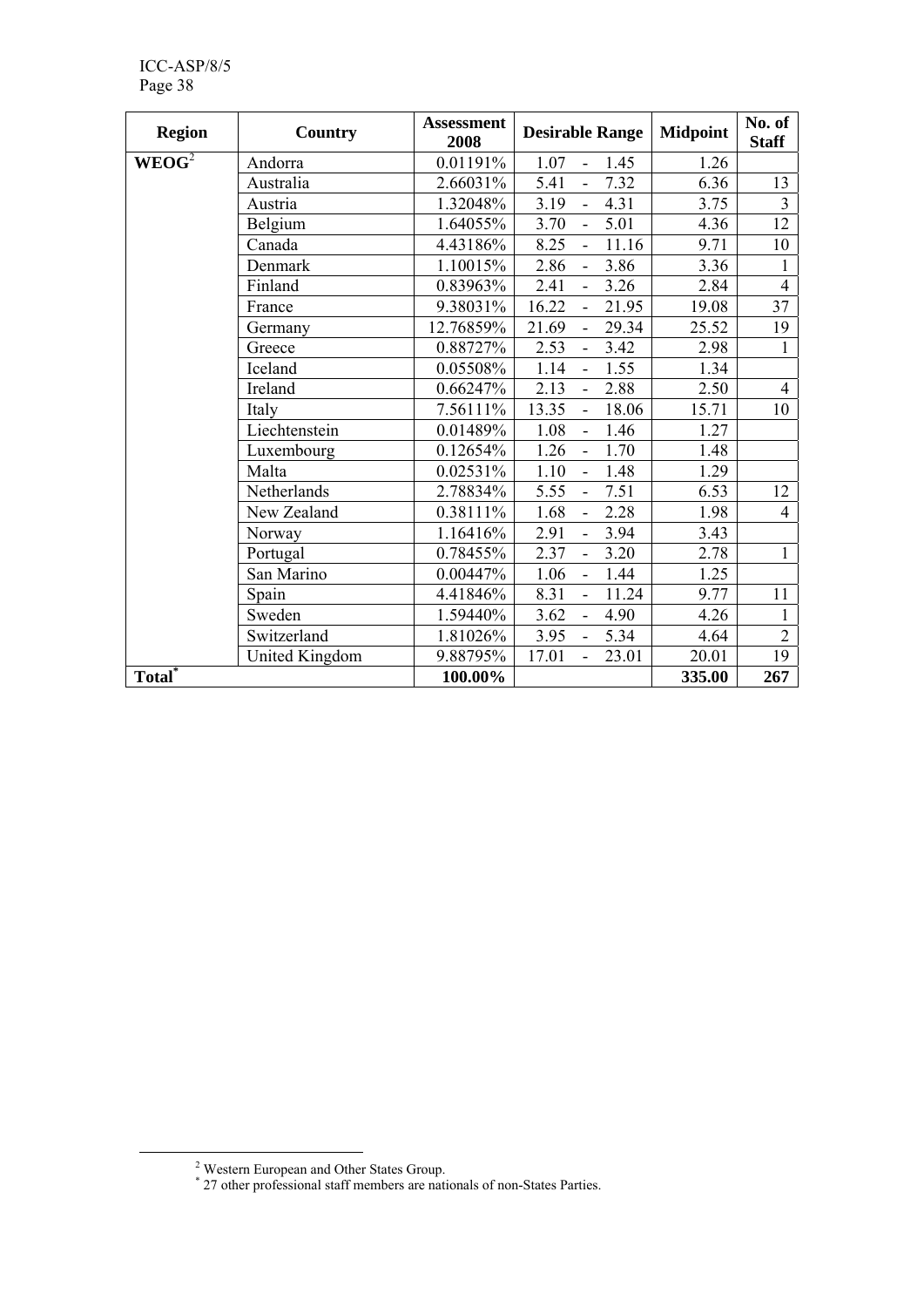#### **Table 4: Gender balance of professional staff\* by grade per organ**  Status as at 31 March 2009

## **Judiciary**

| Grade   | $\boldsymbol{F}$ | $\boldsymbol{M}$ | <b>Total</b> |
|---------|------------------|------------------|--------------|
| $P-5$   | 1                | 1                | 2            |
|         |                  |                  |              |
| Grade   | $\boldsymbol{F}$ | $\boldsymbol{M}$ | <b>Total</b> |
| $P - 4$ | 1                | 2                | 3            |
|         |                  |                  |              |
| Grade   | $\boldsymbol{F}$ | $\boldsymbol{M}$ | <b>Total</b> |
| $P-3$   | 9                | 4                | 13           |
|         |                  |                  |              |
| Grade   | $\boldsymbol{F}$ | $\boldsymbol{M}$ | <b>Total</b> |
| $P-2$   | 4                | 1                | 5            |
|         |                  |                  |              |
| Grade   | $\boldsymbol{F}$ | $\boldsymbol{M}$ | Total        |
| $P-1$   |                  |                  |              |

#### **Office of the Prosecutor**

| Grade      | $\boldsymbol{F}$ | $\boldsymbol{M}$ | Total |
|------------|------------------|------------------|-------|
| <b>USG</b> |                  | 1                | 1     |
|            |                  |                  |       |
| Grade      | $\boldsymbol{F}$ | $\boldsymbol{M}$ | Total |
| <b>ASG</b> | 1                |                  | 1     |
|            |                  |                  |       |
| Grade      | $\boldsymbol{F}$ | M                | Total |
| $D-1$      | 1                |                  | 1     |
|            |                  |                  |       |
| Grade      | F                | $\boldsymbol{M}$ | Total |
| $P-5$      | $\overline{2}$   | 8                | 10    |
|            |                  |                  |       |
| Grade      | $\boldsymbol{F}$ | M                | Total |
| $P-4$      | 11               | 15               | 26    |
|            |                  |                  |       |
| Grade      | F                | M                | Total |
| $P-3$      | 13               | 28               | 41    |
|            |                  |                  |       |
| Grade      | F                | M                | Total |
| $P-2$      | 29               | 19               | 48    |
|            |                  |                  |       |
| Grade      | F                | $\boldsymbol{M}$ | Total |
| $P-1$      | 13               | 6                | 19    |

 <sup>\*</sup> \* Including language staff.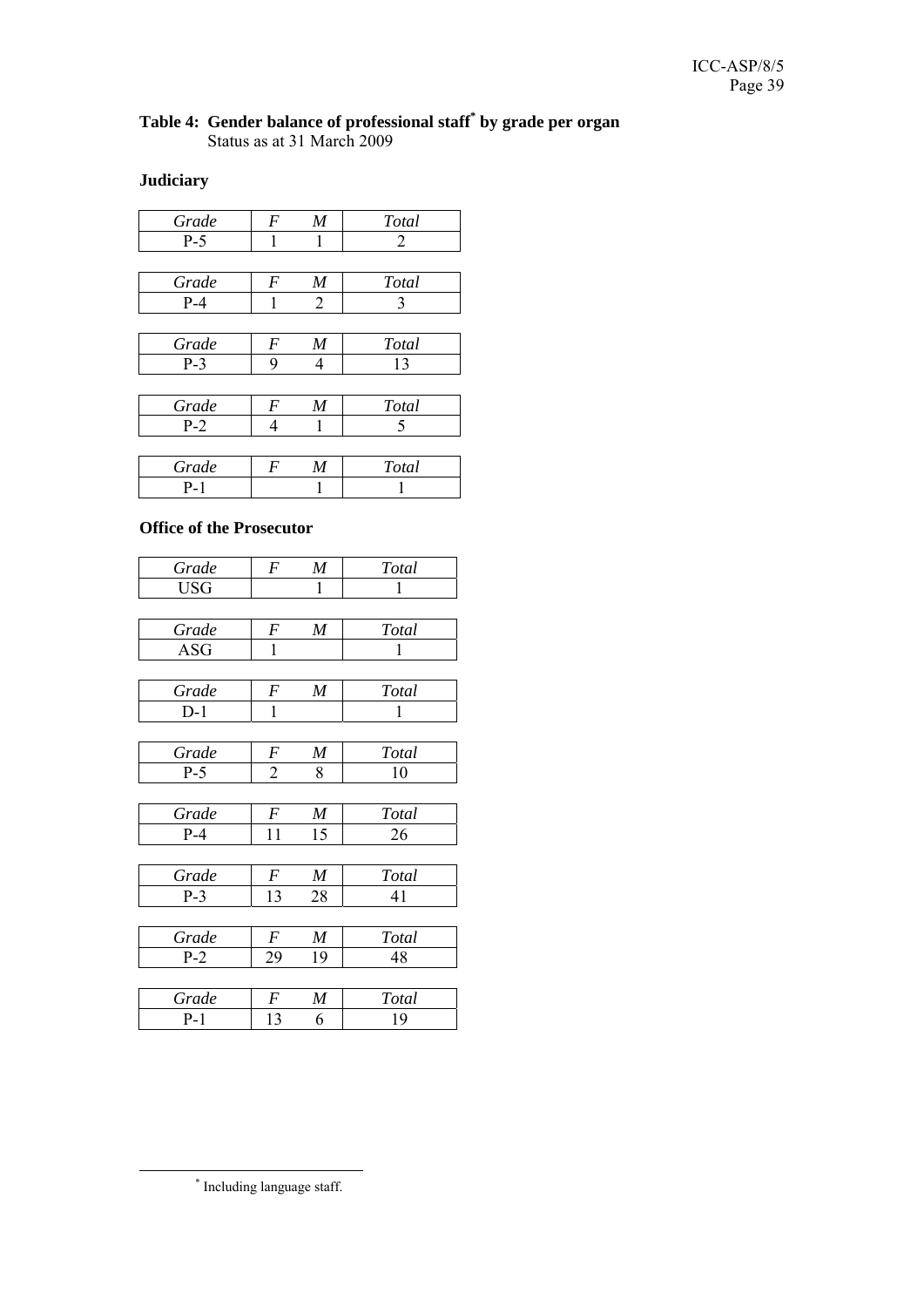#### ICC-ASP/8/5 Page 40

#### **Registry**

| F                | M                | Total |
|------------------|------------------|-------|
| 1                |                  | 1     |
|                  |                  |       |
| F                | $\boldsymbol{M}$ | Total |
| 1                | 3                | 4     |
|                  |                  |       |
| $\boldsymbol{F}$ | M                | Total |
| 3                | 8                | 11    |
|                  |                  |       |
| $\boldsymbol{F}$ | $\boldsymbol{M}$ | Total |
| 15               | 13               | 28    |
|                  |                  |       |
| $\boldsymbol{F}$ | M                | Total |
| 25               | 29               | 54    |
|                  |                  |       |
| $\boldsymbol{F}$ | $\boldsymbol{M}$ | Total |
| 27               | 15               | 42    |
|                  |                  |       |
| $\boldsymbol{F}$ | M                | Total |
| 4                | 4                | 8     |
|                  |                  |       |

#### **Secretariat of the Assembly of States Parties**

| Grade | M | Total        |
|-------|---|--------------|
| $D-1$ |   |              |
|       |   |              |
| Grade | M | <b>Total</b> |
| P-4   |   |              |

### **Secretariat of the Trust Fund for Victims**

| Grade | M | Total         |
|-------|---|---------------|
| $P-5$ |   |               |
|       |   |               |
|       |   |               |
| Grade | М | <b>T</b> otal |
| $P-3$ |   |               |

### **Project Office for the Permanent Premises**

| Grade | M | <b>Total</b> |
|-------|---|--------------|
|       |   |              |
|       |   |              |
| Grade | М | Total        |

| Graae | /VI | <i>*^</i> **<br>ັ |
|-------|-----|-------------------|
|       |     |                   |
|       |     |                   |

#### **Grand total**

 $\overline{a}$ 

|     | Total              |
|-----|--------------------|
| 166 | $328$ <sup>*</sup> |
|     |                    |

∗ Including elected officials and language staff.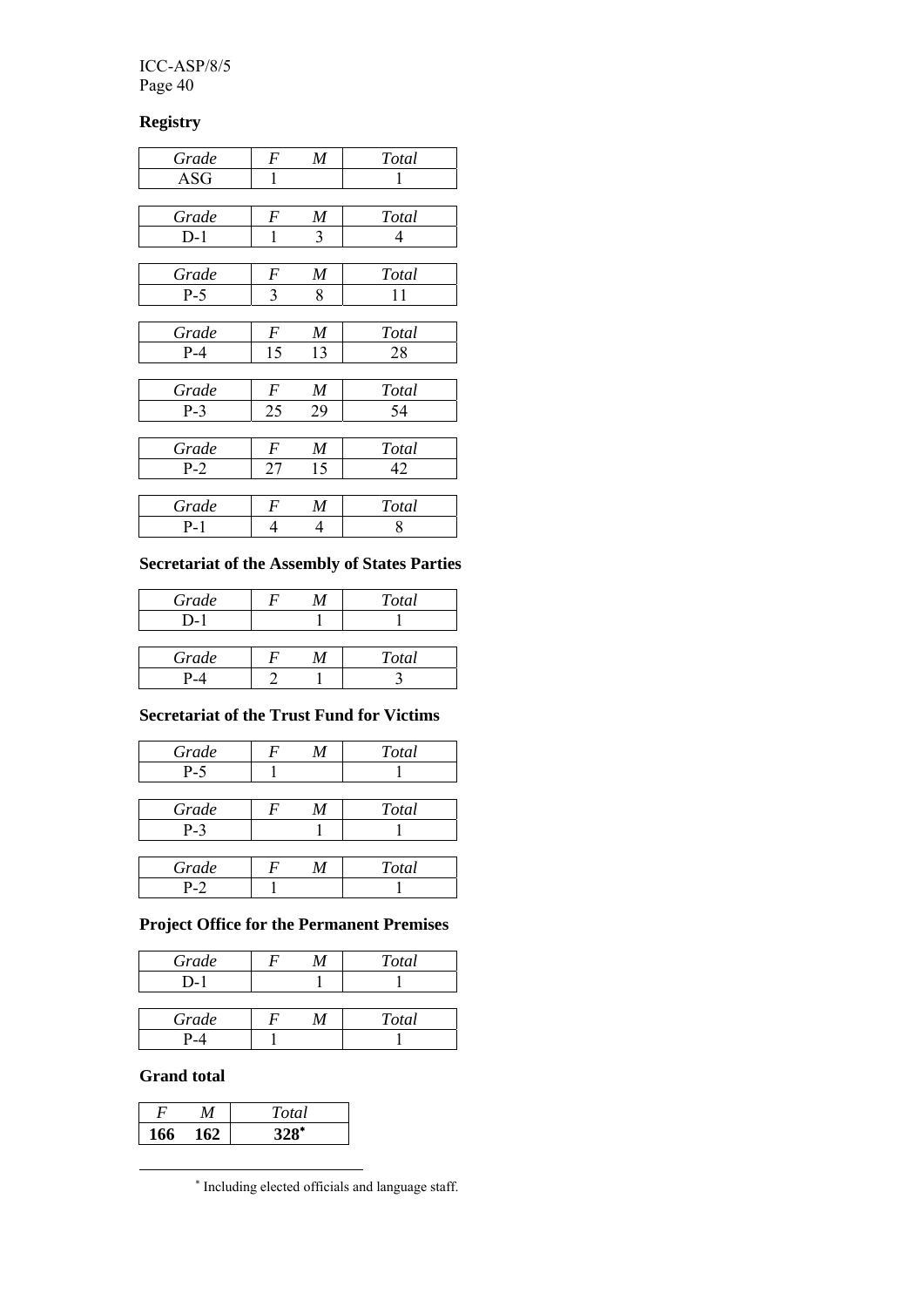#### **Table 5: Staff count, actual**

As at 31 March 2009, the actual situation regarding the Court's staff count is as follows:

| <b>Staff count</b>       |       |     |
|--------------------------|-------|-----|
| <b>Established posts</b> |       | 654 |
| Approved GTA             |       | 156 |
| <b>Interns</b>           |       | 77  |
| Visiting professionals   |       | 5   |
| Consultants              |       | 37  |
| Elected officials        |       | 20  |
|                          | Total |     |

#### **Table 6: Staff count based on the approved budget for 2008**

Based on the approved budget for 2009, and on averages of interns, visiting professionals and consultants in the previous years, the Court's headcount at the end of 2009 will be as follows:

| <b>Staff count</b>       |      |
|--------------------------|------|
| <b>Established posts</b> | 740  |
| Approved GTA             | 172  |
| Interns <sup>1</sup>     | 90   |
| Visiting professionals   | 12   |
| Consultants              | 40   |
| Elected officials        | 21   |
| Total                    | 1075 |

 $\frac{1}{1}$ <sup>1</sup> The number of interns is fluctuating and comprises European Union funded internships as well as unpaid internships.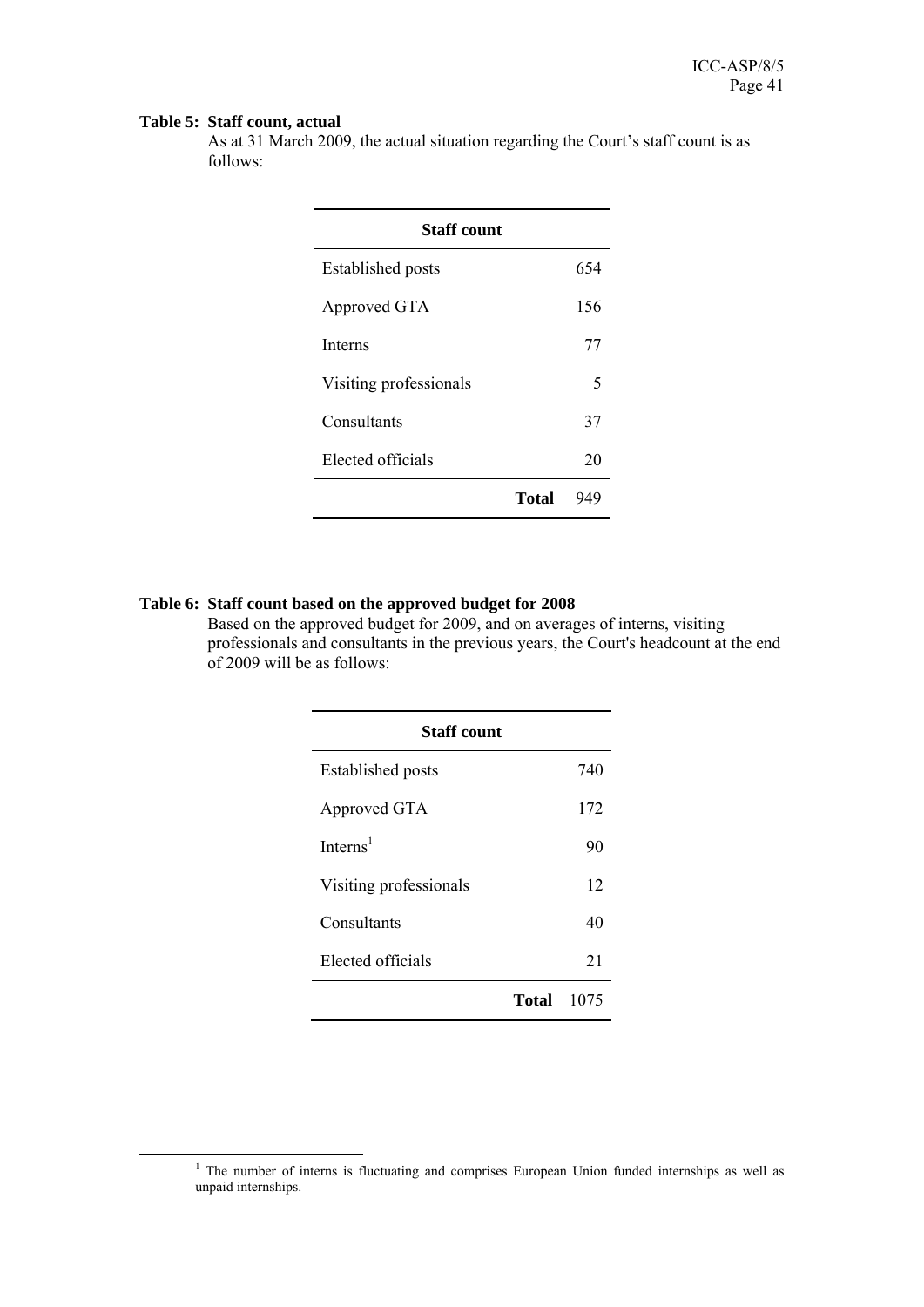| <b>Major</b><br>programme | Programme                                         | Sub-programme                                              | Post<br>level | Post title                                | <b>Total</b> | Occupied<br>by GTA |
|---------------------------|---------------------------------------------------|------------------------------------------------------------|---------------|-------------------------------------------|--------------|--------------------|
| <b>MPI</b>                | Judiciary                                         | Presidency                                                 | $P-5$         | Chef de Cabinet                           |              | Yes                |
|                           |                                                   | Chambers                                                   | $P-3$         | Legal Officer <sup>1</sup>                | (1)          |                    |
| <b>MPII</b>               | <b>Investigation Division</b>                     | Planning & Operations Section                              | $P-2$         | Associate Analyst                         |              |                    |
|                           |                                                   |                                                            | GS-OL         | <b>Field Operations Coordinator</b>       |              |                    |
| <b>MPIII</b>              | Office of the Registrar                           | Immediate Office of the Registrar                          | GS-OL         | Administrative Assistant <sup>1</sup>     | (1)          |                    |
|                           |                                                   | Security and Safety Section                                | GS-OL         | Security Officer <sup>2</sup>             |              |                    |
|                           | Common Administrative<br><b>Services Division</b> | <b>Human Resources Section</b>                             | GS-OL         | Staffing Assistant                        | (1)          |                    |
|                           |                                                   | <b>Budget and Finance Section</b>                          | GS-PL         | Senior Control Assistant                  |              |                    |
|                           |                                                   |                                                            | GS-OL         | Finance Assistant <sup>1</sup>            | (1)          |                    |
|                           |                                                   | <b>General Services Section</b>                            | $P-2$         | Facilities Project Officer                |              |                    |
|                           |                                                   | Information and Communication<br><b>Technology Section</b> | GS-OL         | Records Management and Archives Assistant |              |                    |
|                           | Division of Victims and<br>Counsel                | Head Office                                                | $P-5$         | Head of Division                          |              |                    |
| <b>MPVI</b>               | Secretariat TFV                                   | Secretariat TFV                                            | $P-3$         | Monitoring and Evaluation Officer         |              |                    |
| <b>Grand Total</b> *      |                                                   |                                                            |               |                                           | 13 $(9)^3$   |                    |

<sup>\* 73</sup> other posts are currently under recruitment or advertised.

 <sup>1</sup> ASG post under MPII is not currently on recruitment.

Recruitment status as at 2 April 2009.

 $<sup>1</sup>$  Post is currently at the advertisement stage.</sup>

<sup>&</sup>lt;sup>2</sup> Post vacated due to the recent resignation.

<sup>&</sup>lt;sup>3</sup> Total number of vacant posts is 9.